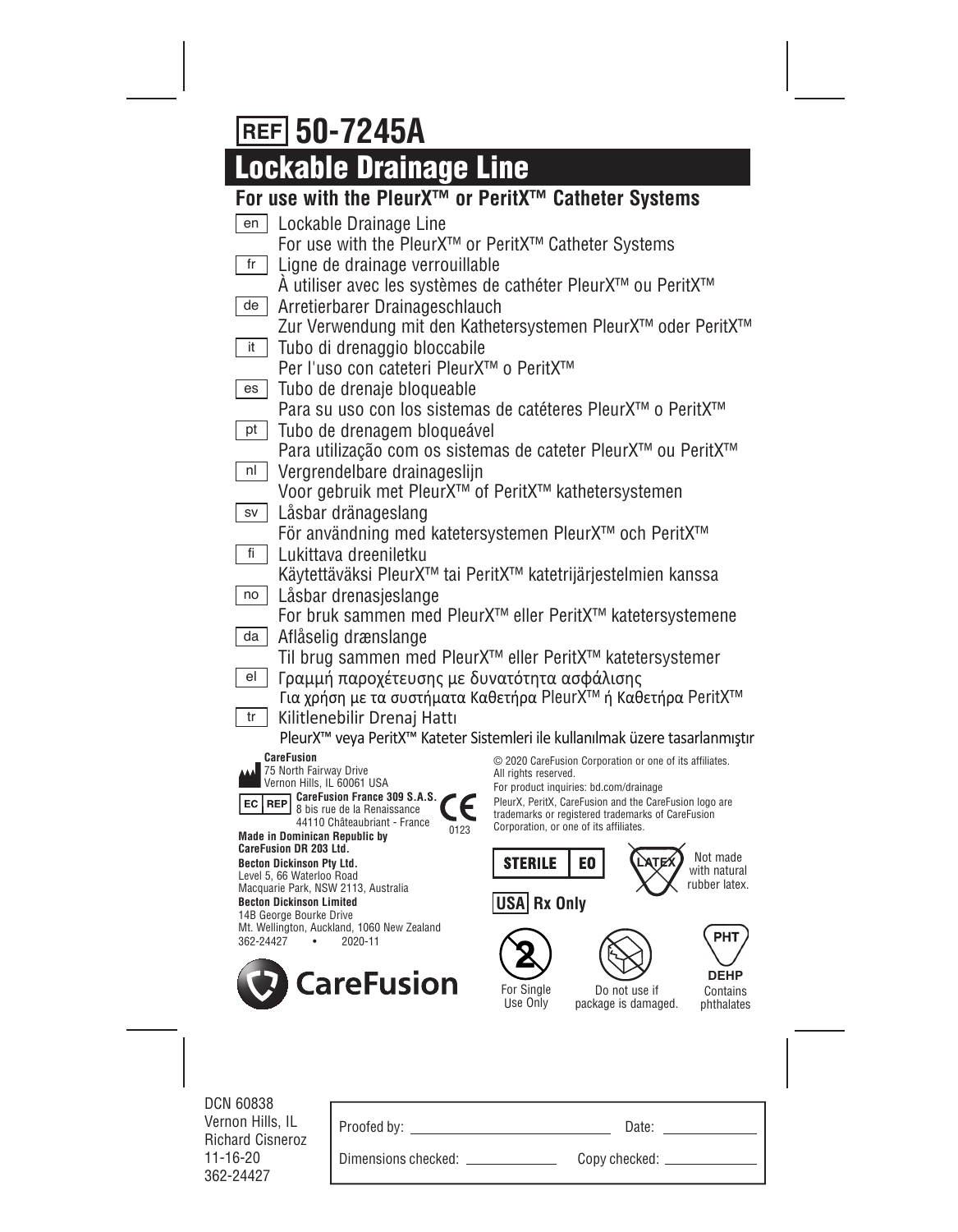

## **Table of Contents**

| How to Drain Using the |  |
|------------------------|--|
|                        |  |

## fr

## **Table des matières**

| Comment entreprendre le                   |
|-------------------------------------------|
| drainage à l'aide de la ligne de drainage |
|                                           |

## de

#### **Inhaltsverzeichnis**

| Drainage mit dem |
|------------------|
|                  |

## it

## **Sommario**

| Drenaggio mediante il tubo di |  |
|-------------------------------|--|
|                               |  |

## es

## **Tabla de contenido**

| Drenaje con el tubo de |  |
|------------------------|--|
|                        |  |

## pt

#### **Índice**

| Como efectuar a drenagem com o |  |
|--------------------------------|--|
| tubo de drenagem bloqueável 19 |  |

## nl

## **Inhoudsopgave**

| Werkwijze drainage met de |  |
|---------------------------|--|
|                           |  |

## sv

## **Innehållsförteckning**

| Så här utför du en tömning med |
|--------------------------------|
|                                |



## **Sisällysluettelo**

| Dreneeraus lukittavalla dreeniletkulla 28 |  |  |
|-------------------------------------------|--|--|



## **Innholdsfortegnelse**

| Drenere ved hielp av |  |
|----------------------|--|
|                      |  |



## **Indholdsfortegnelse**

| Sådan udføres dræning med |  |
|---------------------------|--|
|                           |  |



## **Πίνακας περιεχομένων**

| Τρόπος παροχέτευσης με τη Γραμμή |  |
|----------------------------------|--|
| παροχέτευσης με δυνατότητα       |  |
|                                  |  |

## tr

## **İçindekiler**

| Kilitlenebilir Drenaj Hattını |  |
|-------------------------------|--|
|                               |  |

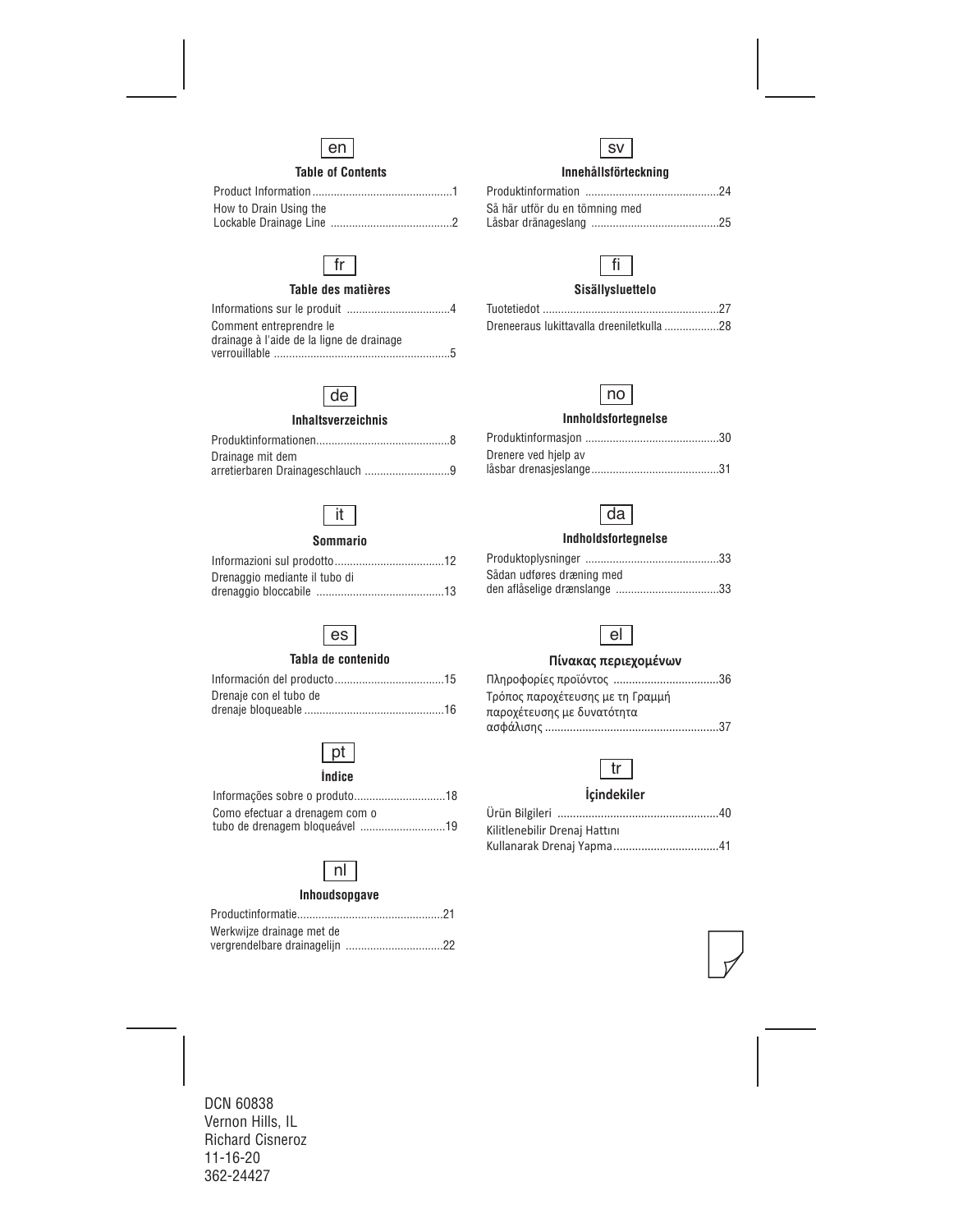

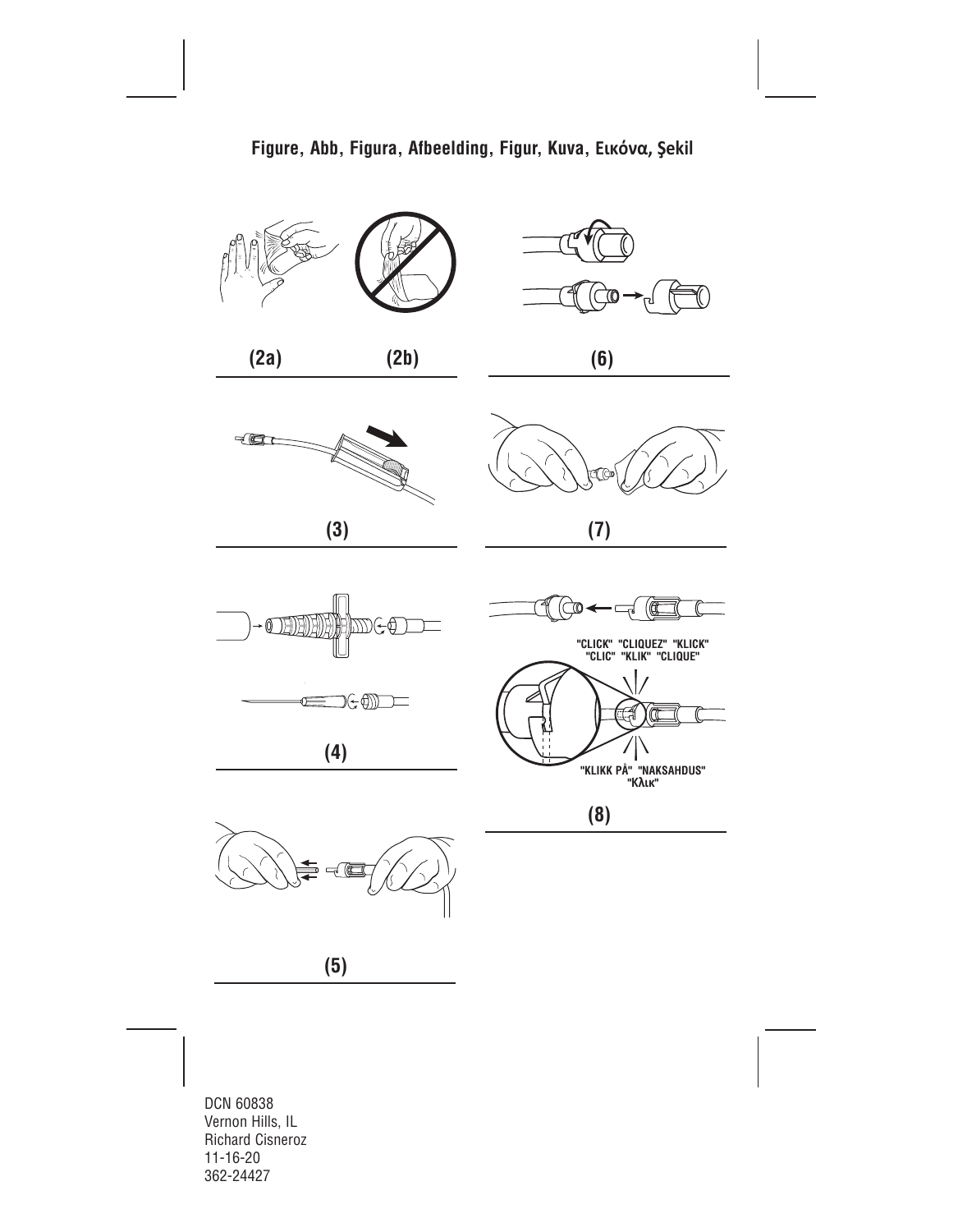

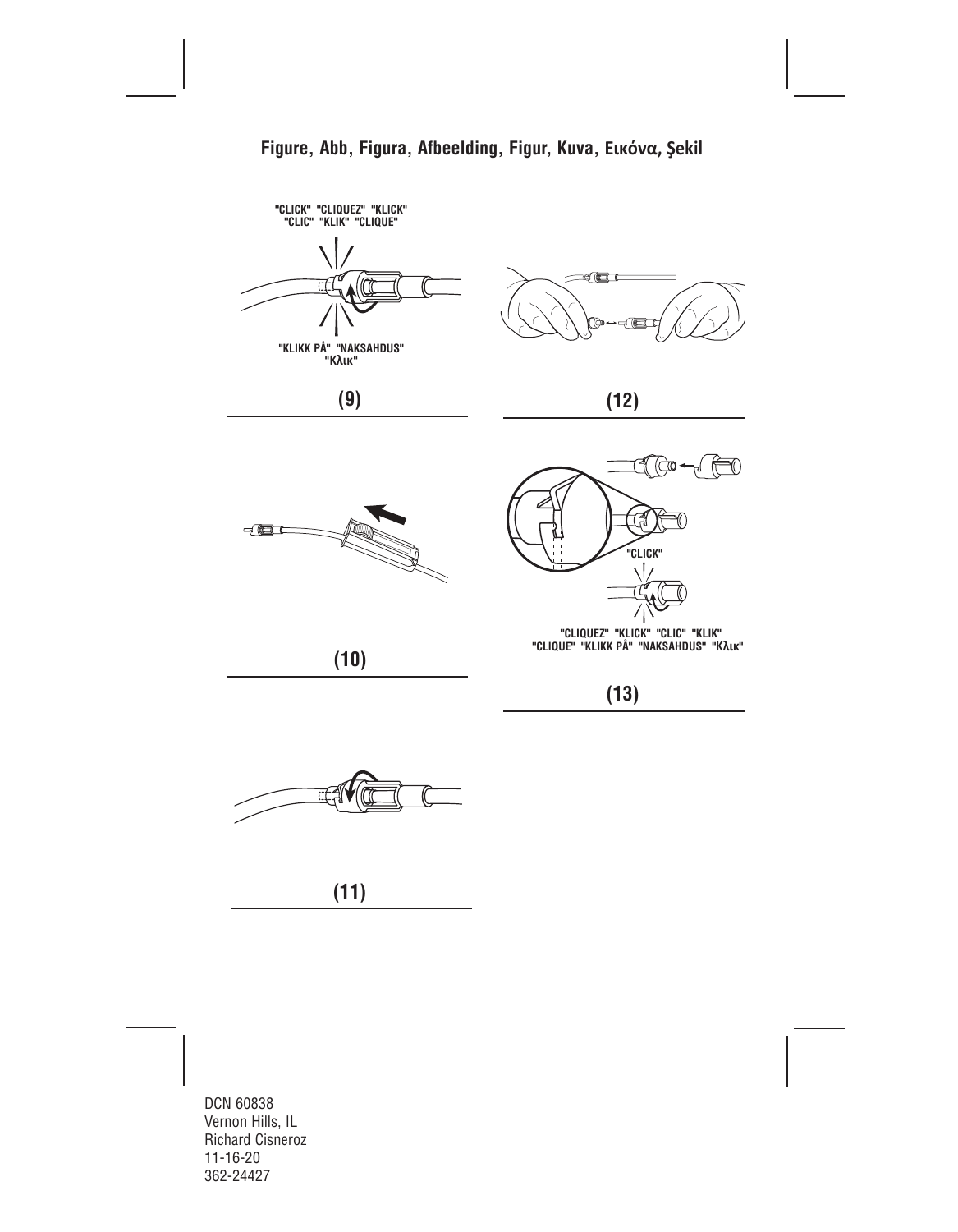

#### **Lockable Drainage Line Procedure Product Information**

The Lockable Drainage Line is designed to be used exclusively with the PleurX™ Pleural or PeritX™ Peritoneal Catheter for drainage of the pleural or peritoneal cavity, respectively. **(Figure 1)** 

Read this entire pamphlet carefully before draining fluid.

## **Indications for Use**

The Lockable Drainage Line is indicated for use only with the PleurX™ Catheter and PeritX™ Catheter for intermittent drainage. The Lockable Drainage Line is used to drain fluid using standard wall suction, water seal drainage system, glass vacuum bottle, or other appropriate method (portable suction).

## **Lockable Drainage Line**



## **Warnings**

The patient should not be left unattended during drainage.

## **Cautions**

For single use only. Re-use may result in a nonfunctional product or contribute to cross contamination.

Contains Phthalates. The benefit of treatment outweighs the remote possibility of exposure to phthalates.

**Chest:** Potential complications of draining the pleural space include, but may not be limited to, pneumothorax, re-expansion pulmonary edema, hypotension, circulatory collapse and infection.

**Abdomen:** Potential complications of draining fluid from the abdomen include, but may not be limited to, hypotension, circulatory collapse, electrolyte imbalance, protein depletion, ascites leakage, peritonitis, wound infection, intraperitoneal adhesion, and loculations of the peritoneal space.

If fluid spills, use soap and water to clean skin and use appropriate cleaning agent for all other surfaces.

## **Contact the patient's physician if:**

- The patient develops fever (body temperature above 100.5°F (38°C), or you notice any redness, swelling, oozing or pain at the exit site.
- These may be signs of infection that may require treatment.
- Shortness of breath is not relieved after draining 1000 ml from the chest or 2000 ml from the abdomen at one time.
- The patient continues to experience symptoms. but little or no fluid drains from the catheter.
- Less than 50 ml drainage in three (3) drainage procedures in a row.
- The appearance (color, thickness, etc.) of the fluid changes significantly between drainages.

#### **Sterility**

This product has been sterilized and is for single use only. Do not re-sterilize. CareFusion will not be responsible for any product that is re-sterilized, nor accept for credit or exchange any product that has been opened but not used.

Do not use if package is damaged.

## **Drainage Line Supplies**

- 1 Drainage Line with Lockable Access Tip
- 1 5-in-1 Drainage Line Adapter

**Note:**  $-60$  cm  $H_2O = -1.7$  in Hg =  $-44$  mm Hg =  $-0.8$  psi

### **General Guidelines**

- 1. These instructions are provided as a guide to the clinician to perform a drainage procedure and are intended to supplement any hospital developed protocols, clinical drainage protocols or appropriate drainage device instructions for vacuum sources other than the PleurX™ bottle. Ensure that you are familiar with these instructions prior to beginning the procedure.
- 2. When using the drainage line, it may be used to drain at a suction level of -60 cm  $H_2$ 0 or less for as long as it takes to drain 1000 ml of fluid from the chest or 2000 ml of fluid from the abdomen per day. The volume of fluid removed should be based on the individual patient's status and the risks for over draining, including re-expansion pulmonary edema in the chest or hypotension for ascites patients.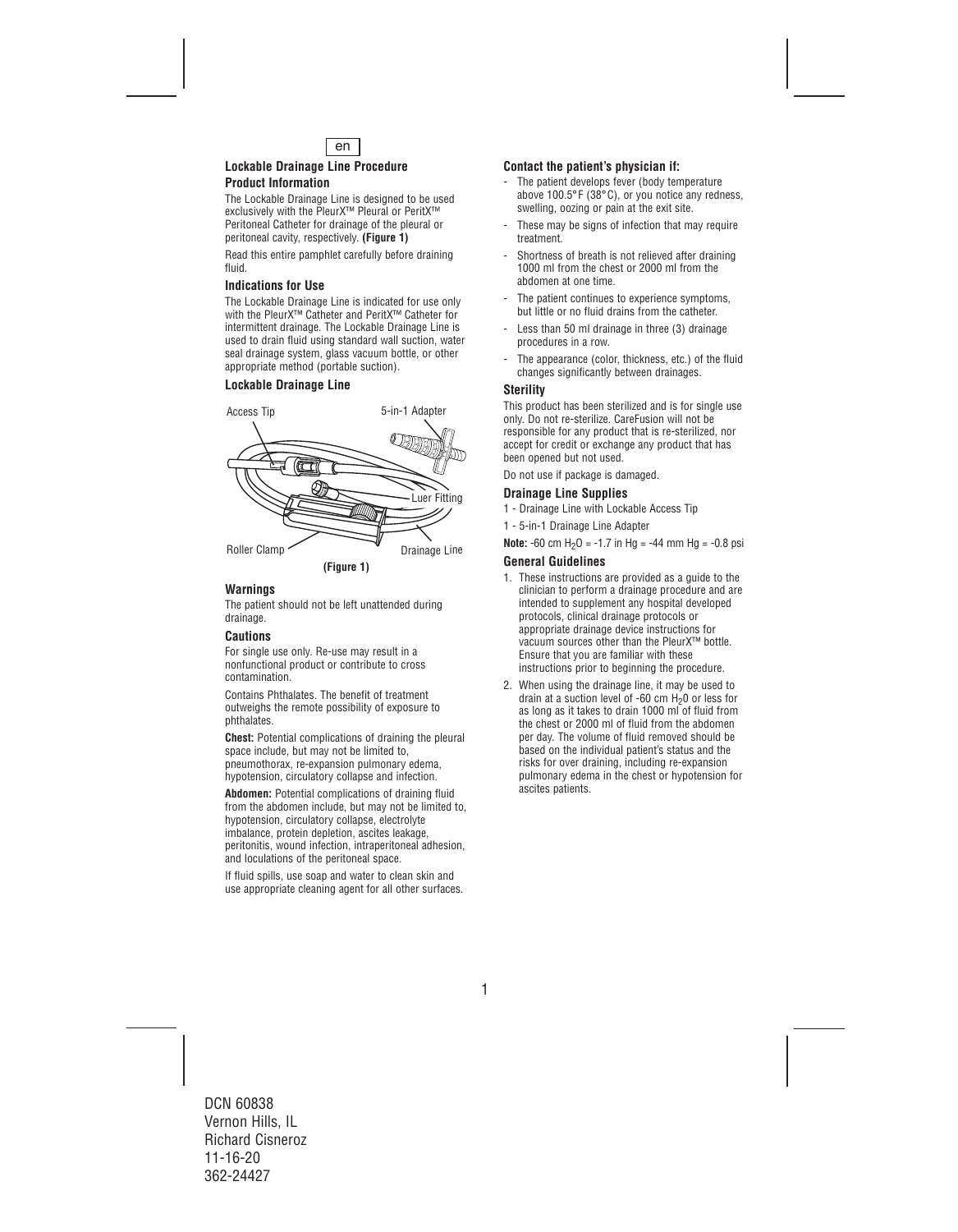## **How to Drain Using the Lockable Drainage Line**

The drainage procedure should be performed using aseptic technique. The patient should be drained as directed by their doctor, usually every one to two days. Do not change frequency or drain more fluid than their doctor has recommended without first consulting their doctor. Make sure you are familiar with the suction method prior to draining.

## **Prepare to Drain**

**Warning:** Do not use scissors or other sharp objects near the catheter.

**Warning:** The patient should not be left unattended during drainage.

- 1. Set up a clean, clear workspace on a table or counter.
- 2. Thoroughly wash your hands with soap and water for at least 1 minute.
- 3. Remove the self-adhesive dressing from over the catheter. Be sure not to tug on the catheter: support the skin while removing the selfadhesive dressing, gently grasp one edge and slowly peel the self-adhesive dressing from the skin **(Figure 2a)**. **Note:** Avoid skin trauma by peeling the self-adhesive dressing back, rather than pulling it from the skin. **(Figure 2b)**. If you see any swelling or fluid around the catheter, finish this drainage procedure and contact your doctor or nurse.

**Caution:** If the patient develops a fever (body temperature above 100.5°F (38°C), or you see any redness, swelling or fluid around the catheter, finish this drainage procedure and contact the patient's doctor or nurse.

- 4. Thoroughly wash your hands again with soap and water for at least 1 minute.
- 5. Open the Lockable Drainage Line kit.

#### **Connect the Drainage Line to Wall/Portable Suction**

**Warning:** Keep the valve on the catheter and the access tip on the drainage line clean. Keep them away from other objects to help avoid contamination.

**Warning:** Do not put anything except the access tip of the Lockable Drainage Line into the catheter valve since any other device could damage the valve. A damaged valve may allow air into the body or let fluid leak out through the valve when not draining.

**Warning:** If wall suction or portable suction is used, it must be regulated to  $-60$  cm  $H<sub>2</sub>0$  or less.

**Warning:** Some portable suction units are not capable of regulating to  $-60$  cm  $H<sub>2</sub>0$  or less. Read the portable suction unit instructions for use prior to draining.

1. Close the roller clamp completely by rolling the wheel on the roller clamp toward the suction source. **(Figure 3)** 

**Caution:** The roller clamp must be fully closed to occlude the drainage line. When not connected to a suction source, make sure the roller clamp is fully closed; otherwise the drainage line may allow air into the body or let fluid leak out.

- 2. Attach the 5-in-1 adapter to the Luer fitting on the drainage line. **(Figure 4)**
- 3. Connect the 5-in-1 adapter to the suction source.
- 4. Remove the protective cover by twisting it and pulling gently. Discard the cover. **(Figure 5)**
- 5. Remove the cap by twisting it counterclockwise and pulling gently. Discard the cap. **(Figure 6)**
- 6. Clean around the valve opening with a new alcohol pad. **(Figure 7)**
- 7. Insert the access tip into the catheter valve and advance it completely into the valve. You will feel and hear a click when the access tip and valve are securely connected. **(Figure 8)**
- 8. If desired, lock the access tip to the catheter valve by twisting the access tip until you feel and hear a second click. **(Figure 9)**

**Caution:** Make sure that the valve and the access tip are fully connected when draining. If they are accidentally separated, they may become contaminated. If this occurs, clean the valve with an alcohol pad and use a new drainage line to avoid potential contamination.

**Warning:** Precautions should be taken to ensure the drainage line is not tugged or pulled.

#### **Connect the Drainage Line to Glass Vacuum Bottle(s)**

**Warning:** Keep the valve on the catheter and the access tip on the drainage line clean. Keep them away from other objects to help avoid contamination.

**Warning:** Do not put anything except the access tip of the Lockable Drainage Line into the catheter valve since any other device could damage the valve. A damaged valve may allow air into the body or let fluid leak out through the valve when not draining.

**Warning:** When draining with glass vacuum bottles, do not use a needle larger than 17 G.

1. Close the roller clamp completely by rolling the wheel on the roller clamp toward the glass vacuum bottle. **(Figure 3)** 

**Caution:** Before connecting to a glass vacuum bottle, close the roller clamp completely by rolling the wheel on the roller clamp towards the glass vacuum bottle; otherwise it is possible for some or all of the vacuum in the bottle to be lost.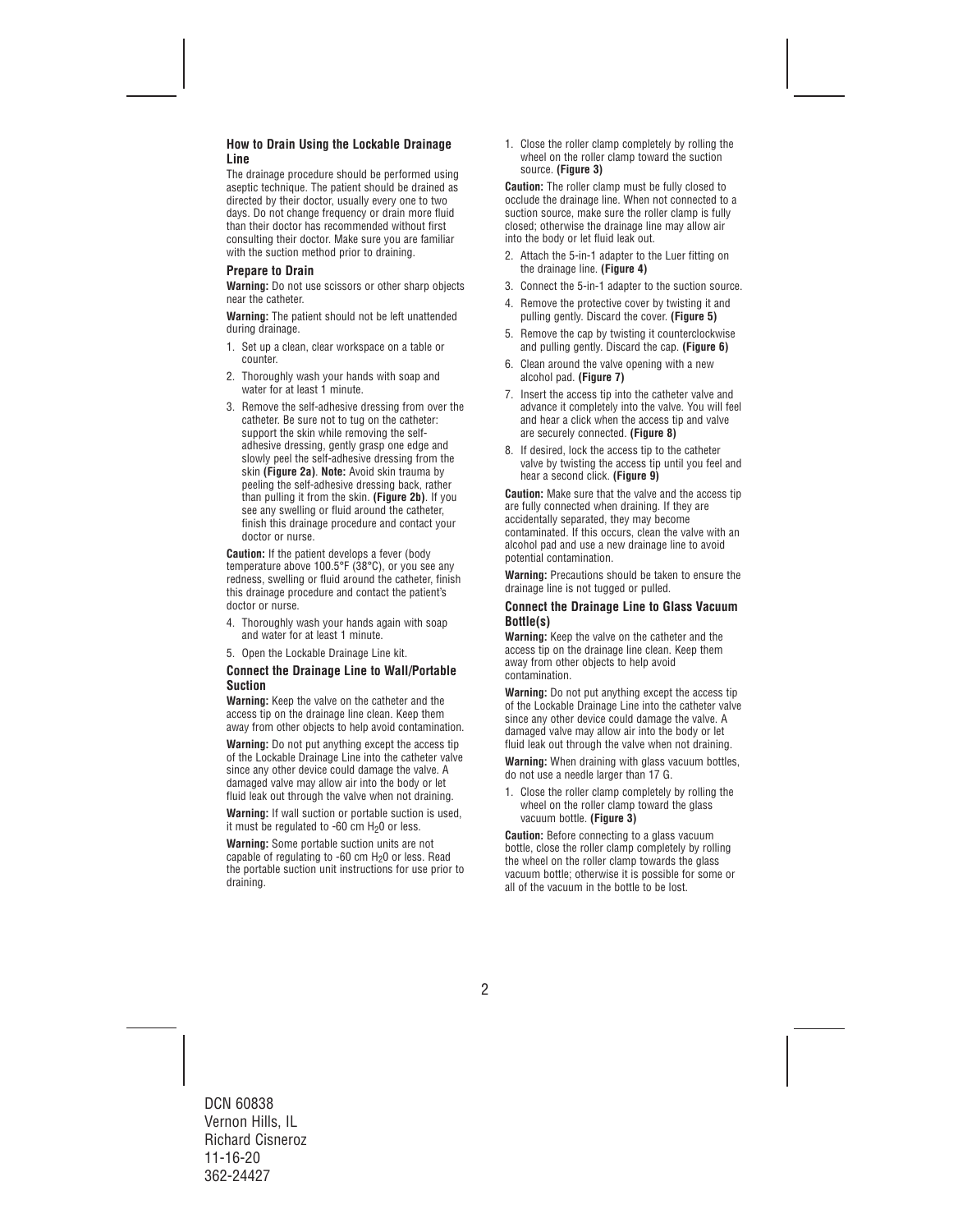**Caution:** The roller clamp must be fully closed to occlude the drainage line. When not connected to a glass vacuum bottle, make sure the roller clamp is fully closed; otherwise the drainage line may allow air into the body or let fluid leak out.

- 2. Attach a 17 G needle to the Luer fitting on the drainage line. **(Figure 4)**
- 3. Connect the 17 G needle to the glass vacuum bottle.
- 4. Remove the protective cover by twisting it and pulling gently. Discard the cover. **(Figure 5)**
- 5. Remove the cap by twisting it counterclockwise and pulling gently. Discard the cap. **(Figure 6)**
- 6. Clean around the valve opening with a new alcohol pad. **(Figure 7)**
- 7. Insert the access tip into the catheter valve and advance it completely into the valve. You will feel and hear a click when the access tip and valve are securely connected. **(Figure 8)**
- 8. If desired, lock the access tip to the catheter valve by twisting the access tip until you feel and hear a second click. **(Figure 9)**

**Caution:** Make sure that the valve and the access tip are fully connected when draining. If they are accidentally separated, they may become contaminated. If this occurs, clean the valve with an alcohol pad and use a new drainage line to avoid potential contamination.

**Warning:** Precautions should be taken to ensure the drainage line is not tugged or pulled.

## **Drain Fluid**

**Warning:** It is normal to feel some discomfort or pain when draining fluid. If discomfort or pain is experienced when draining, roll the wheel on the roller clamp towards the suction source to slow or stop the flow of fluid for a few minutes. If severe pain or discomfort persists, contact the physician. Pain may be an indication of infection.

**Warning:** Do not drain more than 1000 ml of fluid from the chest or 2000 ml of fluid from the abdomen at any one time.

- 1. Roll the wheel on the roller clamp away from the suction source to begin drainage. **(Figure 10)**  When fluid begins to flow into the drainage line you may partially close the roller clamp to slow the flow of fluid by rolling the wheel on the roller clamp toward the suction source.
- 2. If you need to change to a new bottle / canister / water seal device for any reason, close the roller clamp completely by rolling the wheel on the roller clamp toward the suction source. Remove the drainage line from the suction source and connect to a new bottle / canister / water seal device. Roll the wheel on the roller clamp away from the suction source to resume draining.
- 3. When flow stops or the desired amount of fluid has been removed, completely close the roller clamp by rolling the wheel on the roller clamp toward the suction source. **(Figure 3)**

#### **Finish Drainage**

- 4. If locked, twist the access tip to unlock it from the catheter valve. Set the used drainage line down. **(Figure 11)**
- 5. Pull the access tip out of the valve in a firm, smooth motion. **(Figure 12)**
- 6. Clean the catheter valve with a new alcohol pad. Discard the alcohol pad.
- 7. Place the new cap over the catheter valve and twist it clockwise until it clicks into its locked position. Cap might feel loose until it is locked into place. **(Figure 13)**
- 8. If required, record the drainage volume.
- 9. Disconnect the suction source and dispose of the used drainage line and bottle / canister / water seal device in accordance with applicable local, state, and federal regulations.
- 10.Clean around the catheter site and apply the appropriate dressing.

**Caution:** If fluid spills, use soap and water to clean skin and use appropriate cleaning agent for all other surfaces.

**Note:** Not made with natural rubber latex.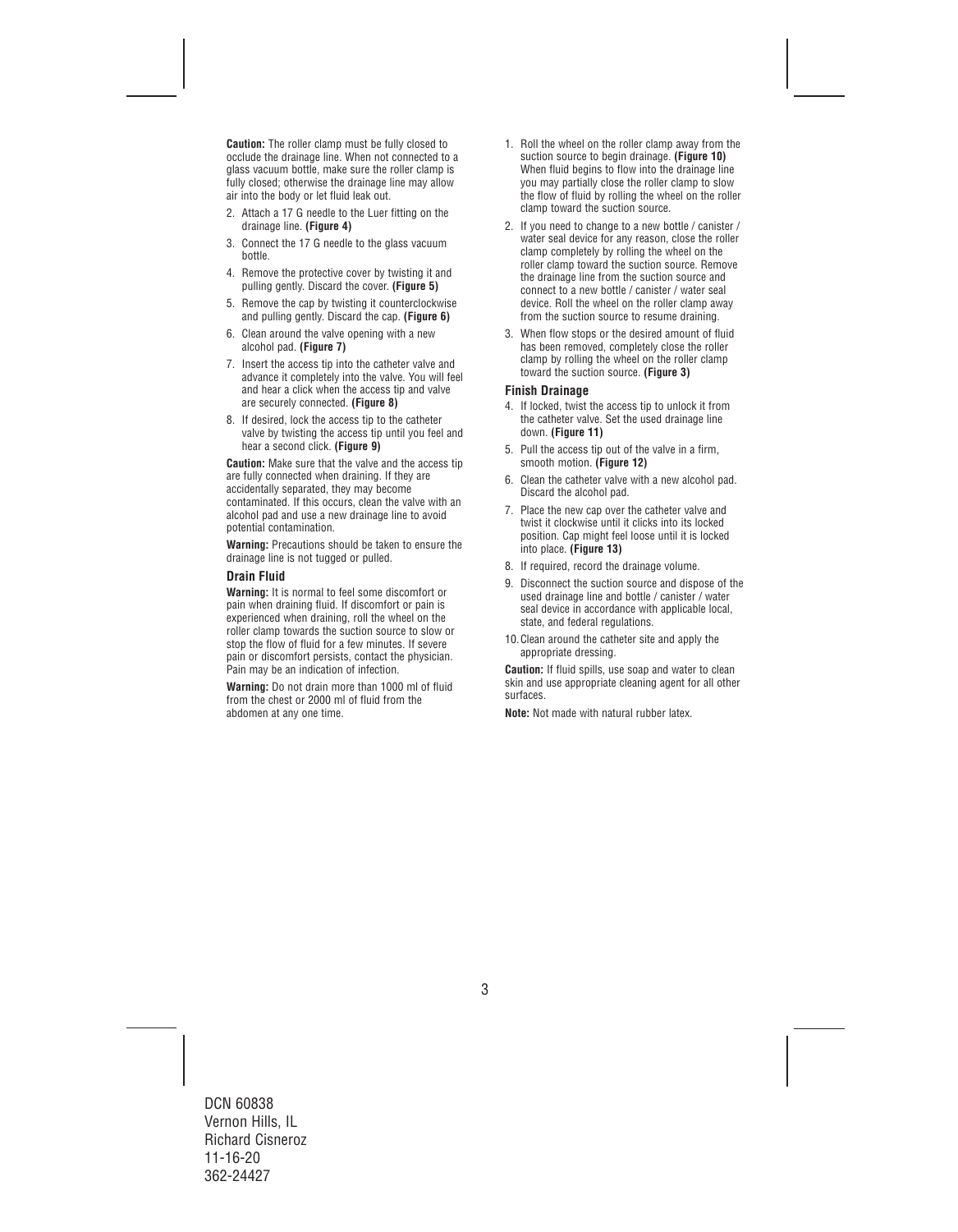

### **Procédure relative à la ligne de drainage verrouillable**

## **Informations sur le produit**

La ligne de drainage verrouillable est conçue pour être utilisée exclusivement avec le cathéter pleural PleurX™ ou le cathéter péritonéal PeritX™ pour le drainage de la cavité pleurale ou péritonéale, respectivement. **(Figure 1)**

Lire attentivement l'intégralité de cette notice avant de procéder au drainage de liquide.

#### **Indications**

La ligne de drainage verrouillable est indiquée uniquement pour une utilisation avec le cathéter PleurX™ ou le cathéter PeritX™ pour le drainage intermittent. La ligne de drainage verrouillable est utilisée pour drainer des liquides à l'aide d'une unité d'aspiration murale standard, d'un système de drainage à siphon, d'une bouteille sous vide en verre ou de toute autre méthode appropriée (aspiration portative).

## **Ligne de drainage verrouillable**



#### **Avertissements**

Le patient ne doit pas être laissé sans surveillance pendant le drainage.

#### **Mises en garde**

Réservé à un usage unique. Une réutilisation peut nuire au fonctionnement du produit ou contribuer à une contamination croisée.

Contient des phtalates. Les bénéfices du traitement l'emportent sur la mince probabilité d'exposition aux phtalates.

**Thorax :** les complications potentielles relatives au drainage de l'espace pleural incluent, sans toutefois s'y limiter, un pneumothorax, un œdème pulmonaire de réexpansion, une hypotension, un collapsus circulatoire et une infection.

**Abdomen :** les complications potentielles relatives au drainage du liquide de l'abdomen incluent, sans toutefois s'y limiter, une hypotension, un collapsus circulatoire, un déséquilibre électrolytique, une déplétion protéique, une fuite d'ascite, une péritonite, une infection des plaies, une adhérence intrapéritonéale et des compartimentations de la cavité péritonéale.

Si des liquides se répandent, utiliser du savon et de l'eau pour nettoyer la peau ; utiliser un agent nettoyant approprié pour nettoyer les autres surfaces.

#### **Contacter le médecin du patient dans les cas suivants :**

- le patient développe de la fièvre (température corporelle supérieure à 38 °C (100,5 °F)) ou en cas de rougeur, de gonflement, de suintement ou de douleur au niveau du site de sortie.
- ces symptômes peuvent constituer des signes d'infection qui peuvent nécessiter un traitement ;
- l'essoufflement n'est pas soulagé après un drainage de 1 000 ml de liquide du thorax ou de 2 000 ml de liquide de l'abdomen à la fois ;
- le patient continue à éprouver des symptômes mais une quantité de liquide faible ou nulle s'écoule du cathéter ;
- moins de 50 ml de liquide ont été collectés lors de trois (3) procédures de drainage consécutives ;
- l'aspect (couleur, épaisseur, etc.) du liquide change de façon significative entre les drainages.

#### **Stérilité**

Ce produit a été stérilisé et est exclusivement à usage unique. Ne pas restériliser. CareFusion ne pourra être tenu pour responsable des conséquences de l'utilisation d'un produit restérilisé et n'échangera ni ne remboursera aucun produit ouvert même s'il n'a pas été utilisé.

Ne pas utiliser le produit si l'emballage est endommagé.

#### **Matériel inclus dans le kit de ligne de drainage**

- 1 Ligne de drainage avec embout d'accès verrouillable
- 1 Adaptateur de ligne de drainage 5-en-1

## **Remarque :**

 $-60$  cm  $H_2O = -1.7$  in Hg =  $-44$  mm de Hg =  $-0.8$  psi

## **Recommandations générales**

- 1. Ces instructions sont fournies en tant que guide pour le clinicien afin d'effectuer une procédure de drainage et sont destinées à compléter les protocoles développés par les hôpitaux, les protocoles de drainage cliniques ou les instructions de dispositif de drainage appropriées pour les sources d'aspiration autres que la bouteille PleurX™. S'assurer d'être familiarisé avec ces instructions avant de commencer la procédure.
- 2. La ligne de drainage peut être utilisée à un niveau d'aspiration inférieur ou égal à -60 cm H<sub>2</sub>O. pendant toute la durée nécessaire au drainage de 1 000 ml de liquide du thorax ou de 2 000 ml de liquide de l'abdomen par jour. Le volume de liquide retiré doit dépendre de l'état de chaque patient et des risques liés à un drainage excessif, y compris l'œdème pulmonaire de réexpansion dans le thorax ou l'hypotension chez les patients souffrant d'ascite.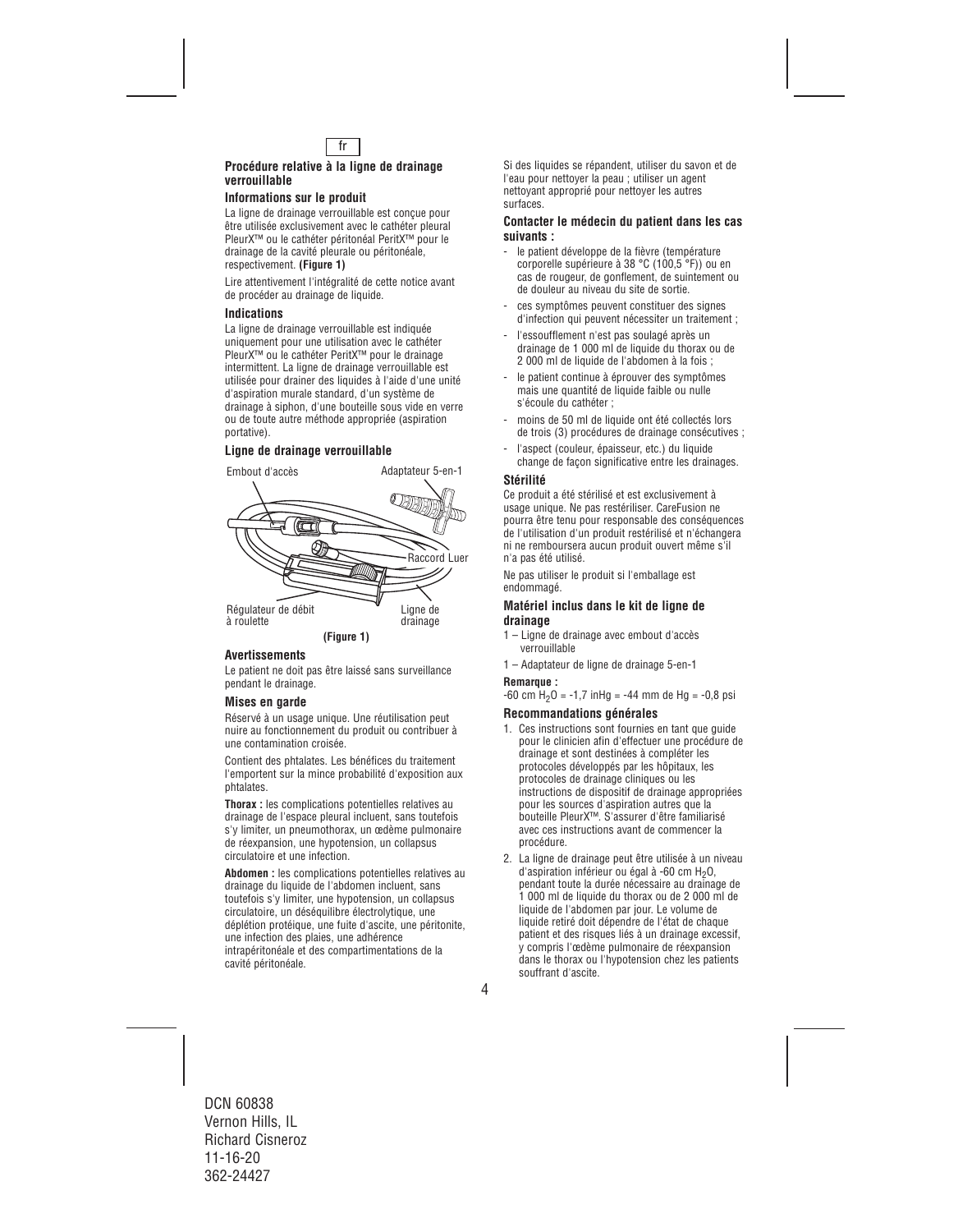## **Comment entreprendre le drainage à l'aide de la ligne de drainage verrouillable**

La procédure de drainage doit être effectuée suivant une technique aseptique. Le patient doit fait l'objet d'un drainage selon les instructions de son médecin, chaque jour ou tous les deux jours généralement. Ne pas modifier la fréquence ni procéder au drainage d'une quantité de liquide supérieure aux recommandations du médecin sans consultation préalable. S'assurer d'être familiarisé avec la méthode d'aspiration avant le drainage.

## **Préparation au drainage**

**Avertissement :** ne pas utiliser de ciseaux ou d'autres objets tranchants à proximité du cathéter.

**Avertissement :** le patient ne doit pas être laissé sans surveillance pendant le drainage.

- 1. Mettre en place un espace de travail propre et dégagé sur une table ou un comptoir.
- 2. Se laver soigneusement les mains avec du savon et de l'eau pendant au moins 1 minute.
- 3. Retirer le pansement auto-adhésif recouvrant le cathéter. Veiller à ne pas tirer sur le cathéter : maintenir la peau tout en retirant le pansement auto-adhésif, saisir délicatement un bord et décoller lentement le pansement auto-adhésif de la peau. **(Figure 2a) Remarque :** pour éviter tout traumatisme cutané, décoller le pansement autoadhésif en le repliant vers l'arrière plutôt qu'en le tirant de la peau. **(Figure 2b)** En cas de gonflement ou de présence de liquide autour du cathéter, terminer cette procédure de drainage et contacter votre médecin ou votre infirmier/ère.

**Mise en garde :** si le patient développe de la fièvre (température corporelle supérieure à 38 °C (100,5 °F)) ou en cas de rougeur, de gonflement ou de présence de liquide autour du cathéter, terminer cette procédure de drainage et contacter le médecin ou l'infirmier/ère du patient.

- 4. Se laver à nouveau soigneusement les mains avec du savon et de l'eau pendant au moins 1 minute.
- 5. Ouvrir le kit de ligne de drainage verrouillable.

#### **Raccordement de la ligne de drainage à une unité d'aspiration murale/portative**

**Avertissement :** s'assurer que la valve sur le cathéter et l'embout d'accès verrouillable sur la ligne de drainage restent propres. Afin d'éviter toute contamination, les tenir à distance de tous autres objets.

**Avertissement :** ne rien introduire dans la valve du cathéter à l'exception de l'embout d'accès de la ligne de drainage verrouillable. En effet, tout autre dispositif pourrait endommager la valve. Une valve endommagée risque de laisser pénétrer de l'air dans le corps ou de provoquer la fuite de liquide hors de la valve en dehors des procédures de drainage.

**Avertissement :** si une unité d'aspiration murale ou portative est utilisée, elle doit être réglée sur une valeur inférieure ou égale à -60 cm H<sub>2</sub>O.

**Avertissement :** avec certaines unités d'aspiration portatives, le réglage à -60 cm H<sub>2</sub>O ou moins n'est pas possible. Lire les instructions relatives à l'unité d'aspiration portative avant de procéder au drainage.

1. Fermer complètement le régulateur de débit à roulette en faisant rouler la roulette vers la source d'aspiration. **(Figure 3)** 

**Mise en garde :** le régulateur de débit à roulette doit être complètement fermé afin de bloquer la ligne de drainage. Lorsque la ligne de drainage n'est pas raccordée à une source d'aspiration, s'assurer que le régulateur de débit à roulette est complètement fermé. Dans le cas contraire, la ligne de drainage peut laisser pénétrer de l'air dans le corps ou permettre la fuite de liquide.

- 2. Fixer l'adaptateur 5-en-1 au raccord Luer sur la ligne de drainage. **(Figure 4)**
- 3. Raccorder l'adaptateur 5-en-1 à la source d'aspiration.
- 4. Retirer la protection en la tournant et en tirant délicatement. Mettre la protection au rebut. **(Figure 5)**
- 5. Retirer le capuchon en le tournant dans le sens inverse des aiguilles d'une montre et en tirant délicatement. Mettre au rebut le capuchon. **(Figure 6)**
- 6. Nettoyer autour de l'ouverture de la valve avec une compresse imbibée d'alcool. **(Figure 7)**
- 7. Insérer l'embout d'accès dans la valve du cathéter et le faire avancer complètement dans la valve. Un « clic » est perceptible et audible lorsque l'embout d'accès et la valve sont correctement raccordés. **(Figure 8)**
- 8. Au besoin, verrouiller l'embout d'accès sur la valve du cathéter en tournant l'embout d'accès jusqu'à ressentir et entendre un deuxième déclic. **(Figure 9)**

**Mise en garde :** s'assurer que la valve et l'embout d'accès sont correctement raccordés au moment du drainage. En cas de séparation accidentelle, ils peuvent être exposés à une contamination. Si cela se produit, nettoyer la valve avec une compresse imbibée d'alcool et utiliser une nouvelle ligne de drainage pour éviter toute contamination potentielle.

**Avertissement :** des précautions doivent être prises pour s'assurer que la ligne de drainage n'est pas déchirée ou retirée.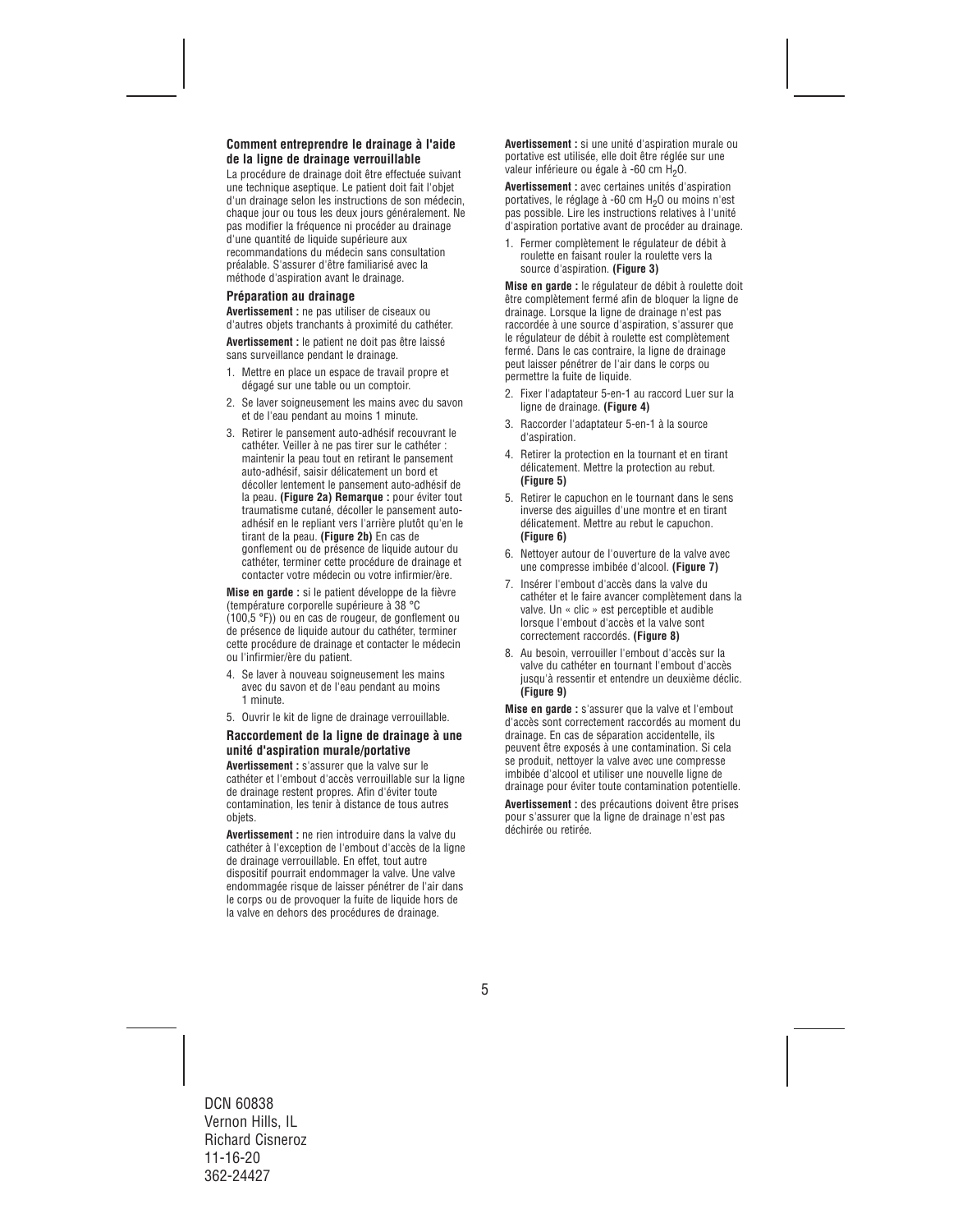### **Raccordement de la ligne de drainage verrouillable à une/des bouteilles(s) sous vide en verre**

**Avertissement :** s'assurer que la valve sur le cathéter et l'embout d'accès verrouillable sur la ligne de drainage restent propres. Afin d'éviter toute contamination, les tenir à distance de tous autres objets.

**Avertissement :** ne rien introduire dans la valve du cathéter à l'exception de l'embout d'accès de la ligne de drainage verrouillable. En effet, tout autre dispositif pourrait endommager la valve. Une valve endommagée risque de laisser pénétrer de l'air dans le corps ou de provoquer la fuite de liquide hors de la valve en dehors des procédures de drainage.

**Avertissement :** en cas de drainage avec des bouteilles sous vide en verre, ne pas utiliser d'aiguilles d'un calibre supérieur à 17 G.

1. Fermer complètement le régulateur de débit à roulette en faisant rouler la roulette vers la bouteille sous vide en verre. **(Figure 3)** 

**Mise en garde :** avant le raccordement à une bouteille sous vide en verre, fermer complètement le régulateur de débit à roulette en déplaçant la roulette vers la bouteille sous vide en verre. Dans le cas contraire, une perte de vide partielle ou totale est possible dans la bouteille.

**Mise en garde :** le régulateur de débit à roulette doit être complètement fermé afin de bloquer la ligne de drainage. Lorsque la ligne de drainage n'est pas raccordée à une bouteille sous vide en verre, s'assurer que le régulateur de débit à roulette est complètement fermé. Dans le cas contraire, la ligne de drainage peut laisser pénétrer de l'air dans le corps ou permettre la fuite de liquide.

- 2. Fixer une aiguille de calibre 17 G au raccord Luer sur la ligne de drainage. **(Figure 4)**
- 3. Connecter l'aiguille de calibre 17 G à la bouteille sous vide en verre.
- 4. Retirer la protection en la tournant et en tirant délicatement. Mettre la protection au rebut. **(Figure 5)**
- 5. Retirer le capuchon en le tournant dans le sens inverse des aiguilles d'une montre et en tirant délicatement. Mettre au rebut le capuchon. **(Figure 6)**
- 6. Nettoyer autour de l'ouverture de la valve avec une compresse imbibée d'alcool propre. **(Figure 7)**
- 7. Insérer l'embout d'accès dans la valve du cathéter et le faire avancer complètement dans la valve. Un « clic » est perceptible et audible lorsque l'embout d'accès et la valve sont correctement raccordés. **(Figure 8)**

8. Au besoin, verrouiller l'embout d'accès sur la valve du cathéter en tournant l'embout d'accès jusqu'à ressentir et entendre un deuxième déclic. **(Figure 9)** 

**Mise en garde :** s'assurer que la valve et l'embout d'accès sont correctement raccordés au moment du drainage. En cas de séparation accidentelle, ils peuvent être exposés à une contamination. Si cela se produit, nettoyer la valve avec une compresse imbibée d'alcool et utiliser une nouvelle ligne de drainage pour éviter toute contamination potentielle.

**Avertissement :** des précautions doivent être prises pour s'assurer que la ligne de drainage n'est pas déchirée ou retirée.

#### **Drainage du liquide**

**Avertissement :** il est normal que le patient ressente une légère gêne ou une douleur lors du drainage de liquide. En cas de gêne ou de douleur pendant le drainage, déplacer la roulette du régulateur de débit vers la source d'aspiration pour ralentir ou arrêter le débit de liquide pendant quelques minutes. Si une douleur sévère ou une gêne persiste, contacter le médecin. La douleur peut indiquer la présence d'une infection.

**Avertissement :** ne pas drainer plus de 1 000 ml de liquide du thorax ou 2 000 ml de liquide de l'abdomen à la fois.

- 1. Éloigner la roulette du régulateur de débit de la source d'aspiration afin de commencer le drainage. **(Figure 10)** Lorsque le liquide commence à circuler dans la ligne de drainage, il est possible de fermer partiellement le régulateur de débit à roulette pour ralentir l'écoulement de liquide en déplaçant la roulette vers la source d'aspiration.
- 2. En cas de changement nécessaire d'une nouvelle bouteille, d'un nouveau réservoir ou d'un nouveau dispositif à siphon, pour quelque motif que ce soit, fermer complètement le régulateur de débit à roulette en déplaçant la roulette vers la source d'aspiration. Détacher la ligne de drainage de la source d'aspiration et la relier à la nouvelle bouteille, au nouveau réservoir ou au nouveau dispositif à siphon. Éloigner la roulette du régulateur de débit de la source d'aspiration afin de reprendre le drainage.
- 3. Lorsque l'écoulement de liquide s'arrête ou que la quantité de liquide souhaitée a été retirée, fermer complètement le régulateur de débit à roulette en déplaçant la roulette vers la source d'aspiration. **(Figure 3)**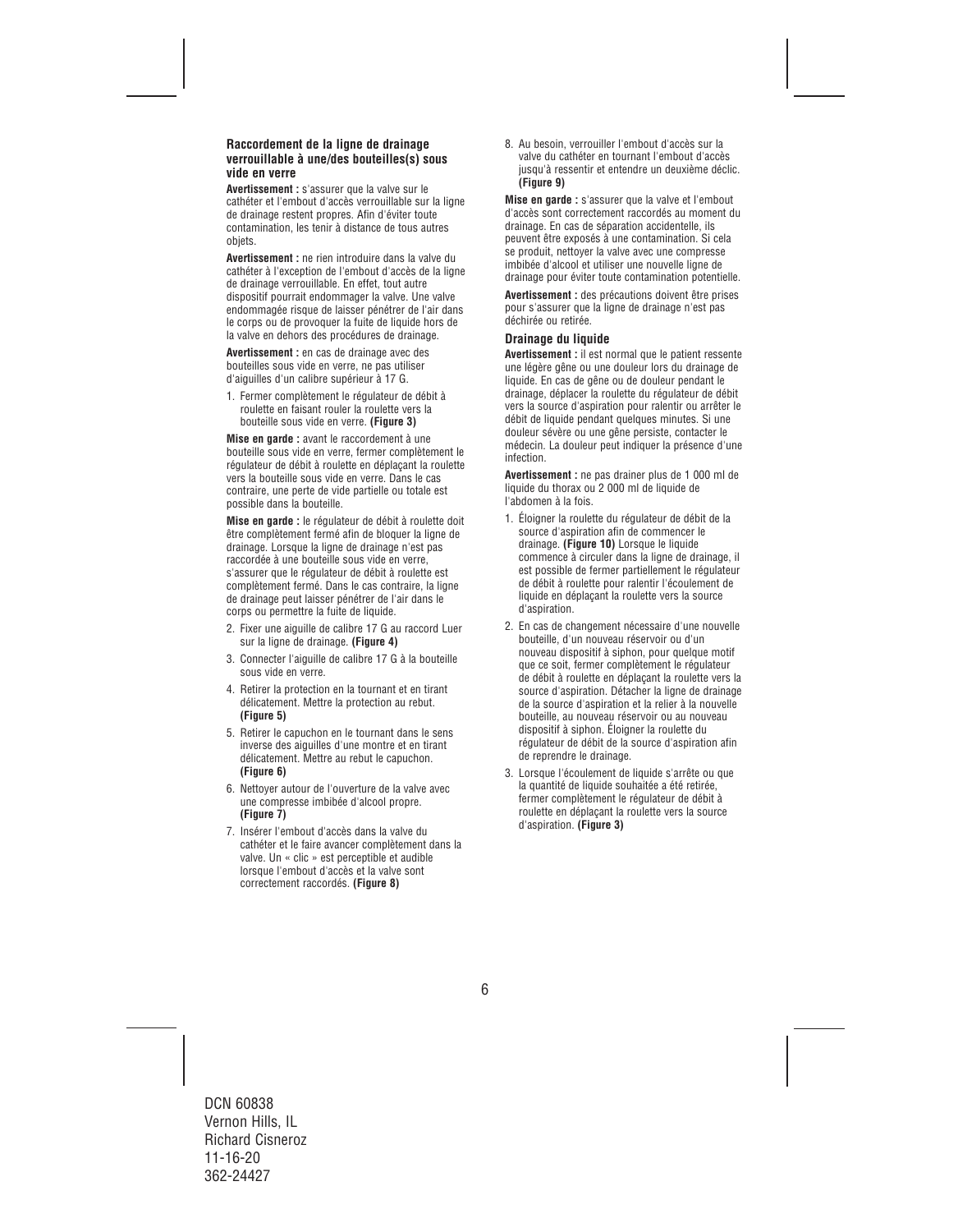## **Fin du drainage**

- 4. S'il est verrouillé, tourner l'embout d'accès pour le retirer de la valve du cathéter. Poser la ligne de drainage. **(Figure 11)**
- 5. Retirer l'embout d'accès de la valve délicatement et fermement. **(Figure 12)**
- 6. Nettoyer la valve du cathéter avec une compresse imbibée d'alcool propre. Jeter la compresse imbibée d'alcool.
- 7. Placer le nouveau capuchon sur la valve du cathéter et le tourner dans le sens des aiguilles d'une montre jusqu'à ce qu'il s'enclenche en position verrouillée. Le capuchon peut sembler mal fixé tant qu'il n'est pas enclenché. **(Figure 13)**
- 8. Si nécessaire, noter le volume de drainage.
- 9. Débrancher la source d'aspiration et mettre au rebut la ligne de drainage usagée ainsi que la bouteille, le réservoir ou le dispositif à siphon conformément aux réglementations locales, nationales et fédérales en vigueur.
- 10.Nettoyer autour du site du cathéter et appliquer le pansement approprié.

**Mise en garde :** si des liquides se répandent, utiliser du savon et de l'eau pour nettoyer la peau ; utiliser un agent nettoyant approprié pour nettoyer les autres surfaces.

**Remarque :** ne contient pas de latex de caoutchouc naturel.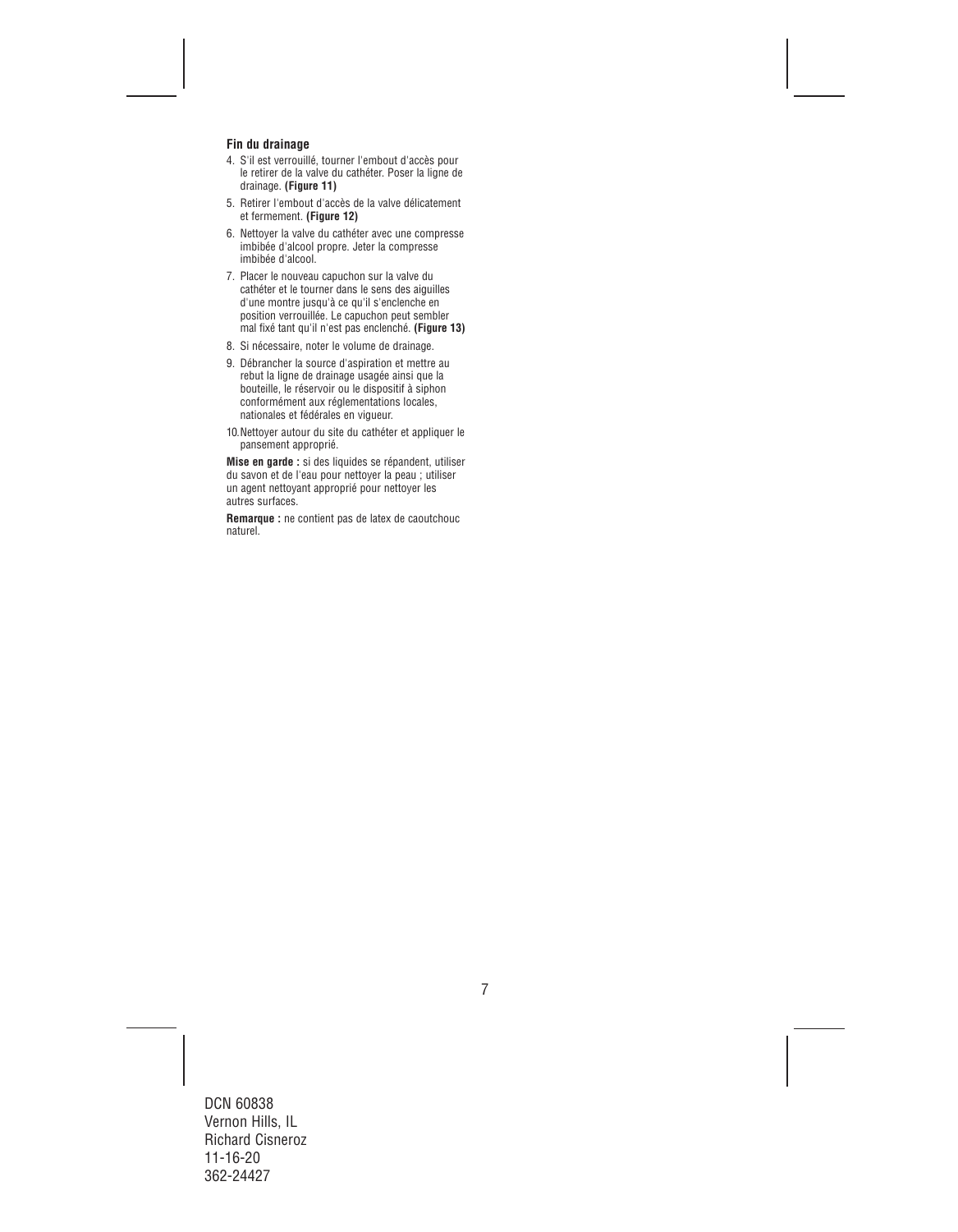

#### **Verwenden des arretierbaren Drainageschlauchs**

## **Produktinformationen**

Der arretierbare Drainageschlauch ist zum ausschließlichen Gebrauch mit dem PleurX™- Pleurakatheter oder dem PeritX™-Peritonealkatheter bestimmt. Er wird verwendet, um Flüssigkeit aus der Brust- bzw. Bauchhöhle abzuleiten. **(Abbildung 1)** 

Lesen Sie vor der Flüssigkeitsdrainage diese Anweisung sorgfältig durch.

## **Indikationen für die Verwendung**

Der arretierbare Drainageschlauch ist ausschließlich für den Einsatz mit dem PleurX™-Katheter und PeritX™-Katheter zur intermittierenden Drainage indiziert. Mit dem arretierbaren Drainageschlauch wird Flüssigkeit mittels Standard-Wandabsaugung, wasserabgedichtetem Drainagesystem, Glasvakuumflasche oder einer sonstigen geeigneten Methode (mobiles Absauggerät) abgeleitet.

## **Arretierbarer Drainageschlauch**





## **Warnhinweise**

Der Patient darf während der Drainage nicht unbeaufsichtigt gelassen werden.

## **Achtungshinweise**

Nur für den einmaligen Gebrauch. Bei einer Wiederverwendung kann das Produkt funktionsuntüchtig werden oder es kann zu einer Kreuzkontamination kommen.

Enthält Phthalate. Die Vorteile der Behandlung überwiegen gegenüber der geringen Wahrscheinlichkeit einer Phthalatexposition.

**Brust:** Mögliche Komplikationen einer Drainage des Pleuraraums sind u. a. Pneumothorax, erneute Expansion des Lungenödems, Hypotonie, Kreislaufkollaps und Infektion.

**Abdomen:** Mögliche Komplikationen einer Flüssigkeitsdrainage aus dem Abdomen sind u. a. Hypotonie, Kreislaufkollaps, Störung des Elektrolythaushalts, Proteindepletion, Austreten von Aszitesflüssigkeit, Peritonitis, Wundinfektion, intraperitoneale Adhäsion und Kammerbildung in der Bauchhöhle.

Wenn Flüssigkeit ausläuft, die Haut mit Wasser und Seife reinigen und für die Oberflächen ein geeignetes Reinigungsmittel verwenden.

#### **Wenden Sie sich an den Arzt des Patienten, falls:**

- der Patient Fieber entwickelt (Körpertemperatur über 38 °C), über Schmerzen klagt, oder wenn Sie eine Hautrötung, Schwellung oder eine Flüssigkeitsansammlung an der Austrittsstelle feststellen.
- Dies könnten Anzeichen einer Infektion sein, die behandelt werden muss.
- die Kurzatmigkeit nach der Drainage von jeweils 1000 ml Flüssigkeit aus der Brust bzw. 2000 ml aus dem Abdomen nicht gelindert werden kann.
- der Patient weiterhin unter Symptomen leidet. aber wenig oder gar keine Flüssigkeit aus dem Katheter abfließt.
- bei drei (3) aufeinanderfolgenden Drainageverfahren weniger als 50 ml Flüssigkeit abfließt.
- sich das Aussehen (Farbe, Konsistenz usw.) der Flüssigkeit zwischen den Drainageverfahren erheblich verändert.

## **Sterilität**

Dieses Produkt ist sterilisiert und nur zum einmaligen Gebrauch bestimmt. Nicht resterilisieren. CareFusion übernimmt keine Verantwortung für Produkte, die resterilisiert wurden. Für geöffnete und unbenutzte Produkte besteht kein Anspruch auf Gutschrift oder Umtausch.

Nicht verwenden, wenn die Verpackung beschädigt ist.

## **Zubehör des Drainageschlauchs**

- 1 Drainageschlauch mit arretierbarer Zugangsspitze
- 1 5-in-1-Drainageschlauchadapter

#### **Hinweis:**

 $-60$  cm H<sub>2</sub>O =  $-1,7$  in Hg =  $-44$  mm Hg =  $-0,8$  psi

#### **Allgemeine Richtlinien**

- 1. Diese Anweisungen dienen als Leitfaden für den Arzt, der die Drainage durchführt, und sind lediglich eine Ergänzung zu den vom Krankenhaus festgelegten Protokollen, klinischen Drainageprotokollen oder entsprechenden Anweisungen für Drainagegeräte mit anderer Vakuumquelle als der PleurX™-Flasche. Lesen Sie diese Anweisungen sorgfältig durch, bevor Sie mit dem Verfahren beginnen.
- 2. Wenn der Drainageschlauch verwendet wird, kann mit einer Saugstufe von -60 cm H<sub>2</sub>O oder weniger abgeleitet werden. Pro Tag können 1000 ml Flüssigkeit aus der Brust bzw. 2000 ml aus dem Abdomen abgesaugt werden. Das entfernte Flüssigkeitsvolumen sollte nach dem individuellen Zustand des Patienten sowie nach den Risiken einer übermäßigen Drainage, wie z. B. der erneuten Expansion des Lungenödems in der Brust oder einer Hypotonie bei Aszites-Patienten, ausgerichtet sein.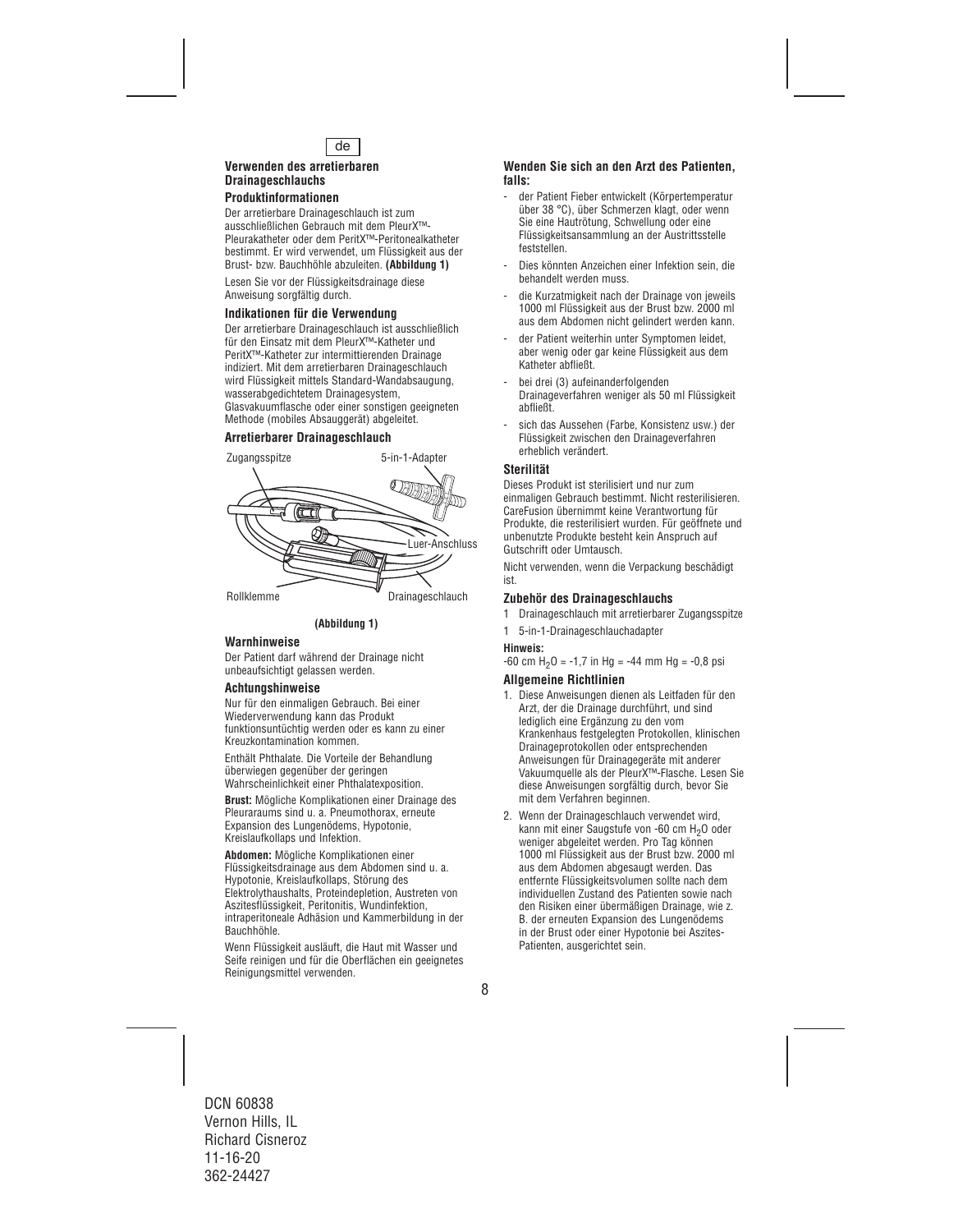## **Drainage mit dem arretierbarem Drainageschlauch**

Die Drainage sollte mit einem aseptischen Verfahren erfolgen: Die Drainage sollte entsprechend den Vorgaben des behandelnden Arztes durchgeführt werden, normalerweise alle 1-2 Tage. Die Häufigkeit oder Menge der Drainage darf nur nach Rücksprache mit dem Arzt des Patienten geändert werden. Machen Sie sich mit der Absaugmethode vertraut, bevor Sie die Drainage einleiten.

#### **Vorbereiten der Drainage**

**Warnhinweis:** In der Nähe des Katheters nicht mit spitzen Gegenständen (Schere usw.) hantieren.

**Warnhinweis:** Der Patient darf während der Drainage nicht unbeaufsichtigt gelassen werden.

- 1. Auf einem Tisch oder einer ähnlichen Oberfläche einen sauberen, leeren Arbeitsbereich wählen.
- 2. Hände mindestens eine Minute lang gründlich mit Wasser und Seife waschen.
- 3. Den selbstklebenden Verband über dem Katheter entfernen. Dabei nicht am Katheter ziehen: Haut festhalten, während Sie den Verband entfernen. Eine Ecke vorsichtig lösen und den Verband langsam von der Haut ziehen. **(Abbildung 2a) Hinweis:** Den selbstklebenden Verband nicht ruckartig abreißen, sondern vorsichtig von der Haut ziehen, um Hautverletzungen zu vermeiden. **(Abbildung 2b)** Wenn Sie eine Schwellung oder Flüssigkeitsansammlung an der Austrittsstelle des Katheters feststellen, die Drainage zu Ende führen und den Arzt oder das Pflegepersonal verständigen.

**Achtung:** Wenn der Patient Fieber entwickelt (Körpertemperatur über 38 °C) oder Sie eine Hautrötung, Schwellung oder Flüssigkeitsansammlung an der Austrittsstelle des Katheters feststellen, die Drainage zu Ende führen und den Arzt des Patienten oder das Pflegepersonal verständigen.

- 4. Hände erneut mindestens eine Minute lang gründlich mit Wasser und Seife waschen.
- 5. Das arretierbare Drainageschlauch-Set öffnen.

### **Den Drainageschlauch an das wandmontierte/mobile Absaugsystem anschließen**

**Warnhinweis:** Das Ventil am Katheter und die Zugangsspitze am Drainageschlauch sind stets sauber zu halten. Von anderen Gegenständen fernhalten, um eine Kontamination zu vermeiden.

**Warnung:** Es darf ausschließlich die Zugangsspitze des arretierbaren Drainageschlauchs in das Katheterventil eingeführt werden, da das Ventil durch jedes andere Gerät/Produkt beschädigt werden kann. Ein beschädigtes Ventil kann dazu führen, dass Luft in den Körper gelangt oder Flüssigkeit auch dann durch das Ventil austritt, wenn keine Drainage stattfindet.

**Warnhinweis:** Wenn eine Wandabsaugung oder ein mobiles Absauggerät verwendet wird, ist die Einstellung auf -60 cm H<sub>2</sub>O oder weniger vorzunehmen.

**Warnhinweis:** Einige mobile Absaugsysteme können nicht auf -60 cm H<sub>2</sub>O oder weniger eingestellt werden. Vor der Drainage die Gebrauchsanweisung des mobilen Absauggeräts lesen.

1. Rad an der Rollklemme in Richtung Absaugquelle drehen, um die Klemme vollständig zu schließen. **(Abbildung 3)** 

**Achtung:** Die Rollklemme muss vollständig geschlossen sein, um den Drainageschlauch zu verschließen. Wenn der Schlauch nicht mit einer Absaugquelle verbunden ist, muss die Rollklemme vollständig geschlossen sein, damit durch den Drainageschlauch keine Luft in den Körper gelangt und keine Flüssigkeit austritt.

- 2. Den 5-in-1-Adapter am Luer-Anschluss des Drainageschlauchs anbringen. **(Abbildung 4)**
- 3. Den 5-in-1-Adapter an die Absaugquelle anschließen.
- 4. Die Schutzabdeckung durch Drehen und leichtes Ziehen entfernen. Die Abdeckung entsorgen. **(Abbildung 5)**
- 5. Die Kappe durch Drehen gegen den Uhrzeigersinn und leichtes Ziehen entfernen. Die Kappe entsorgen. **(Abbildung 6)**
- 6. Den Bereich um die Ventilöffnung mit einem neuen Alkoholtupfer reinigen. **(Abbildung 7)**
- 7. Die Zugangsspitze in das Katheterventil einführen und vollständig in das Ventil schieben. Wenn die Zugangsspitze und das Ventil sicher verbunden sind, rastet die Zugangsspitze hörbar und fühlbar ein. **(Abbildung 8)**
- 8. Ggf. die Zugangsspitze durch Drehen im Katheterventil arretieren, bis ein zweites Klicken hörbar und fühlbar ist. **(Abbildung 9)**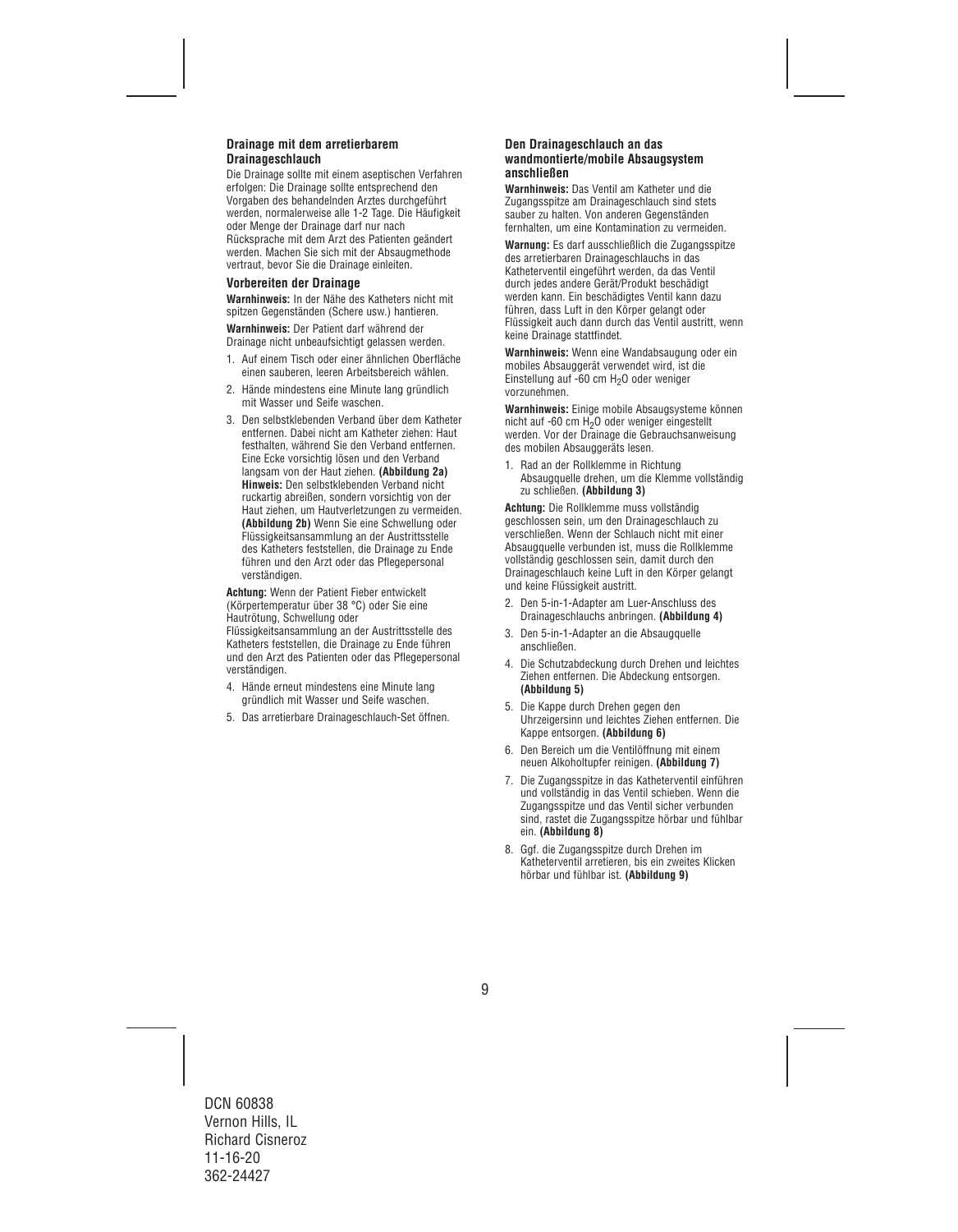**Achtung:** Darauf achten, dass Ventil und Zugangsspitze während der Drainage vollständig verbunden sind. Wenn sie versehentlich getrennt werden, kann es zu einer Kontamination kommen. In diesem Fall das Ventil mit einem Alkoholtupfer reinigen und einen neuen Drainageschlauch verwenden, um eine Kontamination zu vermeiden.

**Warnhinweis:** Es sind entsprechende Vorkehrungen zu treffen, um ein versehentliches Herausziehen des Drainageschlauchs zu verhindern.

#### **Drainageschlauch mit Glasvakuumflasche(n) verbinden.**

**Warnhinweis:** Das Ventil am Katheter und die Zugangsspitze am Drainageschlauch sind stets sauber zu halten. Von anderen Gegenständen fernhalten, um eine Kontamination zu vermeiden.

**Warnung:** Es darf ausschließlich die Zugangsspitze des arretierbaren Drainageschlauchs in das Katheterventil eingeführt werden, da das Ventil durch jedes andere Gerät/Produkt beschädigt werden kann. Ein beschädigtes Ventil kann dazu führen, dass Luft in den Körper gelangt oder Flüssigkeit auch dann durch das Ventil austritt, wenn keine Drainage stattfindet.

**Warnhinweis:** Bei der Drainage mit Glasvakuumflaschen beträgt die maximale Nadelgröße 17 G.

1. Rad an der Rollklemme in Richtung Glasvakuumflasche drehen, um die Klemme vollständig zu schließen. **(Abbildung 3)** 

**Achtung:** Vor dem Anschließen an eine Glasvakuumflasche die Rollklemme durch Drehen des Rads an der Klemme in Richtung Glasvakuumflasche vollständig schließen; ansonsten kann es zu einem teilweisen oder vollständigen Verlust des Vakuums in der Flasche kommen.

**Achtung:** Die Rollklemme muss vollständig geschlossen sein, um den Drainageschlauch zu verschließen. Wenn der Schlauch nicht mit einer Glasvakuumflasche verbunden ist, muss die Rollklemme vollständig geschlossen sein, damit durch den Drainageschlauch keine Luft in den Körper gelangt und keine Flüssigkeit austritt.

- 2. Eine 17-G-Nadel am Luer-Anschluss des Drainageschlauchs befestigen. **(Abbildung 4)**
- 3. Die 17-G-Nadel mit der Glasvakuumflasche verbinden.
- 4. Die Schutzabdeckung durch Drehen und leichtes Ziehen entfernen. Die Abdeckung entsorgen. **(Abbildung 5)**
- 5. Die Kappe durch Drehen gegen den Uhrzeigersinn und leichtes Ziehen entfernen. Die Kappe entsorgen. **(Abbildung 6)**
- 6. Den Bereich um die Ventilöffnung mit einem neuen Alkoholtupfer reinigen. **(Abbildung 7)**
- 7. Die Zugangsspitze in das Katheterventil einführen und vollständig in das Ventil schieben. Wenn die Zugangsspitze und das Ventil sicher verbunden sind, rastet die Zugangsspitze hörbar und fühlbar ein. **(Abbildung 8)**
- 8. Ggf. die Zugangsspitze durch Drehen im Katheterventil arretieren, bis ein zweites Klicken hörbar und fühlbar ist. **(Abbildung 9)**

**Achtung:** Darauf achten, dass Ventil und Zugangsspitze während der Drainage vollständig verbunden sind. Wenn sie versehentlich getrennt werden, kann es zu einer Kontamination kommen. In diesem Fall das Ventil mit einem Alkoholtupfer reinigen und einen neuen Drainageschlauch verwenden, um eine Kontamination zu vermeiden.

**Warnhinweis:** Es sind entsprechende Vorkehrungen zu treffen, um ein versehentliches Herausziehen des Drainageschlauchs zu verhindern.

#### **Drainage von Flüssigkeit**

**Warnhinweis:** Es ist normal, dass das Ablaufen der Flüssigkeit für den Patienten unangenehm oder schmerzhaft ist. Wenn die Drainage unangenehm oder schmerzhaft ist, das Rad an der Rollklemme in Richtung Absaugquelle drehen, um das Ablaufen der Flüssigkeit zu verlangsamen bzw. für einige Minuten anzuhalten. Bei starken Schmerzen oder andauerndem Unwohlsein den Arzt informieren. Schmerzen können ein Hinweis auf eine Infektion sein.

**Warnhinweis:** Es dürfen jeweils höchstens 1000 ml Flüssigkeit aus der Brust bzw. 2000 ml Flüssigkeit aus dem Bauchraum entfernt werden.

- 1. Rad an der Rollklemme von der Absaugquelle wegdrehen, um mit der Drainage zu beginnen. **(Abbildung 10)** Sobald die Flüssigkeit in den Drainageschlauch fließt, kann der Flüssigkeitsstrom durch teilweises Schließen der Rollklemme verlangsamt werden. Dafür das Rad an der Rollklemme in Richtung Absaugquelle drehen.
- 2. Wenn die Flasche bzw. der Behälter oder das wasserabgedichtete Gerät ausgewechselt werden müssen, erst die Rollklemme vollständig schließen, indem das Rad an der Rollklemme in Richtung Absaugquelle gedreht wird. Den Drainageschlauch von der Absaugquelle abnehmen und mit einer neuen Flasche bzw. einem neuen Behälter oder wasserabgedichteten Gerät verbinden. Rad an der Rollklemme von der Absaugquelle wegdrehen, um die Drainage fortzusetzen.
- 3. Wenn die Drainage beendet ist oder die gewünschte Flüssigkeitsmenge abgeleitet wurde, die Rollklemme vollständig schließen, indem das Rad an der Rollklemme in Richtung Absaugquelle gedreht wird. **(Abbildung 3)**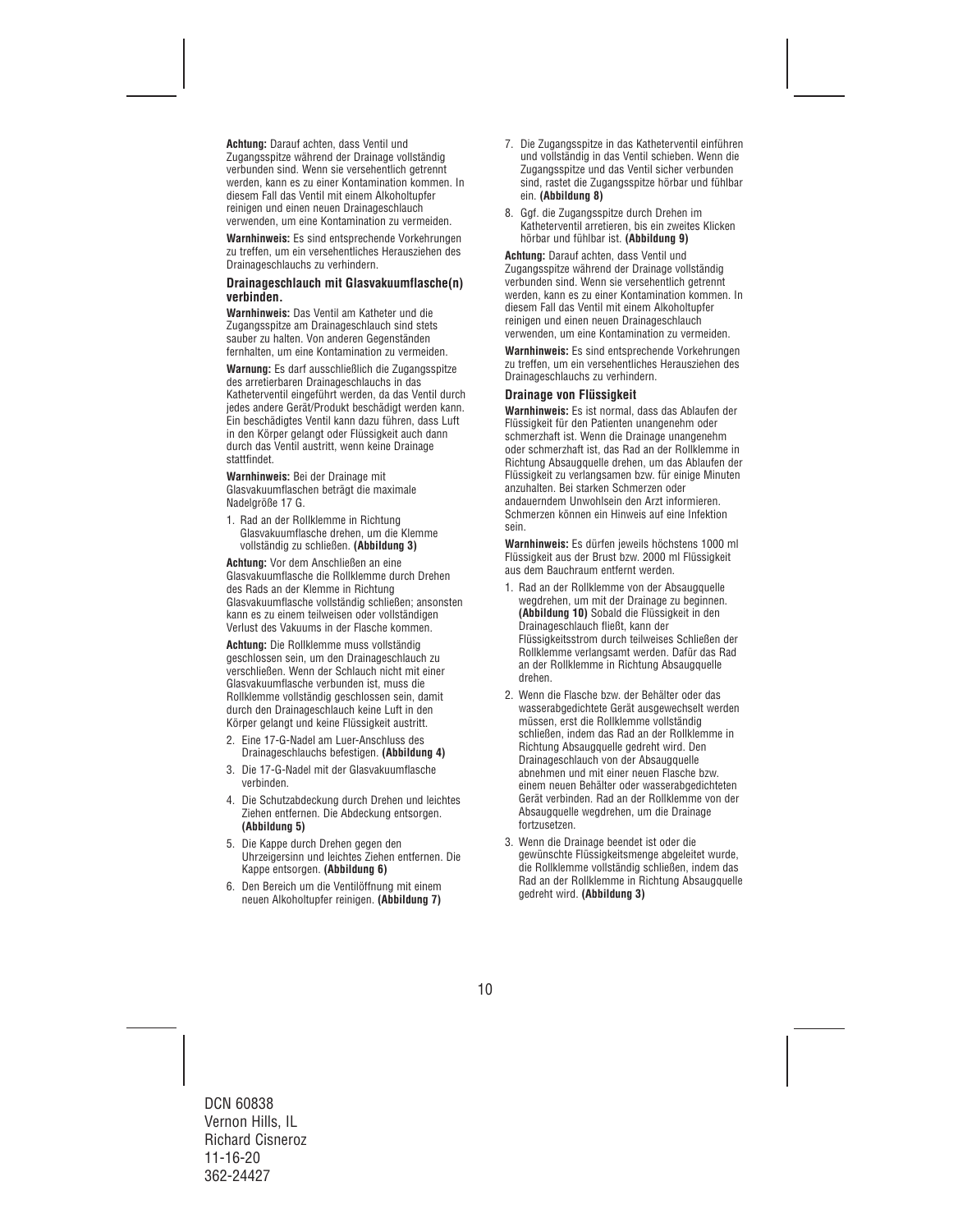## **Beenden der Drainage**

- 4. Zum Abnehmen der Zugangsspitze vom Katheterventil diese im arretierten Zustand drehen. Den benutzten Drainageschlauch zur Seite legen. **(Abbildung 11)**
- 5. Die Zugangsspitze mit einer festen, gleichmäßigen Bewegung aus dem Ventil ziehen. **(Abbildung 12)**
- 6. Das Katheterventil mit einem neuen Alkoholtupfer reinigen. Den Tupfer entsorgen.
- 7. Die neue Kappe auf das Katheterventil setzen und im Uhrzeigersinn drehen, bis sie hörbar einrastet. Die Kappe sitzt möglicherweise locker, wenn sie noch nicht eingerastet ist. **(Abbildung 13)**
- 8. Bei Bedarf das Drainagevolumen aufzeichnen.
- 9. Verbindung zur Absaugquelle trennen. Den gebrauchten Drainageschlauch und die benutzte Flasche bzw. den Behälter oder das wasserabgedichtete Gerät entsprechend den anwendbaren örtlichen, landes- und bundesweiten Vorschriften entsorgen.
- 10.Den Bereich um die Katheteraustrittsstelle reinigen und einen geeigneten Verband anbringen.

**Achtung:** Wenn Flüssigkeit ausläuft, die Haut mit Wasser und Seife reinigen und für die Oberflächen ein geeignetes Reinigungsmittel verwenden.

**Hinweis:** Ohne Naturkautschuklatex.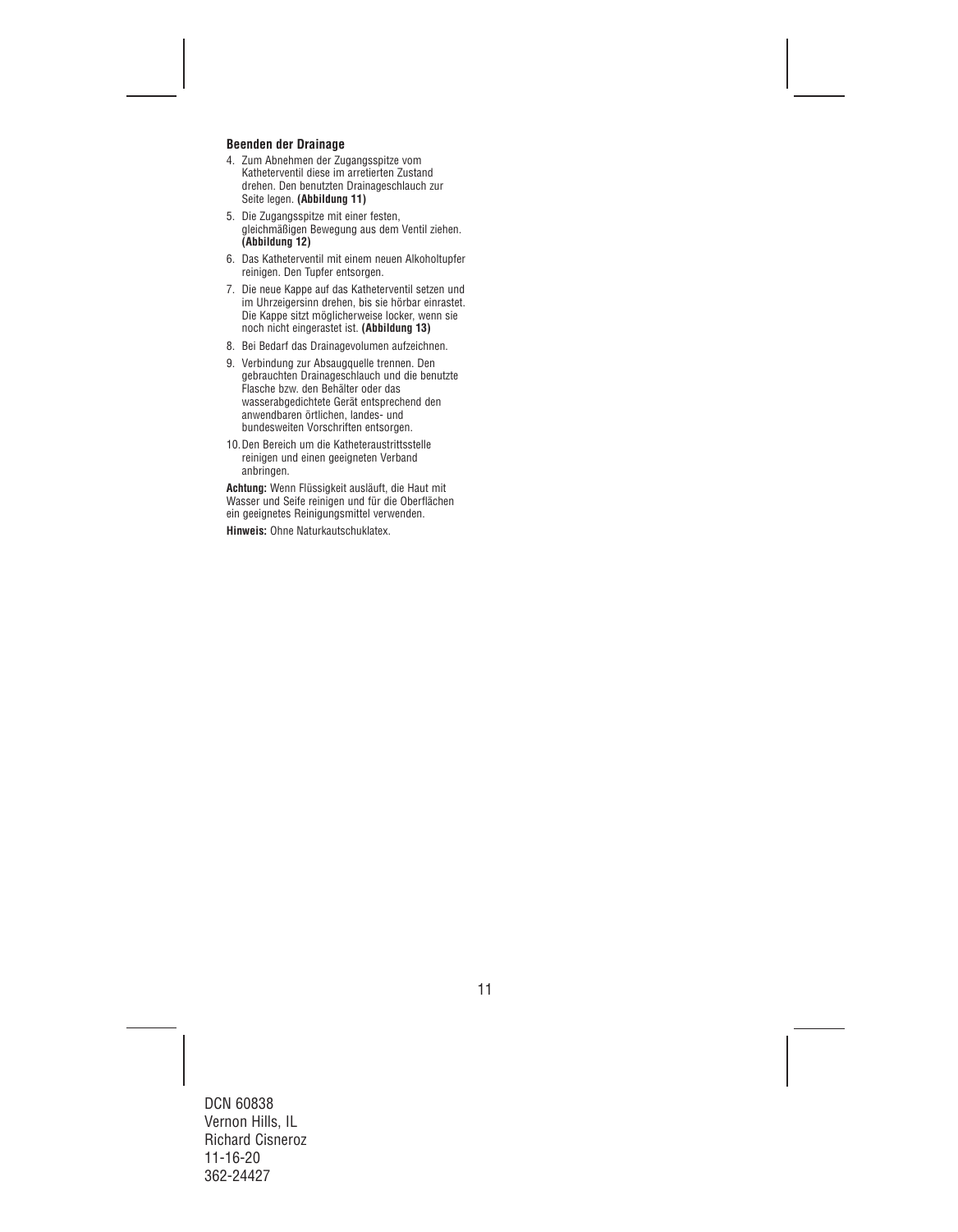

#### **Procedura con il tubo di drenaggio bloccabile Informazioni sul prodotto**

Il tubo di drenaggio bloccabile è concepito per essere utilizzato esclusivamente con il catetere pleurico PleurX™ o il catetere peritoneale PeritX™ per il drenaggio, rispettivamente, della cavità pleurica o peritoneale. **(Figura 1)** 

Leggere attentamente l'intero opuscolo prima di eseguire l'operazione di drenaggio.

#### **Indicazioni per l'uso**

Il tubo di drenaggio bloccabile è indicato per l'uso esclusivo con il catetere PleurX™ e il catetere PeritX™ per il drenaggio intermittente. Il tubo di drenaggio bloccabile viene utilizzato per drenare i liquidi mediante un'unità di aspirazione a parete standard, un sistema di drenaggio a tenuta stagna, un flacone sottovuoto in vetro o un altro metodo appropriato (unità di aspirazione portatile).

## **Tubo di drenaggio bloccabile**



con rotellina

**(Figura 1)**

## **Avvertenze**

Durante il drenaggio, il paziente deve trovarsi sotto costante supervisione.

## **Note di attenzione**

Esclusivamente monouso. Il riutilizzo può rendere non funzionale il prodotto o contribuire alla contaminazione crociata.

Contiene ftalati. I vantaggi del trattamento sono sicuramente superiori ai rischi derivanti dall'esposizione agli ftalati, che risultano comunque remoti.

**Torace:** le potenziali complicanze derivanti dal drenaggio dei liquidi nello spazio pleurico includono, tra le altre, pneumotorace, edema polmonare da riespansione, ipotensione, collasso circolatorio e infezioni.

**Addome:** le potenziali complicanze del drenaggio dei liquidi nell'addome includono, tra le altre, ipotensione, collasso circolatorio, squilibrio elettrolitico, deplezione proteica, perdita di liquido ascitico, peritonite, infezione della ferita, adesione intraperitoneale e loculazione della cavità peritoneale.

In caso di travasi di liquido, utilizzare acqua e sapone per pulire la cute e un agente detergente appropriato per tutte le altre superfici.

#### **Contattare il medico del paziente nel caso in cui:**

- Il paziente presenti febbre (temperatura corporea superiore a 38 °C) oppure l'area in corrispondenza del sito di uscita del catetere sia arrossata, gonfia, umida, dolorante.
- Questi possono essere i sintomi di un'infezione in corso che deve essere immediatamente trattata.
- Il respiro affannoso non migliori dopo avere drenato 1000 ml di liquido dal torace o 2000 ml dall'addome in un'unica seduta.
- Il paziente continui a manifestare sintomi, ma il catetere non drena più liquidi oppure la quantità aspirata è minima.
- La quantità di liquido aspirato in tre (3) procedure di drenaggio di seguito sia inferiore a 50 ml.
- L'aspetto (colore, densità ecc.) del liquido cambi significativamente tra un drenaggio e l'altro.

#### **Sterilità**

Questo prodotto è stato sterilizzato ed è esclusivamente monouso. Non risterilizzare. CareFusion non è responsabile di prodotti risterilizzati, né accetta prodotti aperti ma non ancora utilizzati a titolo di credito o di sostituzione.

Non utilizzare se la confezione appare danneggiata.

## **Componenti del tubo di drenaggio**

- 1 Tubo di drenaggio con punta di accesso bloccabile
- 1 Adattatore per tubo di drenaggio 5-in-1

#### **Nota:**

 $-60$  cm di H<sub>2</sub>O =  $-1,7$  di Hg =  $-44$  mm di Hg =  $-0,8$  psi

## **Linee guida generali**

- 1. Queste istruzioni sono fornite come guida per il medico per eseguire una procedura di drenaggio e sono da considerarsi come un'integrazione di qualsiasi protocollo ospedaliero, protocollo clinico relativo alle procedure di drenaggio o istruzioni di dispositivi di drenaggio per contenitori sottovuoto diversi dal flacone PleurX™. Accertarsi di avere compreso a fondo queste istruzioni prima di iniziare la procedura.
- 2. Il tubo di drenaggio può essere utilizzato per drenare a un livello di aspirazione di -60 cm di H20 o anche meno per il tempo necessario per aspirare 1000 ml di liquido dal torace o 2000 ml di liquido dall'addome al giorno. Il volume di liquido da aspirare deve essere calcolato in base alle condizioni del paziente e ai rischi derivanti da un drenaggio eccessivo, incluso l'edema polmonare da riespansione nel torace o l'ipotensione nei pazienti che sviluppano ascite.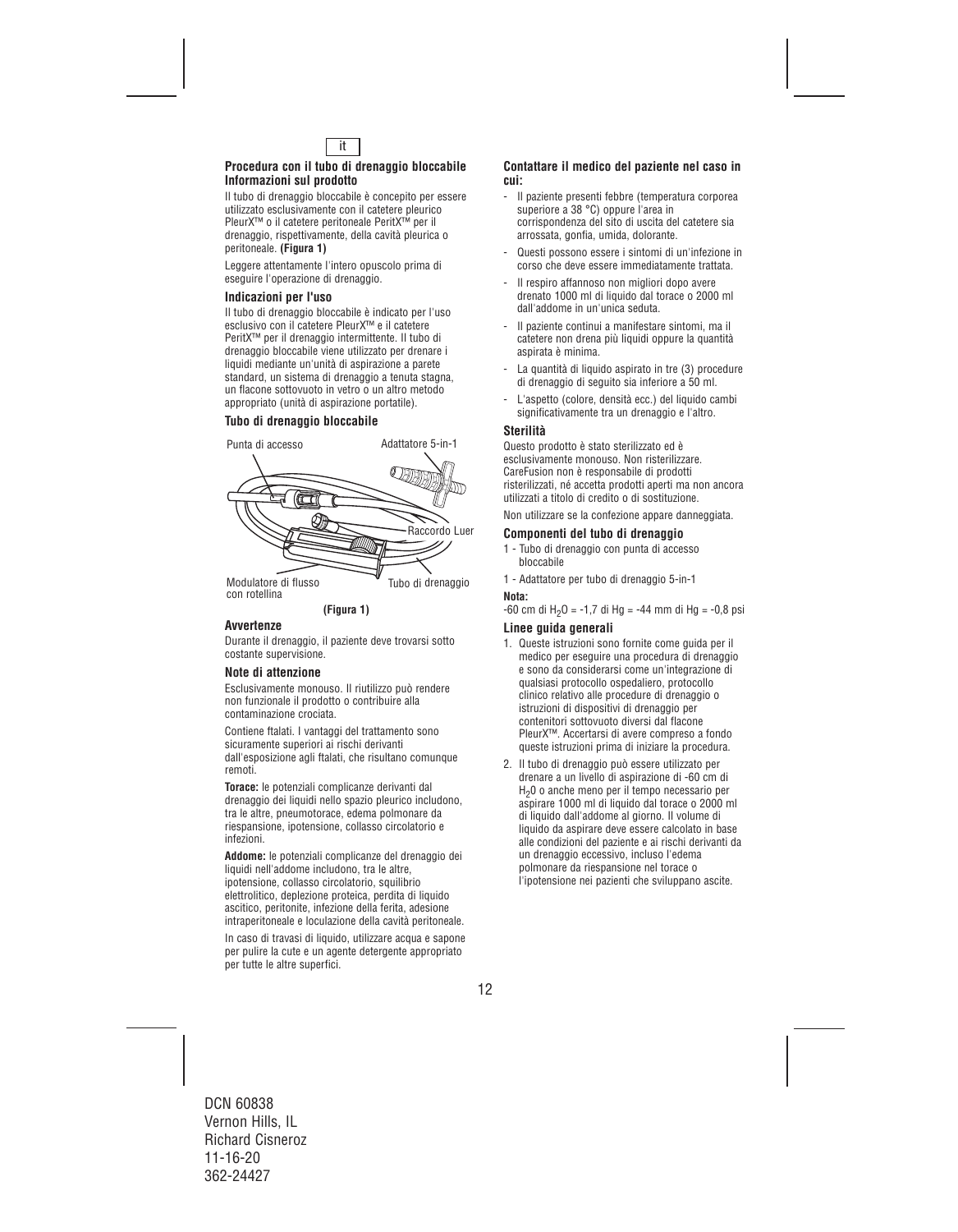## **Drenaggio mediante il tubo di drenaggio bloccabile**

La procedura di drenaggio deve essere eseguita utilizzando una tecnica asettica. Il paziente deve essere drenato in base alla frequenza indicata dal proprio medico, in genere ogni uno o due giorni. Non eseguire il drenaggio con una frequenza e un volume di liquido aspirato diversi da quanto indicato dal proprio medico senza averlo prima consultato. Accertarsi di conoscere a fondo il metodo di aspirazione prima di procedere al drenaggio.

## **Preparazione al drenaggio**

**Avvertenza:** non utilizzare forbici o altri oggetti appuntiti nelle vicinanze del catetere.

**Avvertenza:** il paziente non deve essere lasciato incustodito durante il drenaggio.

- 1. Predisporre un'area di lavoro su un tavolo o un bancone assicurandosi che sia pulita e sgombra.
- 2. Lavare accuratamente le mani con acqua e sapone per almeno 1 minuto.
- 3. Rimuovere la medicazione autoadesiva dal catetere. Non tirare il catetere: tenere ferma la cute durante la rimozione della medicazione autoadesiva, afferrare delicatamente un bordo e staccare delicatamente la medicazione dalla cute. **(Figura 2a) Nota:** per evitare traumi alla cute, non tirare la medicazione autoadesiva, ma staccarla delicatamente dalla cute. **(Figura 2b)** Se si osserva la presenza di gonfiore o liquido attorno al catetere interrompere la procedura di drenaggio e contattare il medico o l'infermiere di riferimento.

**Attenzione:** se il paziente presenta febbre (temperatura corporea superiore a 38 °C) oppure si notano arrossamenti, gonfiore o trasudazione nell'area intorno al catetere, interrompere la procedura di drenaggio e contattare il medico o l'infermiere del paziente.

- 4. Lavare di nuovo accuratamente le mani con acqua e sapone per almeno 1 minuto.
- 5. Aprire il kit del tubo di drenaggio bloccabile.

## **Collegare il tubo di drenaggio all'unità di aspirazione a parete/portatile**

**Avvertenza:** verificare che la valvola del catetere e la punta di accesso sul tubo di drenaggio siano pulite. Evitare che entrino in contatto con altri oggetti al fine di evitarne la contaminazione.

**Avvertenza:** non inserire nella valvola del catetere dispositivi diversi dalla punta di accesso del tubo di drenaggio bloccabile per evitare di danneggiarla. Il danneggiamento della valvola potrebbe determinare la penetrazione di aria nel corpo o la fuoriuscita di liquidi dalla valvola stessa quando non è in corso il drenaggio.

**Avvertenza:** se si utilizza l'unità di aspirazione a parete o portatile, questa deve essere regolata a un livello di -60 cm di H<sub>2</sub>O o inferiore.

**Avvertenza:** alcune unità di aspirazione portatili non possono essere regolate a un livello di -60 cm di H2O o inferiore. Prima di procedere al drenaggio, leggere attentamente le istruzioni dell'unità di aspirazione portatile.

1. Chiudere completamente il modulatore di flusso ruotando la rotellina di cui è dotato in direzione dell'unità di aspirazione. **(Figura 3)** 

**Attenzione:** il modulatore di flusso con rotellina deve essere completamente chiuso per occludere il tubo di drenaggio. Se non è collegato a un'unità di aspirazione, controllare che sia completamente chiuso onde evitare la penetrazione di aria nel corpo o la fuoriuscita di liquido attraverso il tubo di drenaggio.

- 2. Collegare l'adattatore 5-in-1 al raccordo Luer sul tubo di drenaggio. **(Figura 4)**
- 3. Collegare l'adattatore 5-in-1 alla sorgente di aspirazione.
- 4. Rimuovere la copertura protettiva girandola e tirandola delicatamente. Smaltire la copertura. **(Figura 5)**
- 5. Rimuovere il tappo girandolo e tirandolo delicatamente. Smaltire il tappo. **(Figura 6)**
- 6. Pulire attorno all'apertura della valvola con un nuovo tampone imbevuto di alcool. **(Figura 7)**
- 7. Inserire la punta di accesso nella valvola del catetere e farla avanzare completamente. Se la punta di accesso e la valvola sono inserite completamente, si dovrebbe percepire uno scatto. **(Figura 8)**
- 8. Se necessario, bloccare la punta di accesso alla valvola del catetere, ruotando la punta fino ad avvertire un altro scatto. **(Figura 9)**

**Attenzione:** durante la procedura di drenaggio, assicurarsi che la valvola e la punta di accesso siano collegate correttamente. Il distacco accidentale di questi componenti potrebbe provocarne la contaminazione. In tale eventualità, pulire la valvola con un tampone imbevuto di alcool e utilizzare un nuovo tubo di drenaggio per evitare una potenziale contaminazione.

**Avvertenza:** adottare le precauzioni del caso onde evitare di rimuovere o tirare il tubo di drenaggio.

## **Collegamento del tubo di drenaggio al flacone sottovuoto in vetro**

**Avvertenza:** verificare che la valvola del catetere e la punta di accesso sul tubo di drenaggio siano pulite. Evitare che entrino in contatto con altri oggetti al fine di evitarne la contaminazione.

**Avvertenza:** non inserire nella valvola del catetere dispositivi diversi dalla punta di accesso del tubo di drenaggio bloccabile per evitare di danneggiarla. Il danneggiamento della valvola potrebbe determinare la penetrazione di aria nel corpo o la fuoriuscita di liquidi dalla valvola stessa quando non è in corso il drenaggio.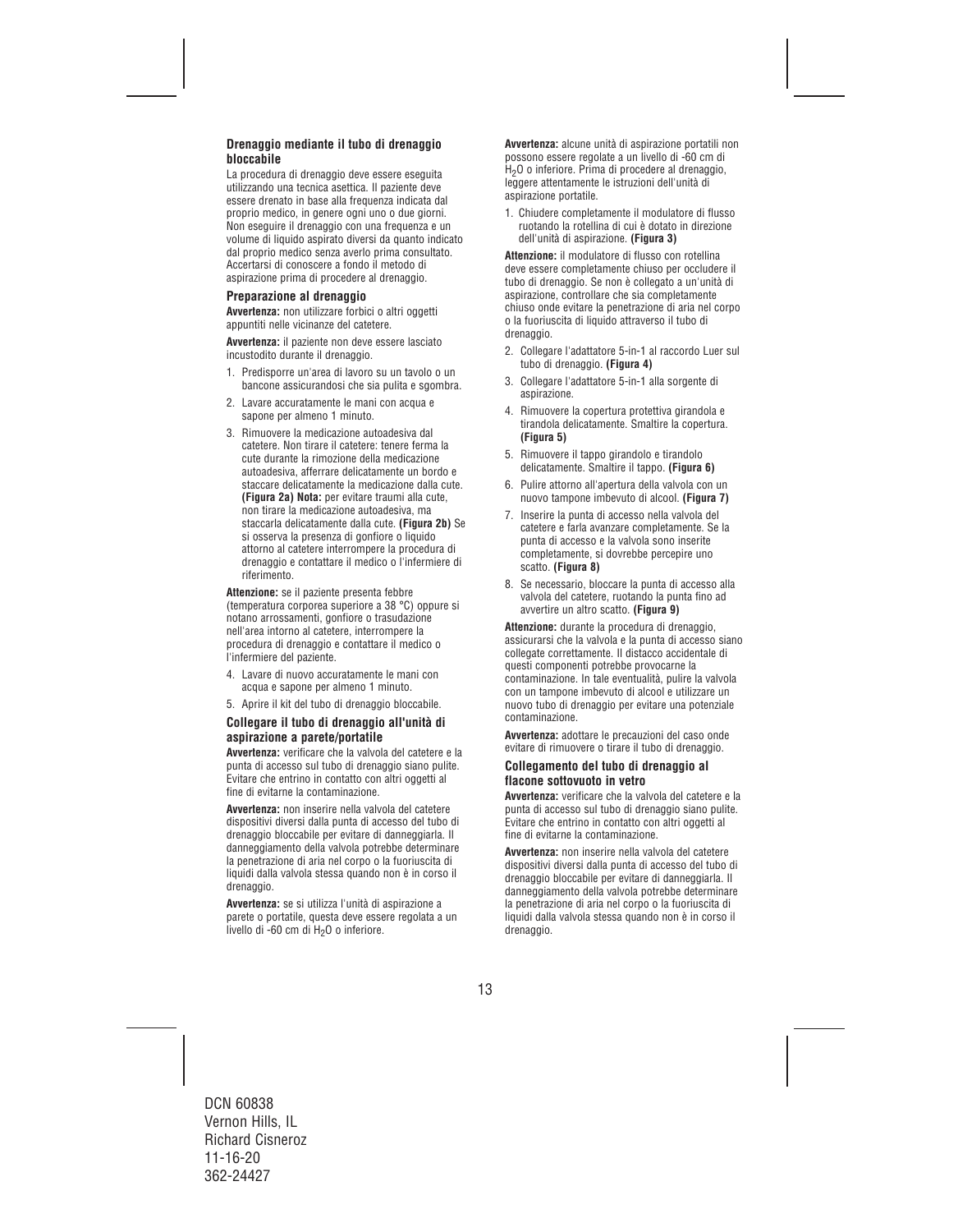**Avvertenza:** se si esegue il drenaggio con flaconi sottovuoto in vetro, non utilizzare aghi con diametro superiore a 17 G.

1. Chiudere il modulatore di flusso completamente ruotando la rotellina di cui è dotato verso il flacone sottovuoto in vetro. **(Figura 3)** 

**Attenzione:** prima di collegarlo a un flacone sottovuoto in vetro, chiudere completamente il modulatore di flusso ruotando la rotellina di cui è dotato in direzione del flacone sottovuoto in vetro; in caso contrario, è possibile che si verifichi la perdita totale o parziale della condizione di vuoto del flacone stesso.

**Attenzione:** il modulatore di flusso con rotellina deve essere completamente chiuso per occludere il tubo di drenaggio. Se non è collegato a un flacone sottovuoto in vetro, controllare che sia completamente chiuso onde evitare la penetrazione di aria nel corpo o la fuoriuscita di liquido attraverso il tubo di drenaggio.

- 2. Collegare un ago da 17 G al raccordo Luer sul tubo di drenaggio. **(Figura 4)**
- 3. Collegare l'ago da 17 G al flacone sottovuoto in vetro.
- 4. Rimuovere la copertura protettiva girandola e tirandola delicatamente. Smaltire la copertura. **(Figura 5)**
- 5. Rimuovere il tappo girandolo e tirandolo delicatamente. Smaltire il tappo. **(Figura 6)**
- 6. Pulire attorno all'apertura della valvola con un nuovo tampone imbevuto di alcool. **(Figura 7)**
- 7. Inserire la punta di accesso nella valvola del catetere e farla avanzare completamente. Se la punta di accesso e la valvola sono inserite completamente, si dovrebbe percepire uno scatto. **(Figura 8)**
- 8. Se necessario, bloccare la punta di accesso alla valvola del catetere, ruotando la punta fino ad avvertire un altro scatto. **(Figura 9)**

**Attenzione:** durante la procedura di drenaggio, assicurarsi che la valvola e la punta di accesso siano collegate correttamente. Il distacco accidentale di questi componenti potrebbe provocarne la contaminazione. In tale eventualità, pulire la valvola con un tampone imbevuto di alcool e utilizzare un nuovo tubo di drenaggio per evitare una potenziale contaminazione.

**Avvertenza:** adottare le precauzioni del caso onde evitare di rimuovere o tirare il tubo di drenaggio.

## **Drenaggio dei liquidi**

**Avvertenza:** durante l'operazione di drenaggio, il paziente potrebbe avvertire una sensazione di disagio o dolore. Se ciò accade, ruotare la rotellina sul modulatore di flusso verso la sorgente di aspirazione per rallentare o interrompere il flusso di liquido per alcuni minuti In caso di persistenza della sensazione di dolore, contattare il medico, poiché tale circostanza potrebbe indicare un'infezione in corso.

**Avvertenza:** non aspirare più di 1000 ml di liquido dal torace o di 2000 ml dall'addome in un'unica seduta.

- 1. Per iniziare l'operazione di drenaggio, ruotare la rotellina sul modulatore di flusso dalla parte opposta della sorgente di aspirazione. **(Figura 10)** Quando il liquido comincia a scorrere nel tubo di drenaggio, è possibile chiudere parzialmente il modulatore di flusso per rallentare il flusso ruotandone la rotellina verso la sorgente di aspirazione.
- 2. Se per qualsiasi motivo è necessario cambiare il flacone/serbatoio/dispositivo a tenuta stagna, chiudere completamente il modulatore di flusso ruotandone la rotellina verso la sorgente di aspirazione. Staccare il tubo di drenaggio dalla sorgente di aspirazione e collegarlo al nuovo flacone/serbatoio/dispositivo a tenuta stagna. Ruotare la rotellina sul modulatore di flusso dalla parte opposta della sorgente di aspirazione per riprendere il drenaggio.
- 3. Quando il flusso si interrompe o è stata aspirata la quantità di liquido necessaria, chiudere completamente il modulatore di flusso ruotandone la rotellina verso la sorgente di aspirazione. **(Figura 3)**

#### **Completamento del drenaggio**

- 4. Se la punta di accesso è bloccata, ruotarla per sbloccarla dalla valvola del catetere. Riporre il tubo di drenaggio usato. **(Figura 11)**
- 5. Estrarre la punta di accesso dalla valvola con una manovra decisa. **(Figura 12)**
- 6. Pulire la valvola del catetere con un nuovo tampone imbevuto di alcool. Smaltire il tampone.
- 7. Inserire il nuovo tappo sulla valvola del catetere e ruotarlo in senso orario fino a quando non si avverte un clic ad indicarne il blocco in posizione. Il tappo potrebbe sembrare allentato fino a quando non si blocca in posizione. **(Figura 13)**
- 8. Se necessario, registrare il volume di drenaggio aspirato.
- 9. Staccare la sorgente di aspirazione e smaltire il tubo di drenaggio usato e il flacone / serbatoio / dispositivo a tenuta stagna in conformità con le disposizioni locali o nazionali.
- 10.Pulire l'area attorno al sito del catetere e applicare la medicazione appropriata.

**Attenzione:** in caso di travasi di liquido, utilizzare acqua e sapone per pulire la cute e un agente detergente appropriato per tutte le altre superfici.

**Nota:** non contiene lattice di gomma naturale.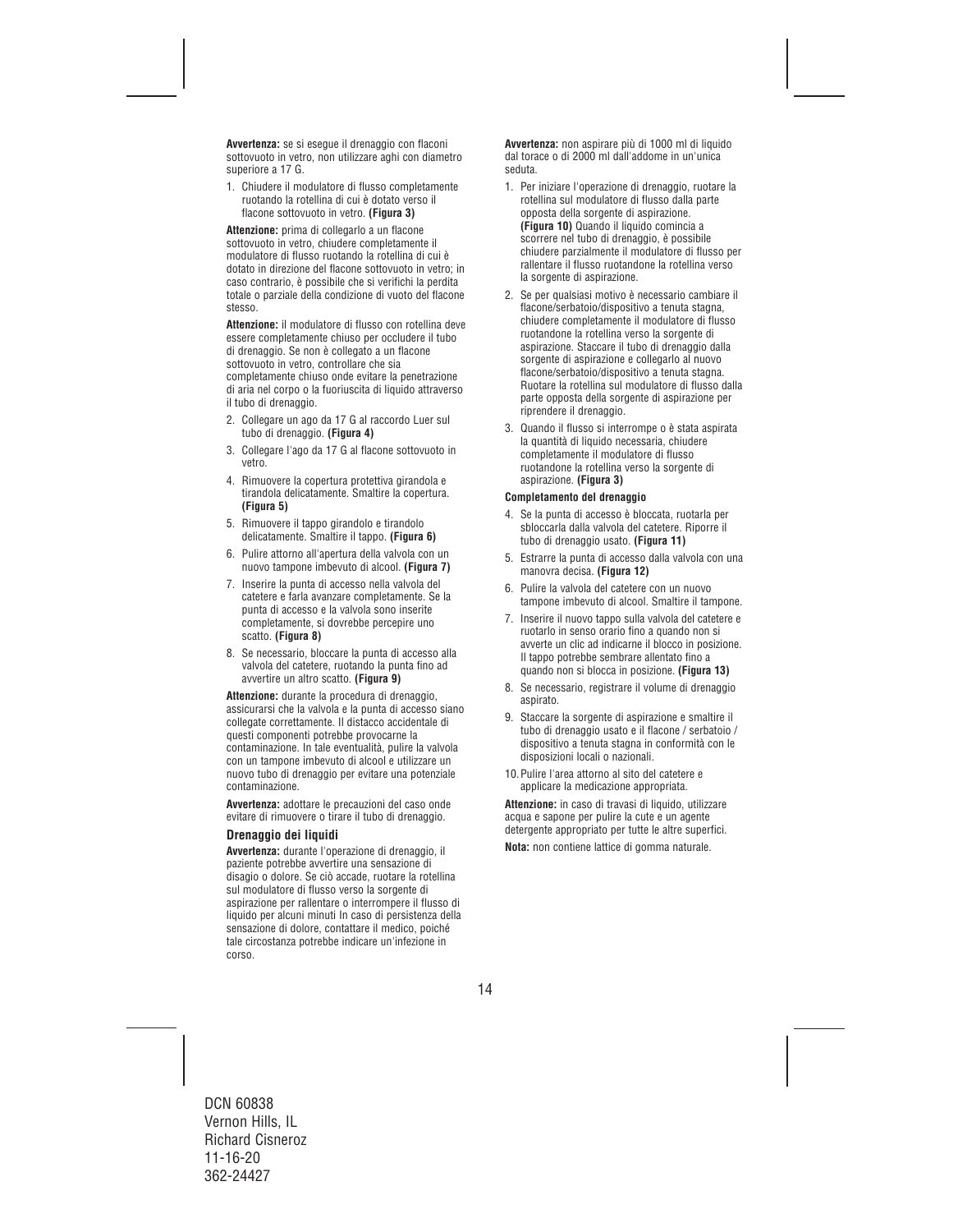

#### **Procedimiento con el tubo de drenaje bloqueable**

## **Información del producto**

El tubo de drenaje bloqueable se ha diseñado para su uso exclusivo con el catéter peritoneal PeritX™ o pleural PleurX™ que se emplean para drenar la cavidad peritoneal o pleural respectivamente. **(Figura 1)** 

Lea atentamente este folleto en su totalidad antes de drenar líquidos.

### **Indicaciones de uso**

El tubo de drenaje bloqueable está indicado exclusivamente para los catéteres PleurX™ y PeritX™ empleados para el drenaje discontinuo. El tubo de drenaje bloqueable se utiliza para drenar líquidos con un dispositivo de aspiración de pared, un sistema de drenaje de sello de agua, una botella de vacío de vidrio estándar o cualquier otro método apropiado (dispositivo de aspiración portátil).

## **Tubo de drenaje bloqueable**





## **Advertencias**

No debe dejar desatendido al paciente durante el drenaje.

## **Precauciones**

Para un solo uso. Si se reutiliza, puede que el producto no funcione correctamente o que contribuya a la contaminación cruzada.

Contiene ftalatos. El beneficio del tratamiento es mayor que la posibilidad remota de la exposición a ftalatos.

**Tórax:** entre las posibles complicaciones del drenaje del espacio pleural se incluyen, entre otras, neumotórax, edema pulmonar por reexpansión, hipotensión, colapso circulatorio e infección.

**Abdomen:** entre las posibles complicaciones del drenaje de líquido del abdomen se incluyen, entre otras, hipotensión, colapso circulatorio, desequilibrio electrolítico, disminución de proteínas, fuga de líquido ascítico, peritonitis, infección de la herida, adherencia intraperitoneal y loculaciones de la cavidad pleural.

Si se derrama líquido, utilice jabón y agua para limpiar la piel y use un producto de limpieza adecuado para las otras superficies.

## **Póngase en contacto con el médico del paciente si:**

- El paciente presenta fiebre (temperatura corporal superior a 38 °C [100,5 °F]) u observa otros signos como eritema, hinchazón, exudado o dolor en la zona de salida.
- Todos estos pueden ser signos de infección que indican que es necesario administrar un tratamiento.
- La disnea no mejora después de haber drenado 1000 ml del tórax o 2000 ml del abdomen de una vez.
- El paciente sigue presentando síntomas, pero el líquido que se drena mediante el catéter es mínimo o nulo.
- Se han drenado menos de 50 ml en tres (3) procedimientos de drenaje seguidos.
- El aspecto (color, espesor, etc.) del líquido cambia considerablemente entre los drenajes.

#### **Esterilización**

Este producto se ha esterilizado y es para un solo uso. No volver a esterilizar. CareFusion no se responsabilizará por cualquier producto que se haya vuelto a esterilizar ni rembolsará o cambiará cualquier producto que se haya abierto y no se haya usado.

No utilizar si el envase está dañado.

#### **Suministros del tubo de drenaje**

- 1 Tubo de drenaje con punta de acceso bloqueable
- 1 Adaptador de tubo de drenaje 5 en 1

#### **Nota:**

 $-60$  cm H<sub>2</sub>O =  $-1,7$  in Hg =  $-44$  mm Hg =  $-0,8$  psi

#### **Directrices generales**

- 1. Estas instrucciones constituyen una guía para médicos destinada a la realización de los procedimientos de drenaje y son complementarias a los protocolos elaborados por el hospital, los protocolos clínicos de drenaje o las instrucciones del dispositivo de drenaje para fuentes de vacío diferentes a la botella PleurX™. Asegúrese de que se ha familiarizado con estas instrucciones antes de comenzar el procedimiento.
- 2. El tubo de drenaje se puede emplear para drenar a un nivel de aspiración de -60 cm  $H<sub>2</sub>0$  o menos durante el tiempo que se necesite para drenar 1000 ml de líquido del tórax o 2000 ml de líquido del abdomen al día. El volumen de líquido aspirado depende del estado del paciente en cuestión y de los riesgos de un drenaje excesivo, entre los que se incluyen, el edema pulmonar por reexpansión en el tórax o la hipotensión en el caso de pacientes con ascitis.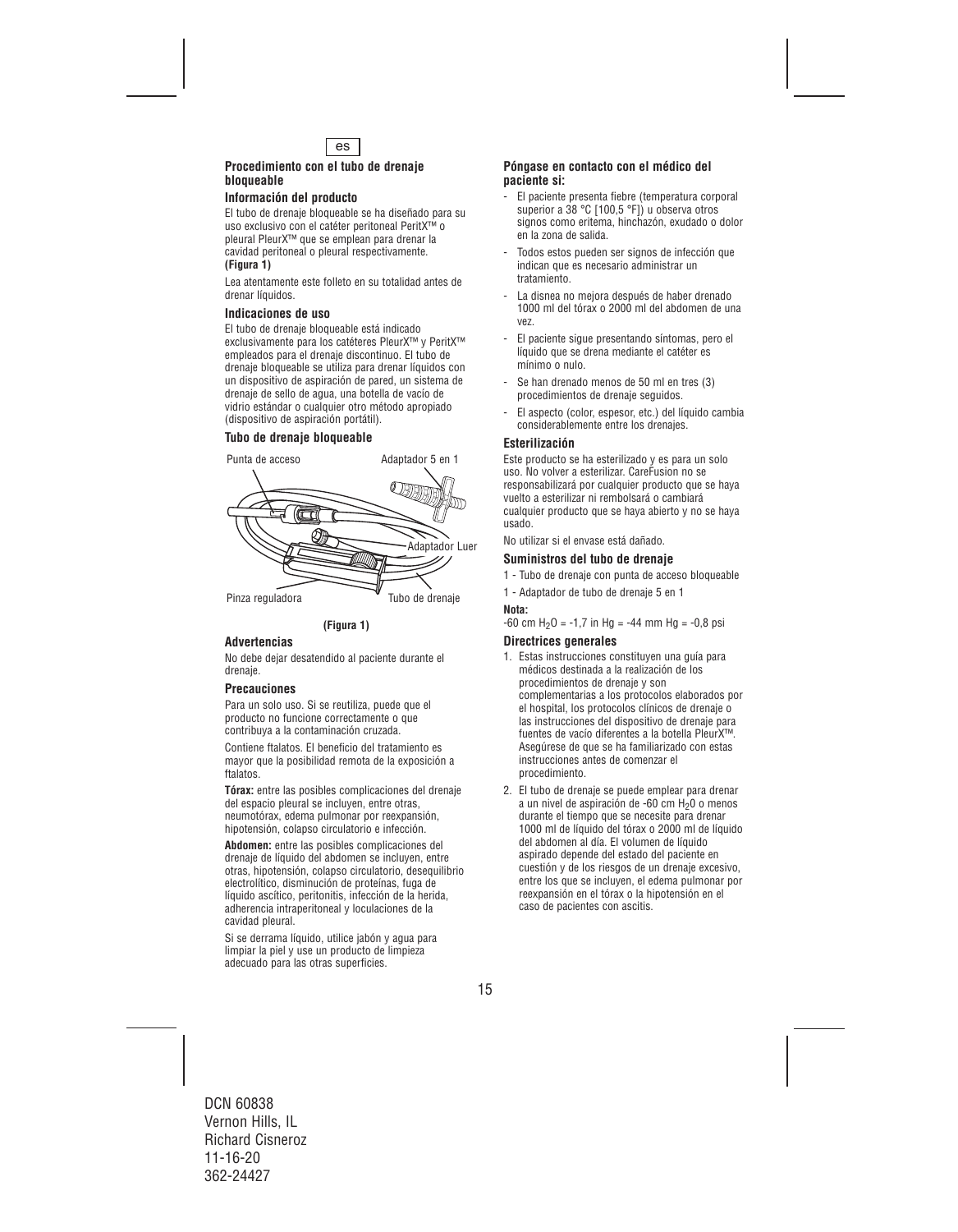## **Drenaje con el tubo de drenaje bloqueable**

El procedimiento de drenaje se debe realizar usando una técnica aséptica. El drenaje del paciente se debe efectuar de acuerdo con las indicaciones del médico, normalmente cada uno o dos días. No cambie la frecuencia de drenaje ni drene más líquido del que ha recomendado el médico sin consultarle primero. Asegúrese de que se ha familiarizado con el método de aspiración antes de proceder al drenaje.

## **Preparación del drenaje**

**Advertencia:** no utilice tijeras ni otros objetos afilados cerca del catéter.

**Advertencia:** no debe dejar desatendido al paciente durante el drenaje.

- 1. Prepare un espacio de trabajo limpio y despejado sobre una mesa o un tablero.
- 2. Lávese bien las manos con agua y jabón durante 1 minuto como mínimo.
- 3. Retire el apósito autoadhesivo del catéter. No tire del catéter: sujete la piel cuando retire el apósito autoadhesivo. Agarre suavemente un extremo y despegue con cuidado el apósito de la piel. **(Figura 2a) Nota:** para evitar daños en la piel, despegue el apósito autoadhesivo con cuidado en lugar de tirar de él bruscamente. **(Figura 2b)**  Si observa hinchazón o líquido alrededor del catéter, finalice el procedimiento de drenaje y avise al personal de enfermería o al médico.

**Precaución:** si el paciente presenta fiebre (temperatura corporal superior a 38 °C [100,5 °F]) u observa eritema, hinchazón o líquido alrededor del catéter, finalice el procedimiento de drenaje y avise al personal de enfermería o al médico del paciente.

- 4. Lávese bien las manos con agua y jabón de nuevo durante 1 minuto como mínimo.
- 5. Abra el kit del tubo de drenaje bloqueable.

## **Conexión del tubo de drenaje a un dispositivo de aspiración de pared o portátil**

**Advertencia:** mantenga limpia la válvula del catéter y la punta de acceso del tubo de drenaje. Manténgalas lejos de otros objetos para evitar que se contaminen.

**Advertencia:** coloque solamente la punta de acceso del tubo de drenaje bloqueable en la válvula del catéter, ya que otros artículos podrían dañar la válvula. Una válvula dañada puede dejar que entre aire en el cuerpo o hacer que escape líquido a través de la válvula cuando no esté drenando.

**Advertencia:** si usa un dispositivo de aspiración de pared o portátil, se debe regular a -60 cm  $H_2$ 0 o menos.

**Advertencia:** algunas unidades de aspiración portátiles no se pueden regular a -60 cm H<sub>2</sub>0 o menos. Consulte las instrucciones de uso de la unidad portátil de aspiración antes de proceder al drenaie.

1. Cierre por completo la pinza reguladora girando la rueda de esta hacia la fuente de aspiración. **(Figura 3)** 

**Precaución:** la pinza reguladora se debe cerrar por completo para obstruir el tubo de drenaje. Cuando no esté conectada a una fuente de aspiración, compruebe que la pinza reguladora está completamente cerrada, ya que en caso contrario podría entrar aire en el cuerpo o dejar escapar líquido por el tubo de drenaje.

- 2. Conecte el adaptador 5 en 1 al adaptador Luer del tubo de drenaje. **(Figura 4)**
- 3. Conecte el adaptador 5 en 1 a la fuente de aspiración.
- 4. Gire la cubierta protectora y tire de ella con cuidado para retirarla. Deseche la cubierta. **(Figura 5)**
- 5. Gire el tapón hacia la izquierda y tire de él con cuidado para retirarlo. Deseche el tapón. **(Figura 6)**
- 6. Limpie la zona de alrededor de la abertura de la válvula con una toallita impregnada en alcohol nueva. **(Figura 7)**
- 7. Introduzca la punta de acceso en la válvula del catéter y hágala avanzar hasta que entre totalmente en la válvula. Notará y oirá un clic en el momento en que la punta de acceso esté correctamente encajada en la válvula. **(Figura 8)**
- 8. Si lo desea, se puede bloquear la punta de acceso a la válvula del catéter girando la punta de acceso hasta que note y escuche un segundo "clic". **(Figura 9)**

**Precaución:** asegúrese de que la válvula y la punta de acceso están correctamente conectadas durante el drenaje. Si se separasen accidentalmente, podrían contaminarse. Si esto ocurre, limpie la válvula con una toallita impregnada en alcohol y utilice un nuevo tubo de drenaje para evitar la posible contaminación.

**Advertencia:** se deben tomar precauciones para asegurarse de que no se tira del tubo de drenaje ni se arrastra.

#### **Conexión del tubo de drenaje a la botella de vacío de vidrio**

**Advertencia:** mantenga limpia la válvula del catéter y la punta de acceso del tubo de drenaje. Manténgalas lejos de otros objetos para evitar que se contaminen.

**Advertencia:** coloque solamente la punta de acceso del tubo de drenaje bloqueable en la válvula del catéter, ya que otros artículos podrían dañar la válvula. Una válvula dañada puede dejar que entre aire en el cuerpo o hacer que escape líquido a través de la válvula cuando no esté drenando.

**Advertencia:** cuando se utilizan botellas de vacío de vidrio para el drenaje, no debe utilizar una aguja de calibre superior a 17 G.

1. Cierre por completo la pinza reguladora girando la rueda de esta hacia la botella de vacío de vidrio. **(Figura 3)**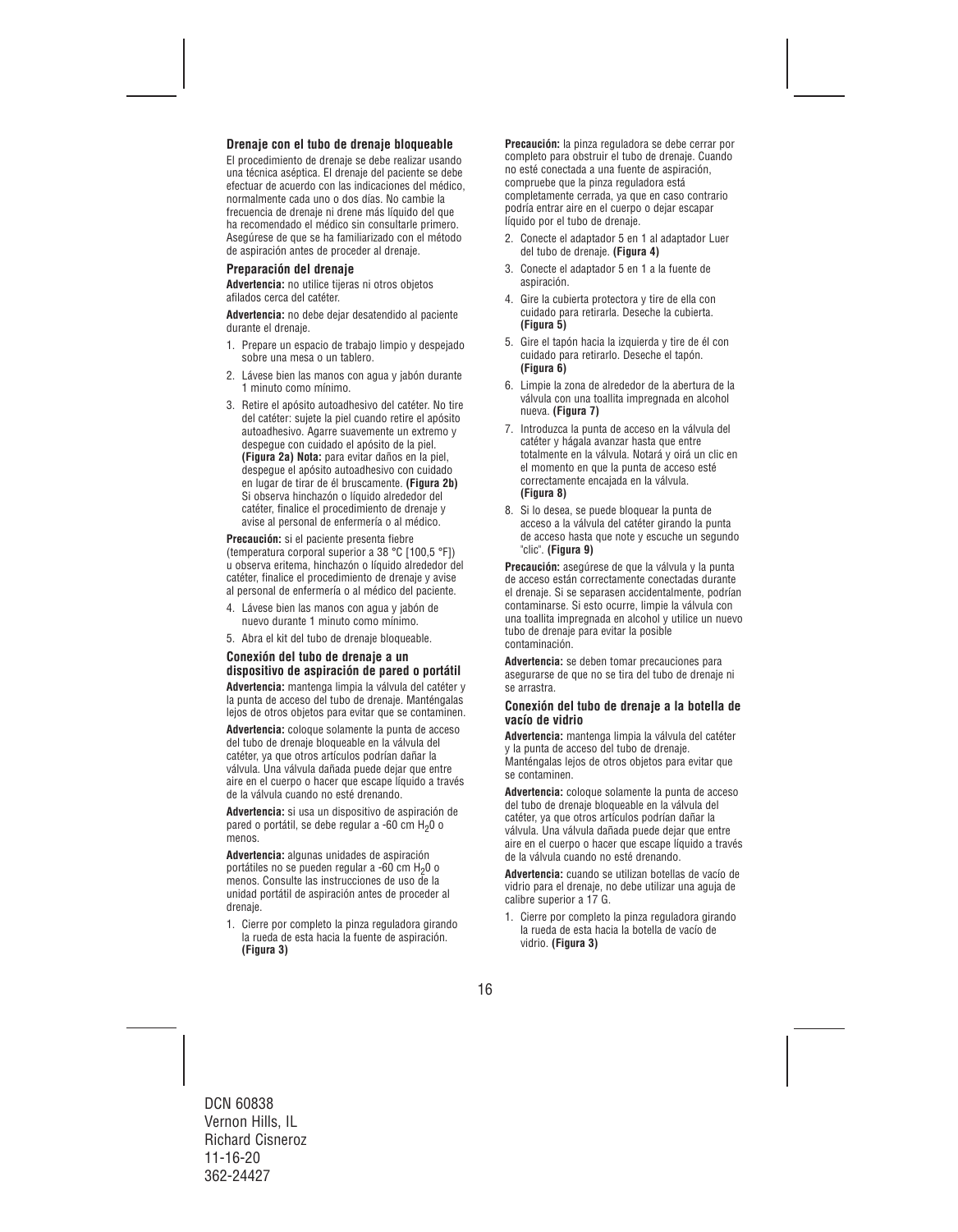**Precaución:** antes de realizar una conexión a una botella de vacío de vidrio, cierre por completo la pinza reguladora girando la rueda de esta hacia la botella de vacío de vidrio; de lo contrario, es posible que se pierda parcial o totalmente el vacío de la botella.

**Precaución:** la pinza reguladora se debe cerrar por completo para obstruir el tubo de drenaje. Cuando no esté conectada a una botella de vacío de vidrio, compruebe que la pinza reguladora está completamente cerrada, ya que en caso contrario podría entrar aire en el cuerpo o dejar escapar líquido por el tubo de drenaje.

- 2. Conecte una aguja de 17 G al adaptador Luer del tubo de drenaje. **(Figura 4)**
- 3. Conecte la aguja de 17 G a la botella de vacío de vidrio.
- 4. Gire la cubierta protectora y tire de ella con cuidado para retirarla. Deseche la cubierta. **(Figura 5)**
- 5. Gire el tapón hacia la izquierda y tire de él con cuidado para retirarlo. Deseche el tapón. **(Figura 6)**
- 6. Limpie la zona de alrededor de la abertura de la válvula con una toallita impregnada en alcohol nueva. **(Figura 7)**
- 7. Introduzca la punta de acceso en la válvula del catéter y hágala avanzar hasta que entre totalmente en la válvula. Notará y oirá un clic en el momento en que la punta de acceso esté correctamente encajada en la válvula. **(Figura 8)**
- 8. Si lo desea, se puede bloquear la punta de acceso a la válvula del catéter girando la punta de acceso hasta que note y escuche un segundo "clic". **(Figura 9)**

**Precaución:** asegúrese de que la válvula y la punta de acceso están correctamente conectadas durante el drenaje. Si se separasen accidentalmente, podrían contaminarse. Si esto ocurre, limpie la válvula con una toallita impregnada en alcohol y utilice un nuevo tubo de drenaje para evitar la posible contaminación.

**Advertencia:** se deben tomar precauciones para asegurarse de que no se tira del tubo de drenaje ni se arrastra.

## **Drenaje de líquidos**

**Advertencia:** es normal que el paciente sienta alguna molestia o dolor durante el drenaje de líquidos. Si el paciente siente alguna molestia o dolor durante el drenaje de líquidos, gire la rueda de la pinza reguladora hacia la fuente de aspiración para ralentizar o detener el flujo de líquido durante unos minutos. Si sigue sintiendo molestias o un dolor agudo, póngase en contacto con el médico. El dolor puede ser un indicio de infección.

**Advertencia:** no drene más de 1000 ml de líquido del tórax o 2000 ml de líquido del abdomen de una vez.

- 1. Gire la rueda de la pinza reguladora de forma que se aleje de la fuente de aspiración para comenzar el drenaje. Cuando el líquido comience a fluir hacia el tubo de drenaje, puede cerrar parcialmente la pinza reguladora para ralentizar el flujo de líquido. Para ello, debe girar la rueda de la pinza reguladora hacia la fuente de aspiración. **(Figura 10)**
- 2. Si por cualquier motivo tiene que cambiar la botella / soporte / dispositivo de sello de agua, cierre por completo la pinza reguladora girando la rueda de esta hacia la fuente de aspiración. Desconecte el tubo de drenaje de la fuente de aspiración y conéctelo a la botella / soporte / dispositivo de sello de agua nuevos. Gire la rueda de la pinza reguladora de forma que se aleje de la fuente de aspiración para continuar con el drenaje.
- 3. Cuando el flujo de líquido se detenga o se haya drenado la cantidad de líquido necesaria, cierre por completo la pinza reguladora girando la rueda de esta hacia la fuente de aspiración. **(Figura 3)**

## **Finalización del drenaje**

- 4. Si está bloqueado, gire la punta de acceso para desbloquearla de la válvula del catéter. Deposite el tubo de drenaje usado. **(Figura 11)**
- 5. Tire de la punta de acceso para extraerla de la válvula con un movimiento suave pero firme. **(Figura 12)**
- 6. Limpie la válvula del catéter con una toallita impregnada en alcohol nueva. Deseche la toallita impregnada en alcohol.
- 7. Coloque el tapón protector nuevo sobre la válvula del catéter, girándolo en el sentido de las agujas del reloj hasta que se fije en su posición de bloqueo. Es posible que el tapón parezca suelto hasta que se bloquea en su posición. **(Figura 13)**
- 8. Si es necesario, anote el volumen drenado.
- 9. Desconecte la fuente de aspiración y deseche el tubo de drenaje y la botella / soporte / dispositivo de sello de agua usados de acuerdo con las normativas locales, estatales y federales aplicables.
- 10.Limpie la zona circundante al lugar de inserción del catéter y cubra con un apósito adecuado.

**Precaución:** si se derrama líquido, utilice jabón y agua para limpiar la piel y use un producto de limpieza adecuado para las otras superficies.

**Nota:** no contiene látex de caucho natural.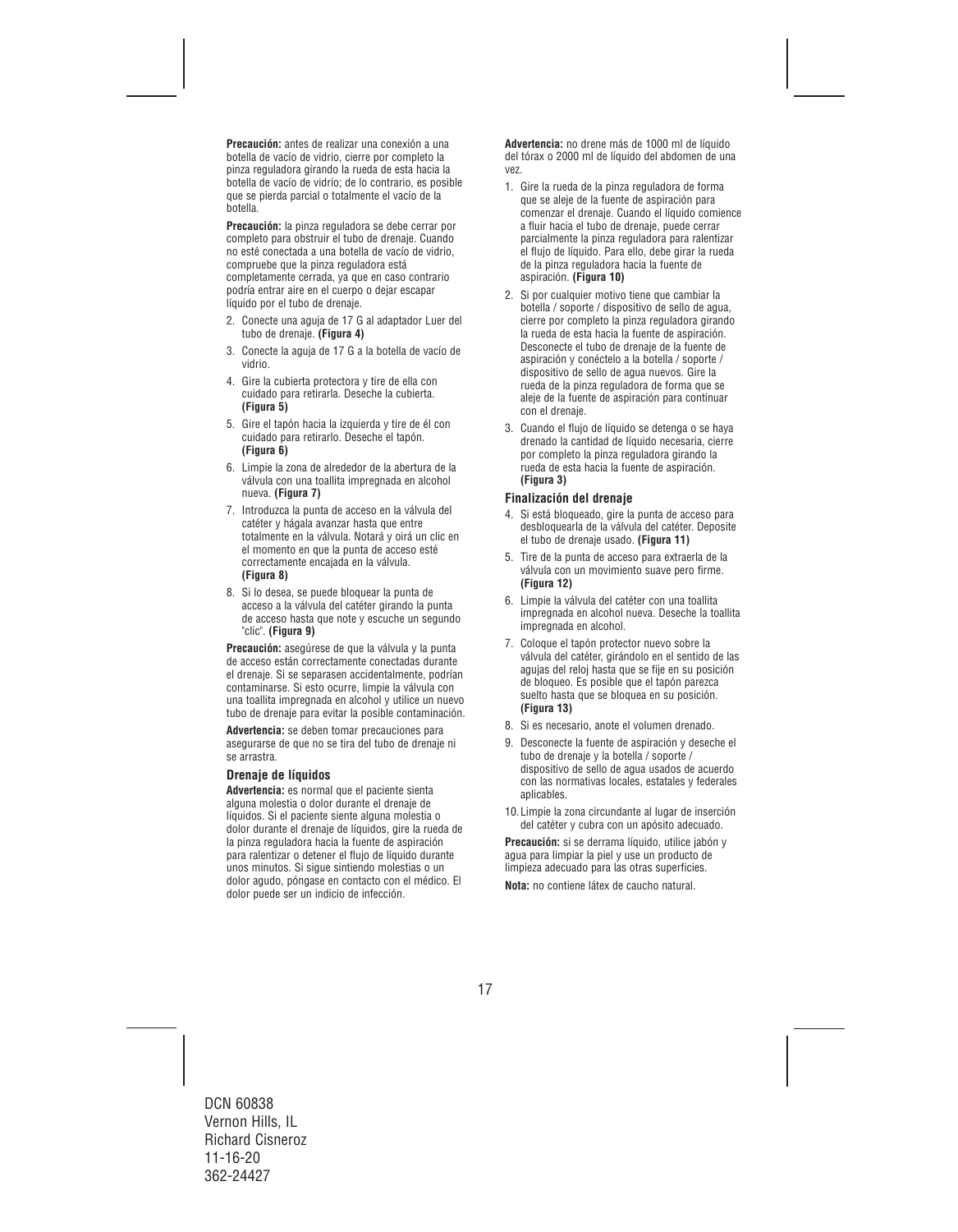

#### **Procedimento de tubos de drenagem bloqueáveis**

## **Informações sobre o produto**

O tubo de drenagem bloqueável foi concebido para ser utilizado exclusivamente com o cateter pleural PleurX™ ou peritoneal PeritX™ para drenagem das cavidades pleural ou peritoneal, respetivamente. **(Figura 1)**

Leia atentamente este folheto na íntegra antes de proceder à drenagem de fluidos.

### **Indicações de utilização**

O tubo de drenagem bloqueável é indicado para drenagem intermitente exclusivamente com o cateter PleurX™ e o cateter PeritX™. O tubo de drenagem bloqueável é utilizado para drenar fluidos através de uma sucção de parede padrão, sistema de drenagem com selo de água, frasco de vácuo de vidro ou outro método apropriado (sucção portátil).

## **Tubo de drenagem bloqueável**



**(Figura 1)**

## **Avisos**

O paciente deve ser sempre vigiado durante a drenagem.

#### **Precauções**

Para uma única utilização. A sua reutilização pode dar origem a um produto não funcional ou contribuir para a contaminação cruzada.

Contém ftalatos. O benefício do tratamento supera a remota possibilidade de exposição aos ftalatos.

**Tórax:** as possíveis complicações da drenagem do espaço pleural incluem, entre outras, pneumotórax, edema pulmonar de reexpansão, hipotensão, colapso circulatório e infecção.

**Abdómen:** as possíveis complicações da drenagem de fluidos do abdómen incluem, entre outras, hipotensão, colapso circulatório, desequilíbrio eletrolítico, falta de proteínas, escorrência de ascite, peritonite, infeção de feridas, aderência intraperitoneal e loculações da cavidade peritoneal.

Limpe eventuais derrames de fluido na pele com água e sabão e utilize um agente de limpeza adequado para todas as outras superfícies.

## **Contacte o médico do paciente se:**

- o paciente desenvolver sintomas de febre [temperatura corporal superior a 38 °C (100,5 °F) ou se apresentar sintomas de vermelhidão, inchaço, libertação de líquido ou dor no local de saída.
- estes podem representar sinais de infecção que exigem tratamento.
- a falta de ar não melhorar depois de drenar 1000 ml de fluido do tórax ou 2000 ml de fluido do abdómen de uma só vez.
- o paciente continuar a apresentar sintomas, mas pouco ou nenhum fluido for drenado do cateter.
- drenar menos de 50 ml de fluido em três (3) procedimentos de drenagem consecutivos.
- o aspecto (cor, espessura, etc.) do fluido mudar significativamente entre drenagens.

#### **Esterilidade**

Este produto foi esterilizado e destina-se a uma única utilização. Não devem ser re-esterilizados. A CareFusion não é responsável por qualquer produto que seja re-esterilizado, nem aceita a devolução ou a troca de qualquer produto que tenha sido aberto, mas não utilizado.

Não utilize se a embalagem estiver danificada.

#### **Itens do tubo de drenagem**

- 1 Tubo de drenagem com ponta de acesso bloqueável
- 1 Adaptador 5 em 1 do tubo de drenagem

#### **Nota:**

 $-60$  cm H<sub>2</sub>O =  $-1.7$  in Hg =  $-44$  mm Hg =  $-0.8$  psi

#### **Directrizes gerais**

- 1. Estas instruções são fornecidas a título de orientação para o médico efectuar o procedimento de drenagem e destinam-se a complementar quaisquer protocolos desenvolvidos pelo hospital, protocolos de drenagem clínica ou instruções de dispositivos de drenagem apropriadas para fontes de vácuo e não para frascos PleurX™. Familiarize-se com estas instruções antes de iniciar o procedimento.
- 2. O tubo de drenagem pode ser utilizado para drenar a um nível de sucção de -60 cm H<sub>2</sub>O ou menos, durante o tempo necessário para drenar 1000 ml de fluido do tórax ou 2000 ml de fluido do abdómen por dia. O volume de fluido removido deve basear-se no estado individual do paciente e nos riscos de excesso de drenagem, incluindo o edema pulmonar de reexpansão no tórax ou a hipotensão nos pacientes com ascite.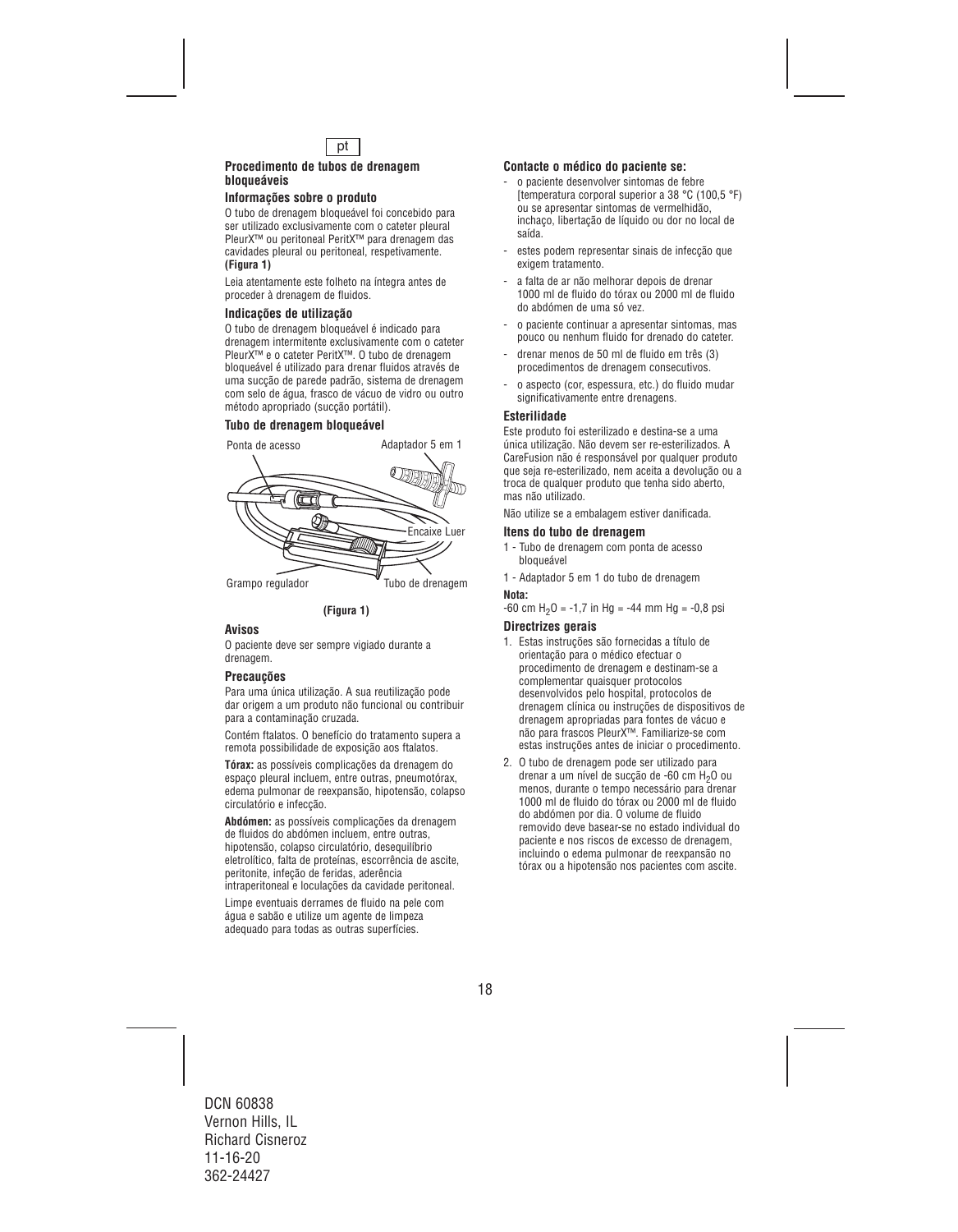## **Como efectuar a drenagem com o tubo de drenagem bloqueável**

O procedimento de drenagem deve ser realizado utilizando uma técnica asséptica. Deve realizar o procedimento de drenagem de acordo com as instruções do médico, normalmente todos os dias ou dia sim, dia não. Não altere a frequência nem drene mais fluido do que aquele recomendado pelo médico sem o consultar primeiro. Certifique-se de que está familiarizado com o método de sucção antes de iniciar a drenagem.

#### **Preparar a drenagem**

**Aviso:** não utilize tesouras nem outros objectos afiados perto do cateter.

**Aviso:** o paciente deve ser sempre vigiado durante a drenagem.

- 1. Numa mesa ou num balcão, prepare um espaço de trabalho limpo e desimpedido.
- 2. Lave bem as mãos com água e sabão durante pelo menos 1 minuto.
- 3. Retire o penso adesivo que cobre o cateter. Não dê um puxão no cateter: estique a pele enquanto remove o penso adesivo, agarre com cuidado uma das extremidades e vá removendo lentamente o penso adesivo da pele. **(Figura 2a) Nota:** remova cuidadosamente o penso adesivo em vez de o puxar repentinamente da pele para evitar lesões cutâneas. **(Figura 2b)** Se apresentar sintomas de inchaço ou fluidos à volta do cateter, interrompa o processo de drenagem e contacte o seu médico ou enfermeiro.

**Atenção:** se o paciente desenvolver sintomas de febre [temperatura corporal superior a 38 °C (100,5 °F) ou se apresentar sintomas de vermelhidão, inchaço ou libertação de líquido em volta do cateter, interrompa o procedimento de drenagem e contacte o médico ou enfermeiro do paciente.

- 4. Volte a lavar bem as mãos com água e sabão durante pelo menos 1 minuto.
- 5. Abra o kit de tubos de drenagem bloqueáveis.

#### **Ligue o tubo de drenagem ao sistema de sucção de parede/portátil**

**Aviso:** mantenha a válvula do cateter e a ponta de acesso no tubo de drenagem limpas. Mantenha-as afastadas de outros objectos para ajudar a evitar a contaminação.

**Aviso:** não coloque nenhum objeto, exceto a ponta de acesso do tubo de drenagem bloqueável, na válvula do cateter pois esta poderá ser danificada por quaisquer outros dispositivos. Uma válvula danificada pode permitir a entrada de ar no corpo ou a saída de líquido através da válvula quando não estiver a drenar.

**Aviso:** se utilizar um sistema de sucção de parede ou portátil, este deve ser regulado a -60 cm H<sub>2</sub>O ou menos.

**Aviso:** não é possível regular algumas unidades de sucção portátil a -60 cm H<sub>2</sub>O ou menos. Antes da drenagem, consulte as instruções de utilização da unidade de sucção portátil.

1. Feche totalmente o regulador de fluxo, rodando a roda na direcção da fonte de sucção. **(Figura 3)** 

**Atenção:** o grampo regulador deve ser totalmente fechado para obstruir o tubo de drenagem. Quando não estiver ligado a uma fonte de sucção, certifiquese de que o grampo de aperto está completamente fechado. Caso contrário, o tubo de drenagem pode permitir a entrada de ar no corpo ou a saída de líquido.

- 2. Ligue o adaptador 5 em 1 ao encaixe Luer no tubo de drenagem. **(Figura 4)**
- 3. Ligue o adaptador 5 em 1 à fonte de sucção.
- 4. Retire a tampa de protecção rodando-a e puxando-a com cuidado. Deite fora a tampa. **(Figura 5)**
- 5. Retire a tampa rodando-a para a esquerda e puxando-a com cuidado. Deite fora a tampa. **(Figura 6)**
- 6. Utilize uma nova compressa embebida em álcool para limpar a área à volta da abertura da válvula. **(Figura 7)**
- 7. Insira a ponta de acesso na válvula do cateter e faça-a avançar totalmente na direcção da válvula. Sentirá e ouvirá um clique quando a ponta de acesso e a válvula estiverem firmemente encaixadas. **(Figura 8)**
- 8. Caso pretenda, fixe a ponta de acesso à válvula do cateter, rodando a ponta de acesso até sentir e ouvir um segundo clique. **(Figura 9)**

**Atenção:** certifique-se de que a válvula e a ponta de acesso estão totalmente unidas durante a drenagem. Caso se separem acidentalmente, podem ficar contaminadas. Se isso ocorrer, limpe a válvula com uma compressa embebida em álcool e utilize um novo tubo de drenagem para evitar uma possível contaminação.

**Aviso:** devem ser tomadas precauções para garantir que o tubo de drenagem não é puxado nem arrancado.

## **Ligar o tubo de drenagem ao(s) frasco(s) de vácuo de vidro**

**Aviso:** mantenha a válvula do cateter e a ponta de acesso no tubo de drenagem limpas. Mantenha-as afastadas de outros objectos para ajudar a evitar a contaminação.

**Aviso:** não coloque nenhum objeto, exceto a ponta de acesso do tubo de drenagem bloqueável, na válvula do cateter pois esta poderá ser danificada por quaisquer outros dispositivos. Uma válvula danificada pode permitir a entrada de ar no corpo ou a saída de líquido através da válvula quando não estiver a drenar.

**Aviso:** quando drenar com frascos de vácuo de vidro, não utilize uma agulha com um tamanho superior a 17 G.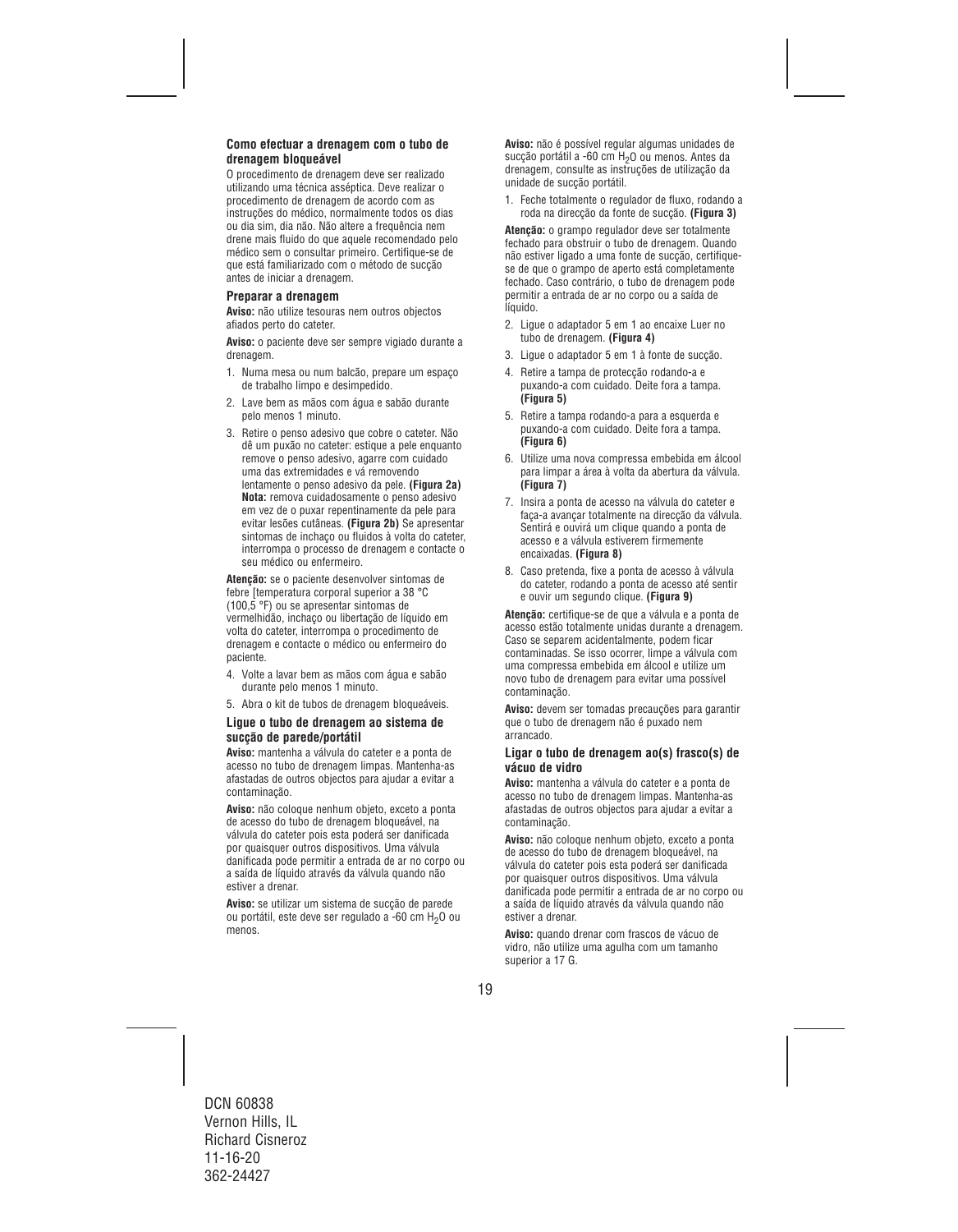1. Feche totalmente o regulador de fluxo, rodando a roda na direcção do frasco de vácuo de vidro. **(Figura 3)** 

**Atenção:** antes de encaixar o frasco de vácuo de vidro, feche totalmente o regulador de fluxo, rodando a roda na direcção do frasco de vácuo de vidro. Caso contrário, pode ocorrer a perda de algum ou de todo o vácuo existente no frasco.

**Atenção:** o grampo regulador deve ser totalmente fechado para obstruir o tubo de drenagem. Quando não estiver ligado a um frasco de vácuo de vidro, certifique-se de que o regulador de fluxo está completamente fechado. Caso contrário, o tubo de drenagem pode permitir a entrada de ar no corpo ou a saída de líquido.

- 2. Ligue uma agulha de 17 G ao encaixe Luer no tubo de drenagem. **(Figura 4)**
- 3. Ligue a agulha de 17 G ao frasco de vácuo de vidro.
- 4. Retire a tampa de protecção rodando-a e puxando-a com cuidado. Deite fora a tampa. **(Figura 5)**
- 5. Retire a tampa rodando-a para a esquerda e puxando-a com cuidado. Deite fora a tampa. **(Figura 6)**
- 6. Utilize uma nova compressa embebida em álcool para limpar a área à volta da abertura da válvula. **(Figura 7)**
- 7. Insira a ponta de acesso na válvula do cateter e faça-a avançar totalmente na direcção da válvula. Sentirá e ouvirá um clique quando a ponta de acesso e a válvula estiverem firmemente encaixadas. **(Figura 8)**
- 8. Caso pretenda, fixe a ponta de acesso à válvula do cateter, rodando a ponta de acesso até sentir e ouvir um segundo clique. **(Figura 9)**

**Atenção:** certifique-se de que a válvula e a ponta de acesso estão totalmente unidas durante a drenagem. Caso se separem acidentalmente, podem ficar contaminadas. Se isso ocorrer, limpe a válvula com uma compressa embebida em álcool e utilize um novo tubo de drenagem para evitar uma possível contaminação.

**Aviso:** devem ser tomadas precauções para garantir que o tubo de drenagem não é puxado nem arrancado.

## **Drenar fluido**

**Aviso:** é normal sentir algum desconforto ou dor durante a drenagem de líquido. Se sentir desconforto ou dor durante a drenagem, rode a roda do regulador de fluxo na direcção da fonte de sucção para diminuir ou parar o fluxo de fluido durante alguns minutos. Se a dor forte ou o desconforto persistir, contacte o médico. A dor pode ser uma indicação de infecção.

**Aviso:** não drene mais de 1000 ml de fluido do tórax ou 2000 ml de fluido do abdómen de cada vez.

- 1. Rode a roda no regulador de fluxo na direcção oposta à fonte de sucção para iniciar a drenagem. **(Figura 10)** Quando o fluido começar a percorrer o tubo de drenagem, pode fechar parcialmente o regulador de fluxo para diminuir o fluxo de fluido rodando a roda na direcção da fonte de sucção.
- 2. Se por algum motivo precisar de substituir o frasco/recipiente/dispositivo de selo de água, feche totalmente o regulador de fluxo rodando a roda na direcção da fonte de sucção. Retire o tubo de drenagem da fonte de sucção e una-o a um novo frasco/recipiente/dispositivo de selo de água. Rode a roda no regulador de fluxo na direcção oposta à fonte de sucção para retomar a drenagem.
- 3. Quando o fluxo parar ou quando tiver sido removida a quantidade suficiente de fluido, feche totalmente o regulador de fluxo rodando a roda na direcção da fonte de sucção. **(Figura 3)**

### **Concluir a drenagem**

- 4. Se estiver bloqueado, torça a ponta de acesso para desbloqueá-lo da válvula do cateter. Pouse o tubo de drenagem usado. **(Figura 11)**
- 5. Com um movimento firme mas suave, puxe a ponta de acesso para fora da válvula. **(Figura 12)**
- 6. Limpe a válvula do cateter com uma nova compressa embebida em álcool. Deite fora a compressa embebida em álcool.
- 7. Coloque a nova tampa sobre a válvula do cateter e rode-a para a direita até encaixar na posição de bloqueio. A tampa pode parecer solta até encaixar na posição. **(Figura 13)**
- 8. Se necessário, registe o volume de drenagem.
- 9. Desligue a fonte de sucção e elimine o tubo de drenagem utilizado e o frasco / recipiente / dispositivo de selo de água em conformidade com os regulamentos locais e nacionais aplicáveis.
- 10.Limpe a área à volta do cateter e coloque o penso adequado.

**Atenção:** limpe eventuais derrames de fluido na pele com água e sabão e utilize um agente de limpeza adequado para todas as outras superfícies.

**Nota:** Não fabricado em látex de borracha natural.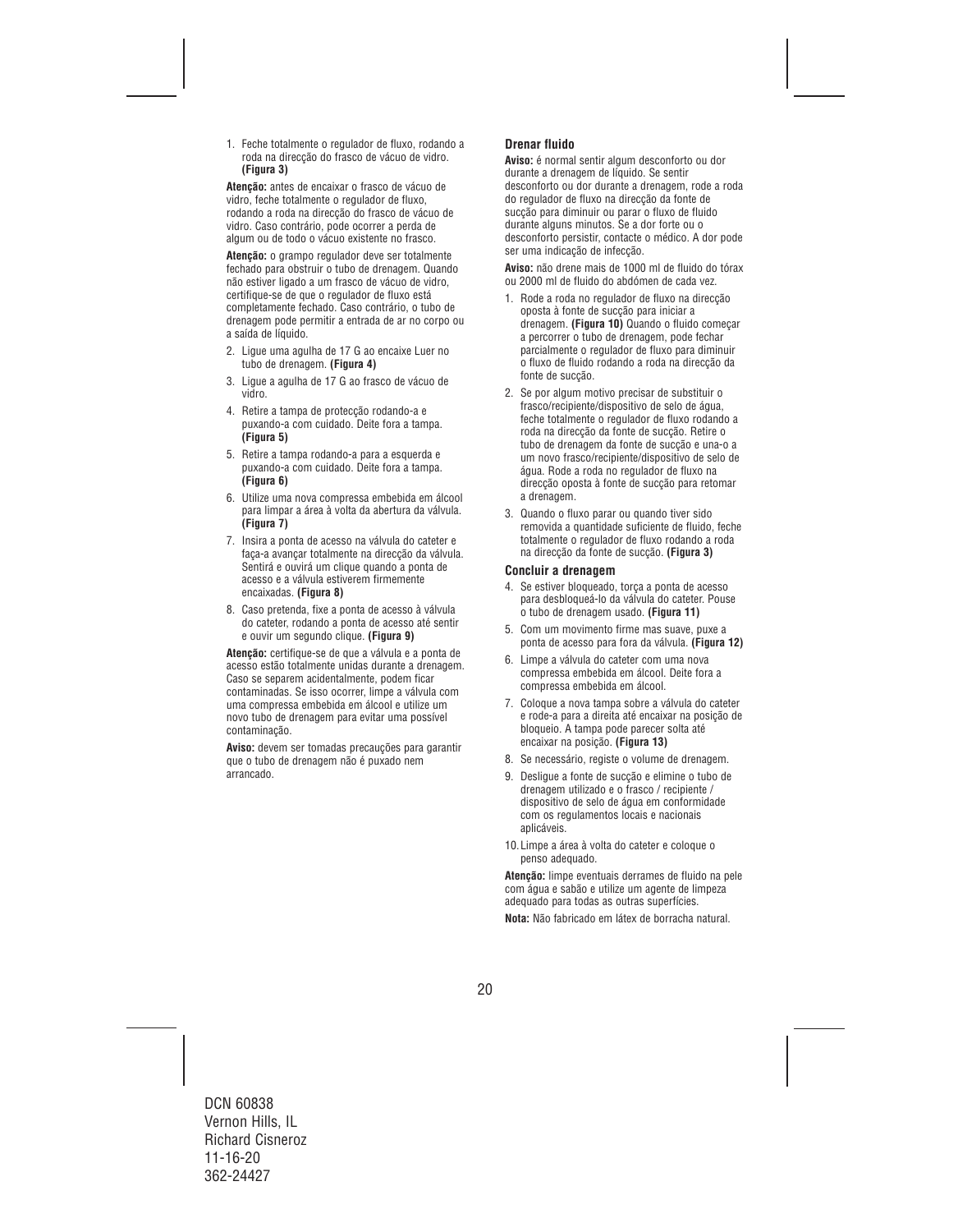

#### **Procedure voor vergrendelbare drainagelijn Productinformatie**

De vergrendelbare drainagelijn is ontworpen om uitsluitend te worden gebruikt in combinatie met de PleurX™ pleurale katheter of de PeritX™ peritoneale katheter voor drainage van respectievelijk de pleurale of peritoneale ruimte. **(Afbeelding 1)** 

Lees de volledige folder aandachtig door alvorens vocht te draineren.

#### **Indicaties voor gebruik**

De vergrendelbare drainagelijn is uitsluitend geïndiceerd voor gebruik met de PleurX™-katheter en de PeritX™-katheter voor intermitterende drainage. De vergrendelbare drainagelijn wordt gebruikt voor het afvoeren van vocht met behulp van standaard wandzuiging, een drainagesysteem met waterslot, een glazen vacuümfles of een andere geschikte methode (draagbare zuiging).

## **Vergrendelbare drainagelijn**





## **Waarschuwingen**

De patiënt mag niet alleen worden gelaten tijdens de drainage.

## **Belangrijke opmerkingen**

Uitsluitend voor eenmalig gebruik. Hergebruik kan een niet-functionerend product tot gevolg hebben of bijdragen aan kruisbesmetting.

Bevat ftalaten. Het voordeel van behandeling weegt zwaarder dan de geringe mogelijkheid van blootstelling aan ftalaten.

**Borst:** mogelijke complicaties van drainage van de pleurale ruimte zijn onder meer pneumothorax, reexpansie van een longoedeem, hypotensie, circulatoire collaps en infectie.

**Buik:** mogelijke complicaties van het afvoeren van vocht uit de buik zijn onder meer hypotensie, circulatoire collaps, elektrolytenonbalans, eiwitdepletie, asciteslekkage, peritonitis, wondinfectie, intraperitoneale adhesie en loculaties van de peritoneale ruimte.

Gebruik water en zeep voor het reinigen van huid en een geschikt reinigingsmiddel voor alle andere oppervlakken als er vloeistof is gemorst.

#### **Neem contact op met de arts van de patiënt indien:**

- koorts optreedt bij de patiënt (lichaamstemperatuur boven 38 °C (100,5 °F)), of als u roodheid, zwelling, afscheiding of pijn bij de uitgangsplaats constateert.
- dit kunnen tekenen van infectie zijn die moeten worden behandeld.
- de kortademigheid niet afneemt na het draineren van 1000 ml vocht uit de borst of 2000 ml uit de buik.
- de patiënt symptomen blijft vertonen, maar er weinig tot geen vocht uit de katheter loopt.
- minder dan 50 ml vocht wordt gedraineerd tijdens drie (3) opeenvolgende drainageprocedures.
- het vocht er opeens aanzienlijk anders uitziet (kleur, consistentie, enz.) per drainage.

## **Steriliteit**

Dit product is gesteriliseerd en uitsluitend bestemd voor eenmalig gebruik. Niet opnieuw steriliseren. CareFusion is niet verantwoordelijk voor een product dat opnieuw is gesteriliseerd en accepteert geen product dat is geopend, maar niet is gebruikt, voor vergoeding of vervanging.

Niet gebruiken als de verpakking is beschadigd.

## **Onderdelen van de drainagelijn**

1 - Drainagelijn met vergrendelbare toegangstip

1 - 5-in-1 drainagelijnadapter

#### **Opmerking:**

 $-60$  cm H<sub>2</sub>O =  $-1.7$  in Hg =  $-44$  mm Hg =  $-0.8$  psi

## **Algemene richtlijnen**

- 1. Deze instructies dienen als leidraad voor de arts bij het uitvoeren van een drainageprocedure en zijn bedoeld als aanvulling op alle ziekenhuisprotocollen, klinische drainageprotocollen of toepasselijke instructies voor drainageapparatuur voor andere vacuümbronnen dan de PleurX™-fles. Zorg ervoor dat u bekend bent met deze instructies voordat u van start gaat met de procedure.
- 2. De drainagelijn mag worden gebruikt voor drainage op een zuigniveau van -60 cm H<sub>2</sub>O of lager voor zo lang als nodig is om per dag 1000 ml vocht uit de borst of 2000 ml vocht uit de buik te draineren. Het verwijderde vochtvolume moet zijn gebaseerd op de status van de individuele patiënt en de risico's op overdrainage, inclusief re-expansie van een longoedeem in de borst of hypotensie bij patiënten met ascites.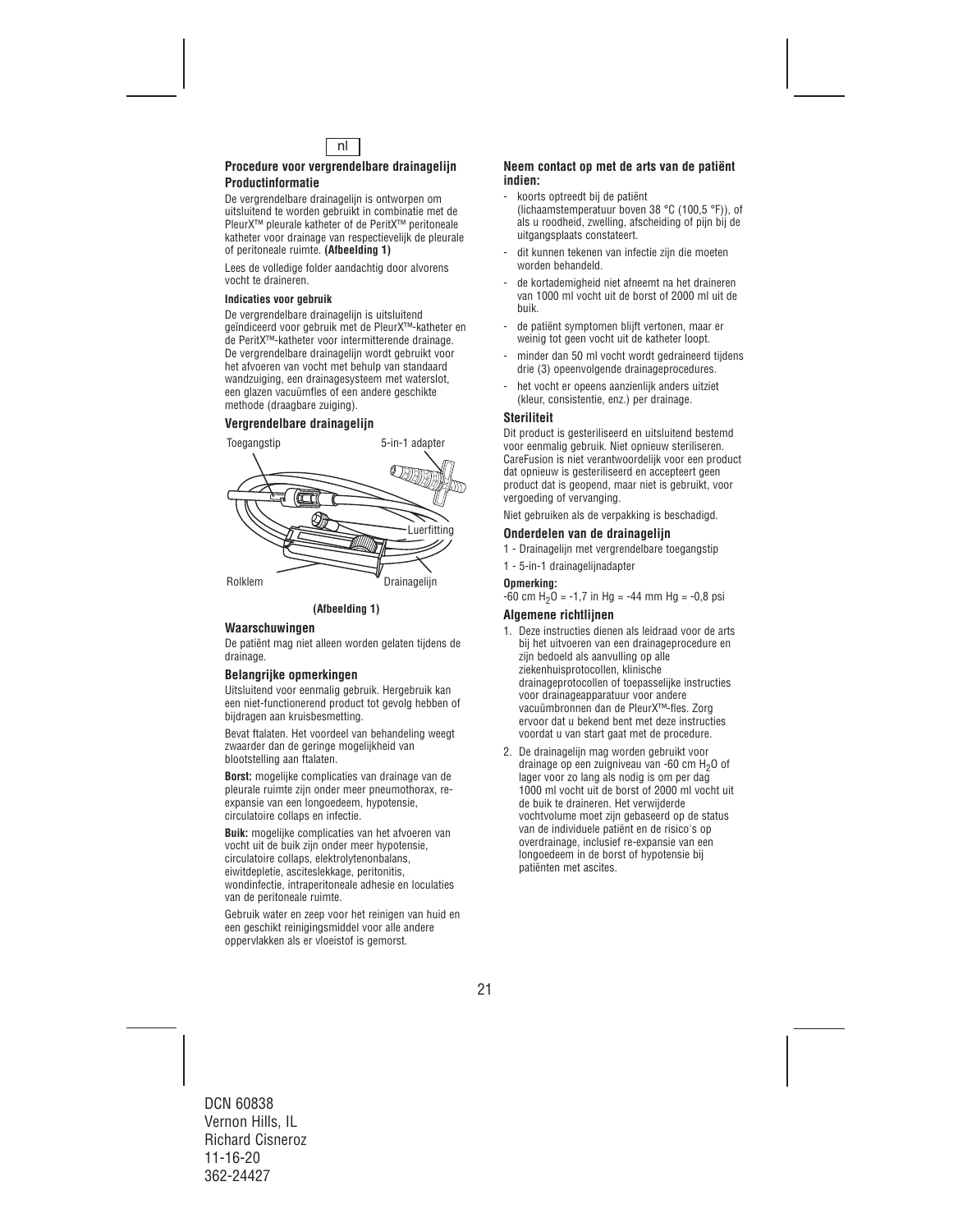## **Werkwijze drainage met de vergrendelbare Drainagelijn**

De drainageprocedure moet worden uitgevoerd volgens een aseptische techniek. Patiënten moeten zoals voorgeschreven door hun arts worden gedraineerd, doorgaans elke dag of om de dag. Wijk niet af van de door de arts voorgeschreven frequentie of hoeveelheid vocht zonder deze arts hierover eerst te raadplegen. Zorg ervoor dat u bekend bent met de zuigingsmethode alvorens te draineren.

## **Voorbereiding voor drainage**

**Waarschuwing:** gebruik geen schaar of andere scherpe objecten in de buurt van de katheter.

**Waarschuwing:** de patiënt mag niet alleen worden gelaten tijdens de drainage.

- 1. Creëer een hygiënische werkplek op een tafelblad of werkblad.
- 2. Was uw handen gedurende minimaal één minuut grondig met water en zeep.
- 3. Verwijder het zelfklevende verband dat om de katheter zit. Trek niet aan de katheter: houd tijdens het verwijderen van het zelfklevende verband één hand ter ondersteuning op de huid, pak met de andere hand voorzichtig één kant van het zelfklevende verband vast en verwijder dit langzaam van de huid. **(Afbeelding 2a) Opmerking:** voorkom huidletsel door het zelfklevende verband langzaam te verwijderen in plaats van het los te trekken van de huid. **(Afbeelding 2b)** Rond de drainageprocedure af en neem contact op met uw arts of verpleegkundige als u een zwelling of vloeistof rondom de katheter constateert.

**Let op:** rond de drainageprocedure af en neem contact op met de arts of verpleegkundige van de patiënt indien koorts optreedt bij de patiënt (lichaamstemperatuur boven 38 °C (100,5 °F)), of als u roodheid, zwelling of vocht rondom de katheter constateert.

- 4. Was uw handen nogmaals gedurende minimaal één minuut grondig met water en zeep.
- 5. Open de vergrendelbare-drainagelijnkit.

## **Sluit de drainagelijn aan op wand- of draagbare zuiging**

**Waarschuwing:** houd de klep op de katheter en de toegangstip op de drainagelijn schoon. Houd ze uit de buurt van andere voorwerpen om verontreiniging te helpen voorkomen.

**Waarschuwing:** stop niets anders dan de toegangstip van de vergrendelbare drainagelijn in de klep van de katheter, omdat de klep daardoor beschadigd kan raken. Bij een beschadigde klep kan lucht in het lichaam komen of vocht door de klep uit het lichaam lekken wanneer er geen drainage plaatsvindt.

**Waarschuwing:** als er gebruik wordt gemaakt van wand- of draagbare zuiging, moet het zuigniveau worden ingesteld op maximaal -60 cm  $H_2O$ .

**Waarschuwing:** sommige draagbare zuigeenheden kunnen niet worden ingesteld op -60 cm H<sub>2</sub>O of minder. Lees de gebruiksinstructies van de draagbare zuigeenheid voorafgaand aan drainage.

1. Sluit de rolklem volledig door het wiel op de rolklem in de richting van de zuigbron te draaien. **(Afbeelding 3)** 

**Let op:** de rolklem moet volledig zijn gesloten om de drainagelijn te occluderen. Zorg ervoor dat de rolklem volledig is gesloten wanneer de katheter niet op een zuigbron is aangesloten, omdat er anders lucht in het lichaam kan komen of vocht uit de drainagelijn kan lekken.

- 2. Bevestig de 5-in-1 adapter aan de luerfitting op de drainagelijn. **(Afbeelding 4)**
- 3. Sluit de 5-in-1-adapter aan op de zuigbron.
- 4. Verwijder de beschermdop door eraan te draaien en deze voorzichtig los te trekken. Werp de beschermdop weg. **(Afbeelding 5)**
- 5. Verwijder de dop door deze linksom te draaien en voorzichtig los te trekken. Werp de beschermdop weg. **(Afbeelding 6)**
- 6. Reinig het gebied rondom de klepopening met een nieuw alcoholdoekje. **(Afbeelding 7)**
- 7. Breng de toegangstip in de katheterklep in en voer deze helemaal op in de klep. U zult een klik voelen en horen wanneer de vergrendelbare toegangstip en de klep stevig op elkaar zijn aangesloten. **(Afbeelding 8)**
- 8. Vergrendel desgewenst de toegangstip op de katheterklep door de toegangstip te draaien totdat u een tweede klik voelt en hoort. **(Afbeelding 9)**

**Let op:** zorg ervoor dat de klep en de toegangstip volledig zijn aangesloten tijdens drainage. Als ze per ongeluk worden gescheiden, kunnen ze verontreinigd raken. Reinig de klep als dit gebeurt met een alcoholdoekje en gebruik een nieuwe drainagelijn om mogelijke verontreiniging te voorkomen.

**Waarschuwing:** er dienen voorzorgsmaatregelen te worden getroffen om ervoor te zorgen dat de drainagelijn niet wordt uitgerekt en er niet aan wordt getrokken.

## **Sluit de drainagelijn aan op (een) glazen vacuümfles(sen)**

**Waarschuwing:** houd de klep op de katheter en de toegangstip op de drainagelijn schoon. Houd ze uit de buurt van andere voorwerpen om verontreiniging te helpen voorkomen.

**Waarschuwing:** stop niets anders dan de toegangstip van de vergrendelbare drainagelijn in de klep van de katheter, omdat de klep daardoor beschadigd kan raken. Bij een beschadigde klep kan lucht in het lichaam komen of vocht door de klep uit het lichaam lekken wanneer er geen drainage plaatsvindt.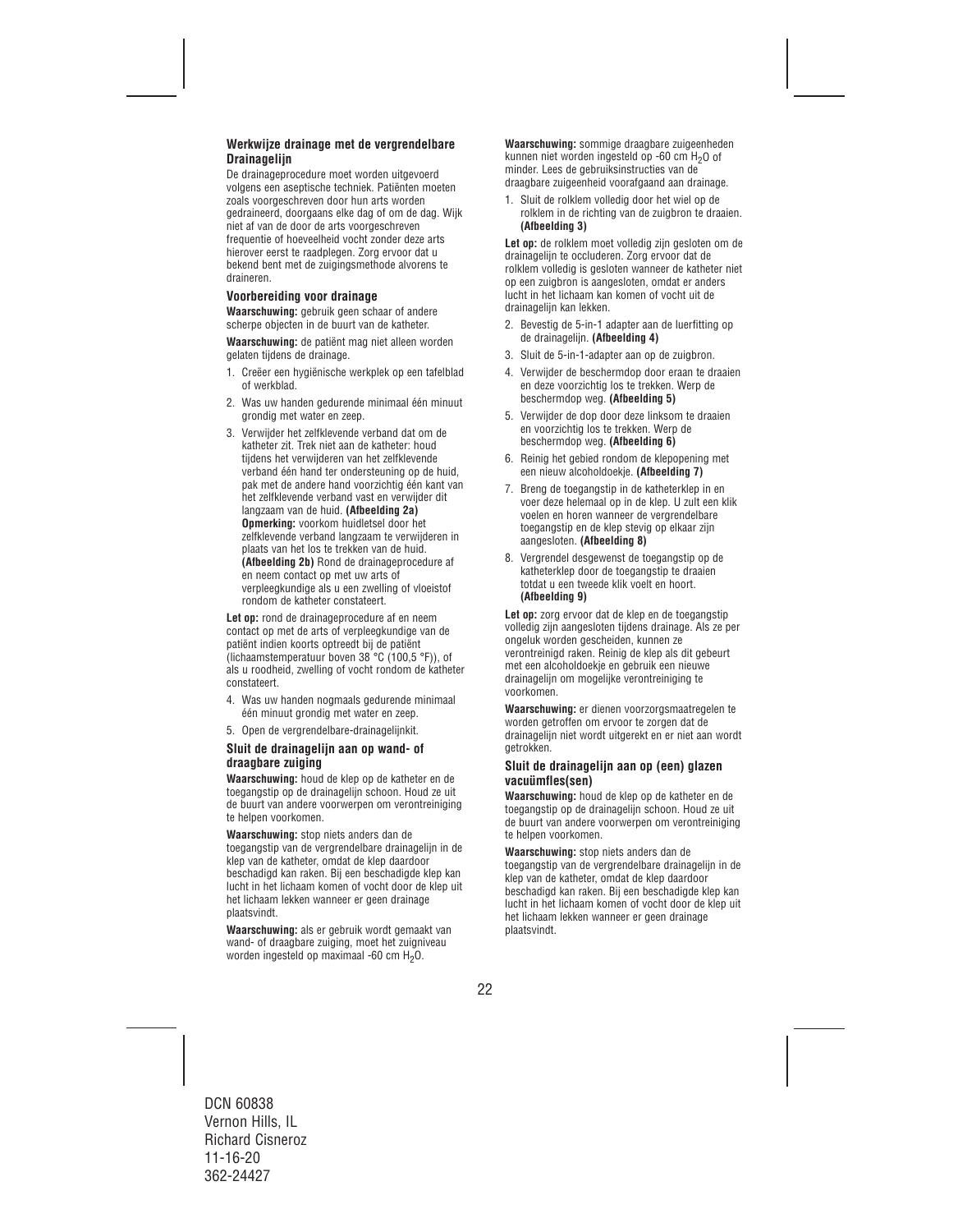**Waarschuwing:** gebruik bij het aftappen met glazen vacuümflessen geen naald die groter is dan 17 G.

1. Sluit de rolklem volledig door het wiel op de rolklem in de richting van de glazen vacuümfles te draaien. **(Afbeelding 3)** 

**Let op:** sluit de rolklem volledig door het wiel op de rolklem in de richting van de glazen vacuümfles te draaien alvorens de rolklem aan te sluiten op een glazen vacuümfles.

Let op: de rolklem moet volledig zijn gesloten om de drainagelijn te occluderen. Zorg ervoor dat de rolklem volledig is gesloten wanneer de katheter niet op een glazen vacuümfles is aangesloten, omdat er anders lucht in het lichaam kan komen of vocht uit de drainagelijn kan lekken.

- 2. Bevestig een naald van 17 G aan de luerfitting op de drainagelijn. **(Afbeelding 4)**
- 3. Sluit de naald van 17 G aan op de glazen vacuümfles.
- 4. Verwijder de beschermdop door eraan te draaien en deze voorzichtig los te trekken. Werp de beschermdop weg. **(Afbeelding 5)**
- 5. Verwijder de dop door deze linksom te draaien en voorzichtig los te trekken. Werp de beschermdop weg. **(Afbeelding 6)**
- 6. Reinig het gebied rondom de klepopening met een nieuw alcoholdoekje. **(Afbeelding 7)**
- 7. Breng de toegangstip in de katheterklep in en voer deze helemaal op in de klep. U zult een klik voelen en horen wanneer de vergrendelbare toegangstip en de klep stevig op elkaar zijn aangesloten. **(Afbeelding 8)**
- 8. Vergrendel desgewenst de toegangstip op de katheterklep door de toegangstip te draaien totdat u een tweede klik voelt en hoort. **(Afbeelding 9)**

**Let op:** zorg ervoor dat de klep en de toegangstip volledig zijn aangesloten tijdens drainage. Als ze per ongeluk worden gescheiden, kunnen ze verontreinigd raken. Reinig de klep als dit gebeurt met een alcoholdoekje en gebruik een nieuwe drainagelijn om mogelijke verontreiniging te voorkomen.

**Waarschuwing:** er dienen voorzorgsmaatregelen te worden getroffen om ervoor te zorgen dat de drainagelijn niet wordt uitgerekt en er niet aan wordt getrokken.

## **Vochtdrainage**

**Waarschuwing:** het is normaal om enig ongemak of pijn te ervaren bij het draineren van vocht. Draai het wiel op de rolklem in de richting van de zuigbron om de stroom vocht gedurende een paar minuten te vertragen of te stoppen indien ongemak of pijn wordt ervaren tijdens het draineren. Neem contact op met de arts indien hevige pijn of hevig ongemak aanhoudt. Pijn kan duiden op een infectie.

**Waarschuwing:** draineer nooit in één keer meer dan 1000 ml vocht uit de borst of 2000 ml vocht uit de buik.

- 1. Draai het wiel op de rolklem van de zuigbron af om met draineren te beginnen. **(Afbeelding 10)**  Op het moment dat het vocht door de drainagelijn begint te stromen, kan de rolklem gedeeltelijk worden gesloten om de stroom vocht te vertragen, door het wiel op de rolklem in de richting van de zuigbron te draaien.
- 2. Sluit de rolklem volledig door het wiel op de rolklem in de richting van de zuigbron te draaien als u om wat voor reden dan ook moet overgaan op een nieuw(e) fles/beker/apparaat met waterslot. Verwijder de drainagelijn uit de zuigbron en sluit deze aan op een nieuw(e) fles/beker/apparaat met waterslot. Draai het wiel op de rolklem van de zuigbron af om de drainage te hervatten.
- 3. Sluit de rolklem volledig door het wiel op de rolklem in de richting van de zuigbron te draaien als de stroom stopt of de gewenste hoeveelheid vocht is afgenomen. **(Afbeelding 3)**

#### **Drainage afronden**

- 4. Indien vergrendeld, dient u de toegangstip te draaien om deze van de katheterklep los te maken. Leg de gebruikte drainagelijn neer. **(Afbeelding 11)**
- 5. Trek de toegangstip met een stevige, gelijkmatige beweging uit de klep. **(Afbeelding 12)**
- 6. Reinig de katheterklep met een nieuw alcoholdoekje. Werp het alcoholdoekje weg.
- 7. Plaats de nieuwe dop op de katheterklep en draai deze rechtsom totdat deze in de vergrendelde stand klikt. De dop voelt mogelijk los aan totdat deze in de vergrendelde stand klikt. **(Afbeelding 13)**
- 8. Registreer het drainagevolume indien vereist.
- 9. Koppel de zuigbron los en voer de gebruikte drainagelijn en fles/beker/apparaat met waterslot af in overeenstemming met de geldende plaatselijke, regionale en nationale voorschriften.
- 10.Maak de huid rondom de katheter schoon en breng een verband aan.

**Let op:** gebruik water en zeep voor het reinigen van huid en een geschikt reinigingsmiddel voor alle andere oppervlakken als er vloeistof is gemorst.

**Opmerking:** niet vervaardigd van natuurlijk rubber.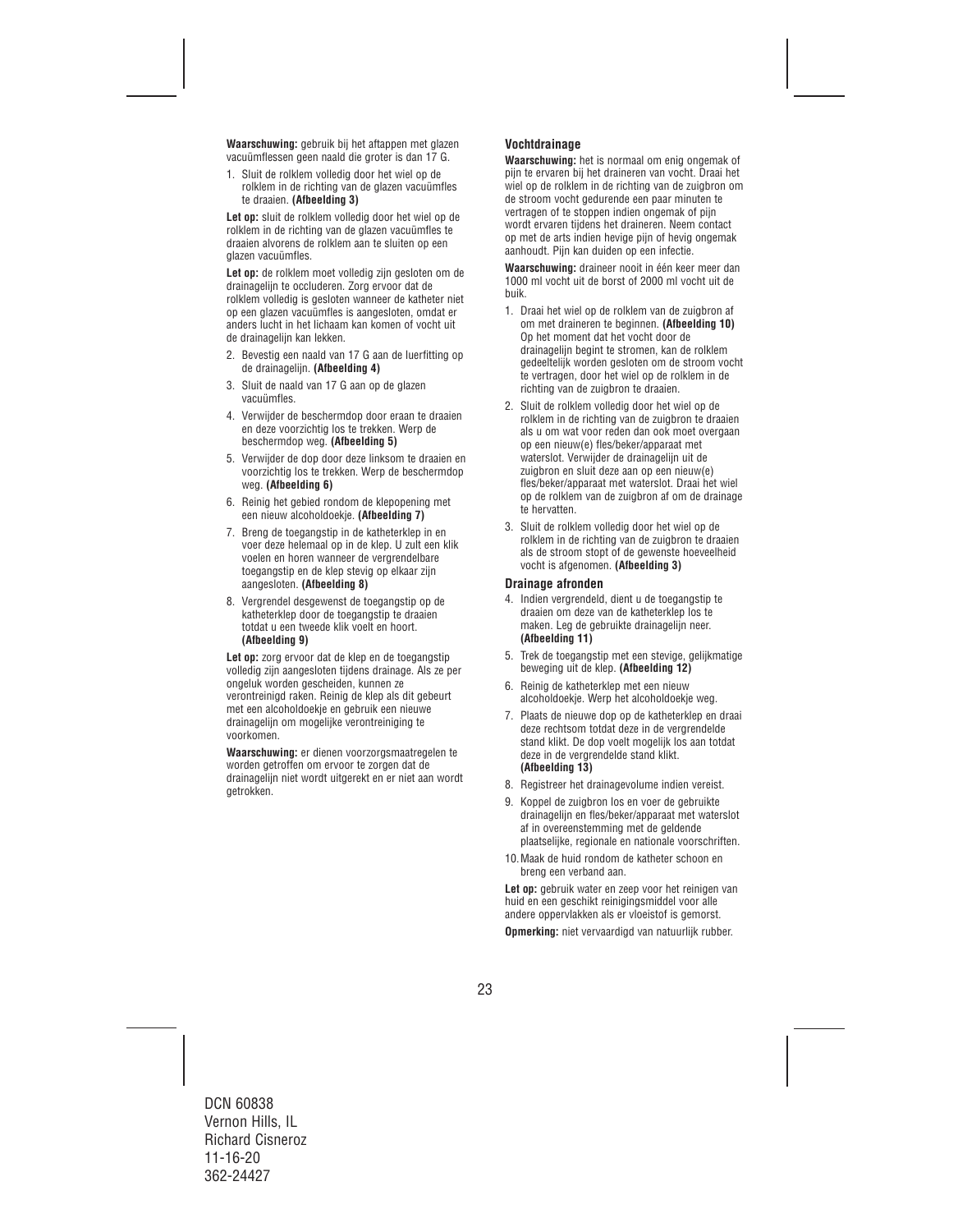

#### **Förfarande för låsbar dränageslang Produktinformation**

#### Den låsbara dränageslangen är avsedd att användas uteslutande med PleurX™-pleurakateter eller PeritX™-peritonealkateter för dränering av pleuraeller peritonealutrymmet. **(Figur 1)**

Läs hela detta häfte noggrant innan du tömmer vätska.

## **Indikationer för användning**

Den låsbara dränageslangen är avsedd att endast användas med PleurX™-katetern och PeritX™ katetern för regelbunden dränering. Den låsbara dränageslangen används för att dränera vätska med hjälp av vanlig väggsug, dräneringssystem med vattenlås, glasvakuumflaska eller annan lämplig metod (portabel sugapparat).

## **Låsbar dränageslang**



## **(Figur 1)**

## **Varningar**

Patienten ska inte lämnas utan uppsikt under tömning.

## **Försiktighetsåtgärder**

Endast för engångsbruk. Återanvändning kan resultera i en obrukbar produkt eller bidra till korskontaminering.

Innehåller ftalater. Fördelen med behandlingen uppväger den ytterst ringa risken för exponering för ftalater.

**Bröst:** Potentiella komplikationer av tömning av pleurautrymmet inkluderar, men är inte nödvändigtvis begränsade till, pneumotorax, lungödem på grund av återexpansion, hypotension, cirkulationskollaps och infektion.

**Buk:** Potentiella komplikationer av att tappa av vätska ur buken omfattar, men är inte nödvändigtvis begränsade till, hypotension, cirkulationskollaps, elektrolytstörning, proteinutarmning, ascitesläckage, peritonit, sårinfektion, intraperitoneal adherens och lokulationer av peritonealutrymmet.

Vid spill av vätska ska du använda tvål och vatten för att tvätta huden och lämpligt rengöringsmedel för alla andra ytor.

## **Kontakta patientens läkare om:**

- Patienten utvecklar feber (kroppstemperatur över 38 °C) eller du observerar rodnad, svullnad, sipprande vätska eller smärta vid utgångsstället.
- Detta kan vara tecken på infektion som kan kräva behandling.
- Andfåddhet avhjälps inte efter tömning av 1 000 ml från bröstet eller 2 000 ml från buken på en gång.
- Patienten fortsätter att uppleva symptom, men litet eller ingen vätska töms ur katetern.
- Mindre än 50 ml tömning i tre (3) tömningar i rad.
- Utseende (färg, tjocklek, etc.) på vätskan ändras betydligt mellan tömningar.

#### **Sterilitet**

Denna produkt har steriliserats och är endast för engångsbruk. Får ej resteriliseras. Carefusion påtar sig inget ansvar för produkter som resteriliseras och kommer heller inte att godkänna återbetalning för eller byte av produkter som öppnats men inte använts.

Använd inte produkten om förpackningen är skadad.

## **Förbrukningsmaterial för dränageslang**

- 1 dränageslang med låsbar åtkomstspets
- 1 dränageslangsadapter, 5-i-1

#### **Obs!**

 $-60$  cm H<sub>2</sub>O =  $-1.7$  in Hg =  $-44$  mm Hg =  $-0.8$  psi

## **Allmänna riktlinjer**

- 1. Dessa instruktioner ges som en guide för att användaren ska kunna utföra en tömningsprocedur och är avsedda att komplettera sjukhusets eventuella egna protokoll, kliniska tömningsprotokoll eller lämpliga instruktioner för tömningsanordningar för andra vakuumkällor än PleurX™-flaskan. Se till att du är väl bekant med dessa instruktioner innan proceduren påbörjas.
- 2. När du använder dränageslangen kan den användas för tömning på en sugnivå på -60 cm H2O eller lägre under så lång tid som det tar att tömma 1 000 ml vätska från bröstet eller 2 000 ml vätska från buken per dag. Volymen på den avlägsnade vätskan bör baseras på den enskilda patientens status och risken för övertömning, inklusive lungödem på grund av återexpansion i bröstet eller hypotension för ascitespatienter.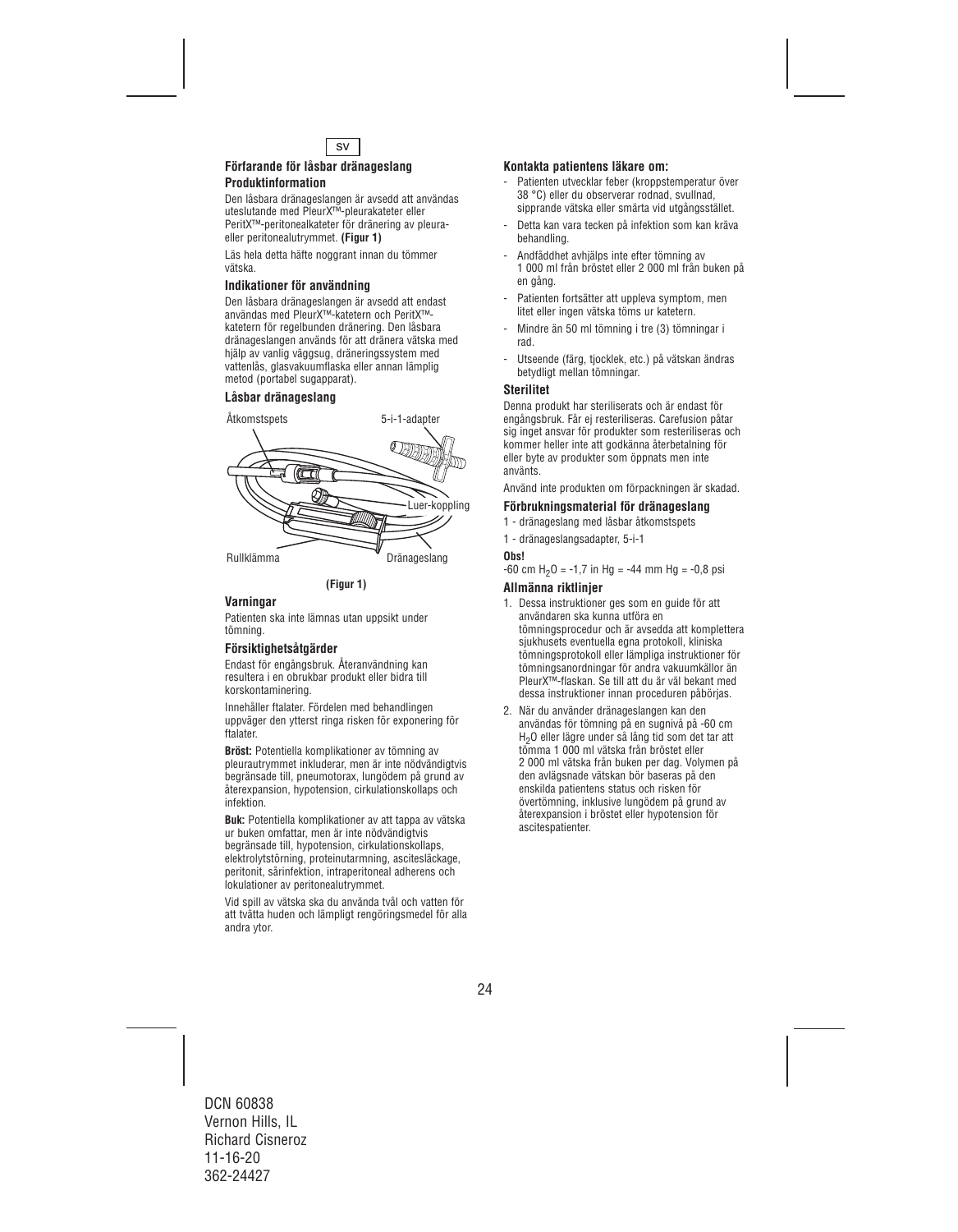## **Så här utför du en tömning med Låsbar dränageslang**

Tömningsproceduren ska utföras med aseptisk teknik. Patienten bör tömmas enligt läkarens anvisningar, vanligen varje eller varannan dag. Ändra inte frekvensen eller töm mer vätska än läkaren har rekommenderat utan att först samråda med läkaren. Se till att du är väl bekant med sugmetoden före tömning.

## **Förbereda tömning**

**Varning:** Använd inte sax eller andra vassa föremål nära katetern.

**Varning:** Patienten ska inte lämnas utan uppsikt under tömning.

- 1. Ordna med en ren, fri arbetsyta på ett bord eller en bänk.
- 2. Tvätta noga händerna med tvål och vatten i minst 1 minut.
- 3. Ta bort det självhäftande omslaget från katetern. Var noga med att inte dra i katetern: stöd huden medan du tar bort det självhäftande omslaget, fatta försiktigt tag i ena kanten och dra långsamt omslaget från huden. **(figur 2a) Obs!** Undvik hudtrauma genom att skala omslaget bakåt, snarare än att dra det från huden. **(Figur 2b)** Om du ser svullnad eller vätska runt katetern avslutar du tömningen och kontaktar läkare eller siuksköterska.

**Varning:** Om patienten utvecklar feber

(kroppstemperatur över 38 °C), eller om du ser någon rodnad, svullnad eller vätska runt katetern, avsluta denna tömning och kontakta patientens läkare eller siuksköterska.

- 4. Tvätta noga händerna med tvål och vatten i minst 1 minut.
- 5. Öppna den låsbara dränageslangsatsen.

## **Anslut dränageslangen till väggsug/bärbar sug**

**Viktigt:** Se till att hålla ventilen på katetern och åtkomstspetsen på dränageslangen rena. Håll dem borta från andra föremål för att undvika kontaminering.

**Varning:** För inte in något annat än den låsbara dränageslangens åtkomstspets i kateterns ventil eftersom ventilen då kan skadas. En skadad ventil kan släppa in luft i kroppen eller låta vätska läcka ut genom ventilen när tömning inte pågår.

**Varning:** Om väggsug eller bärbar sug används måste den regleras till högst -60 cm H<sub>2</sub>O.

**Varning:** Vissa bärbara sugenheter förmår inte reglera till -60 cm H<sub>2</sub>0 eller lägre. Läs instruktionerna till den bärbara sugen innan du börjar tömma.

1. Stäng rullklämman helt genom att rulla hjulet på rullklämman mot sugkällan. **(Figur 3)** 

**Viktigt:** Rullklämman måste vara helt stängd för att dränageslangen ska täppas till. När slangen inte är ansluten till en sugkälla måste rullklämman vara helt stängd, annars kan dränageslangen släppa in luft i kroppen eller låta vätska läcka ut.

- 2. Anslut 5-i-1-adaptern till dränageslangens luerkoppling. **(Figur 4)**
- 3. Anslut 5-i-1-adaptern till sugkällan.
- 4. Ta bort skyddet genom att vrida det och dra försiktigt. Kassera skyddet. **(Figur 5)**
- 5. Ta av locket genom att vrida det moturs och dra försiktigt. Släng locket. **(Figur 6)**
- 6. Rengör runt ventilöppningen med en ny spritkompress. **(Figur 7)**
- 7. För in åtkomstspetsen i kateterventilen och skjut in den helt i ventilen. Du känner och hör ett klick när åtkomstspetsen och ventilen kopplas ihop ordentligt. **(Figur 8)**
- 8. Om du vill kan du låsa åtkomstspetsen vid kateterventilen genom att vrida spetsen tills du känner och hör ett andra klick. **(Figur 9)**

**Viktigt:** Se till att ventilen och åtkomstspetsen är säkert ihopkopplade under tömning. Om de råkar lossna från varandra kan de bli kontaminerade. Om detta inträffar ska du rengöra ventilen med en spritkompress och använda en ny dränageslang för att undvika eventuell kontaminering.

**Varning:** Vidta försiktighetsåtgärder så att du inte drar eller rycker i dränageslangen.

#### **Anslut dränageslangen till en eller flera glasvakuumflaskor**

**Viktigt:** Se till att hålla ventilen på katetern och åtkomstspetsen på dränageslangen rena. Håll dem borta från andra föremål för att undvika kontaminering.

**Varning:** För inte in något annat än den låsbara dränageslangens åtkomstspets i kateterns ventil eftersom ventilen då kan skadas. En skadad ventil kan släppa in luft i kroppen eller låta vätska läcka ut genom ventilen när tömning inte pågår.

**Varning:** Vid tömning med glasvakuumflaskor ska du inte använda en nål som är grövre än 17 G.

1. Stäng rullklämman helt genom att rulla hjul på rullklämman mot glasvakuumflaskan. **(Figur 3)** 

**Viktigt:** Innan du ansluter till en glasvakuumflaska ska du stänga rullklämman helt genom att rulla hjulet på rullklämman mot glasvakuumflaskan, annars kan en del av eller allt vakuum i flaskan gå förlorat.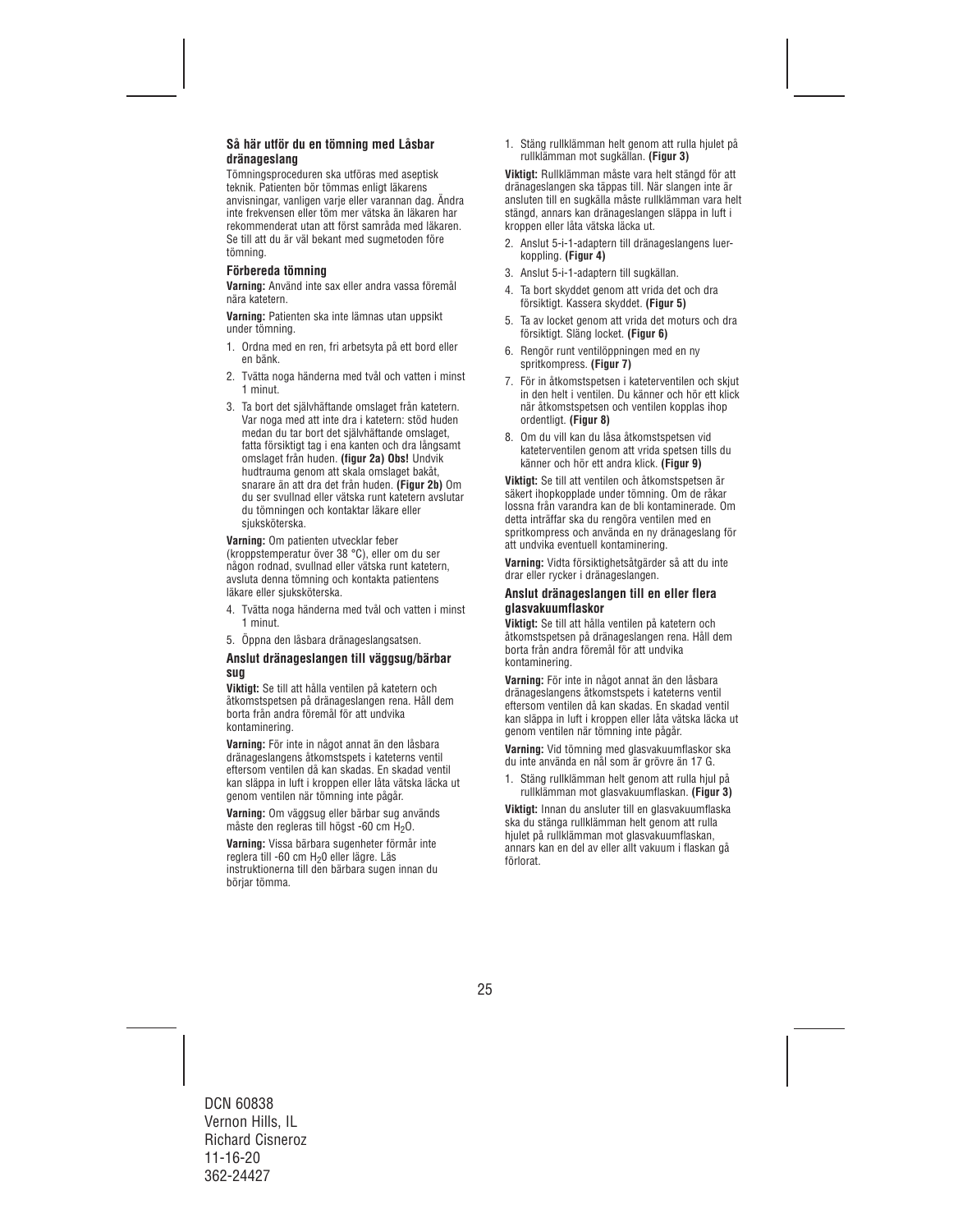**Viktigt:** Rullklämman måste vara helt stängd för att dränageslangen ska täppas till. När slangen inte är ansluten till en glasvakuumflaska måste rullklämman vara helt stängd, annars kan luft komma in i kroppen genom dränageslangen eller vätska läcka ut.

- 2. Anslut en 17 G-nål till luer-kopplingen på dränageslangen. **(Figur 4)**
- 3. Anslut 17 G-nålen till glasvakuumflaskan.
- 4. Ta bort skyddet genom att vrida det och dra försiktigt. Kassera skyddet. **(Figur 5)**
- 5. Ta av locket genom att vrida det moturs och dra försiktigt. Släng locket. **(Figur 6)**
- 6. Rengör runt ventilöppningen med en ny spritkompress. **(Figur 7)**
- 7. För in åtkomstspetsen i kateterventilen och skjut in den helt i ventilen. Du känner och hör ett klick när åtkomstspetsen och ventilen kopplas ihop ordentligt. **(Figur 8)**
- 8. Om du vill kan du låsa åtkomstspetsen vid kateterventilen genom att vrida spetsen tills du känner och hör ett andra klick. **(Figur 9)**

**Viktigt:** Se till att ventilen och åtkomstspetsen är säkert ihopkopplade under tömning. Om de råkar lossna från varandra kan de bli kontaminerade. Om detta inträffar ska du rengöra ventilen med en spritkompress och använda en ny dränageslang för att undvika eventuell kontaminering.

**Varning:** Vidta försiktighetsåtgärder så att du inte drar eller rycker i dränageslangen.

## **Tappa av vätska**

**Varning:** Det är normalt att känna ett visst obehag eller smärta när vätska töms. Vid obehag eller smärta under dränering, rulla hjulet på rullklämman mot sugkällan för att bromsa eller stoppa vätskeflödet under några minuter. Om svår smärta eller obehag fortsätter, kontakta läkare. Smärta kan vara ett tecken på infektion.

**Varning:** Töm inte mer än 1 000 ml vätska från bröstet eller 2 000 ml vätska i buken på en och samma gång.

- 1. Rulla hjulet på rullklämman bort från sugkällan för att påbörja tömning. **(Figur 10)** När vätska börjar rinna in i dränageslangen kan du delvis stänga rullklämman för att bromsa vätskeflödet genom att rulla hjulet på rullklämman mot sugkällan.
- 2. Om du av någon anledning behöver byta till en ny flaska/dosa/vattenlåsanordning ska du stänga rullklämman helt genom att rulla hjulet på rullklämman mot sugkällan. Ta bort dränageslangen från sugkällan och anslut till en ny flaska/dosa/vattenlåsanordning. Rulla hjulet på rullklämman bort från sugkällan för att återuppta tömning.
- 3. När flödet stannar eller önskad mängd vätska har avlägsnats stänger du rullklämman helt genom att rulla hjulet på rullklämman mot sugkällan. **(Figur 3)**

## **Avsluta tömning**

- 4. Om åtkomstspetsen är låst vrider du på den för att lossa den från kateterventilen. Lägg ned den använda dränageslangen. **(Figur 11)**
- 5. Dra ut åtkomstspetsen ur ventilen med en bestämd, jämn rörelse. **(Figur 12)**
- 6. Rengör kateterventilen med en ny spritkompress. Släng spritkompressen.
- 7. Placera det nya locket över kateterventilen och vrid det medurs tills det klickar in i låst läge. Locket kan kännas löst innan det är klickar in i låst läge. **(Figur 13)**
- 8. Vid behov anteckna tömningsvolymen.
- 9. Koppla ifrån sugkällan och kassera den använda dränageslangen och flaskan / dosan / vattenlåsanordningen i enlighet med gällande lokala och statliga föreskrifter.
- 10.Rengör runt kateterstället och applicera lämpligt omslag.

**Viktigt:** Vid spill av vätska, använd tvål och vatten för att tvätta huden och använd lämpligt rengöringsmedel för alla andra ytor.

**Obs!** Ei tillverkad med naturligt latexgummi.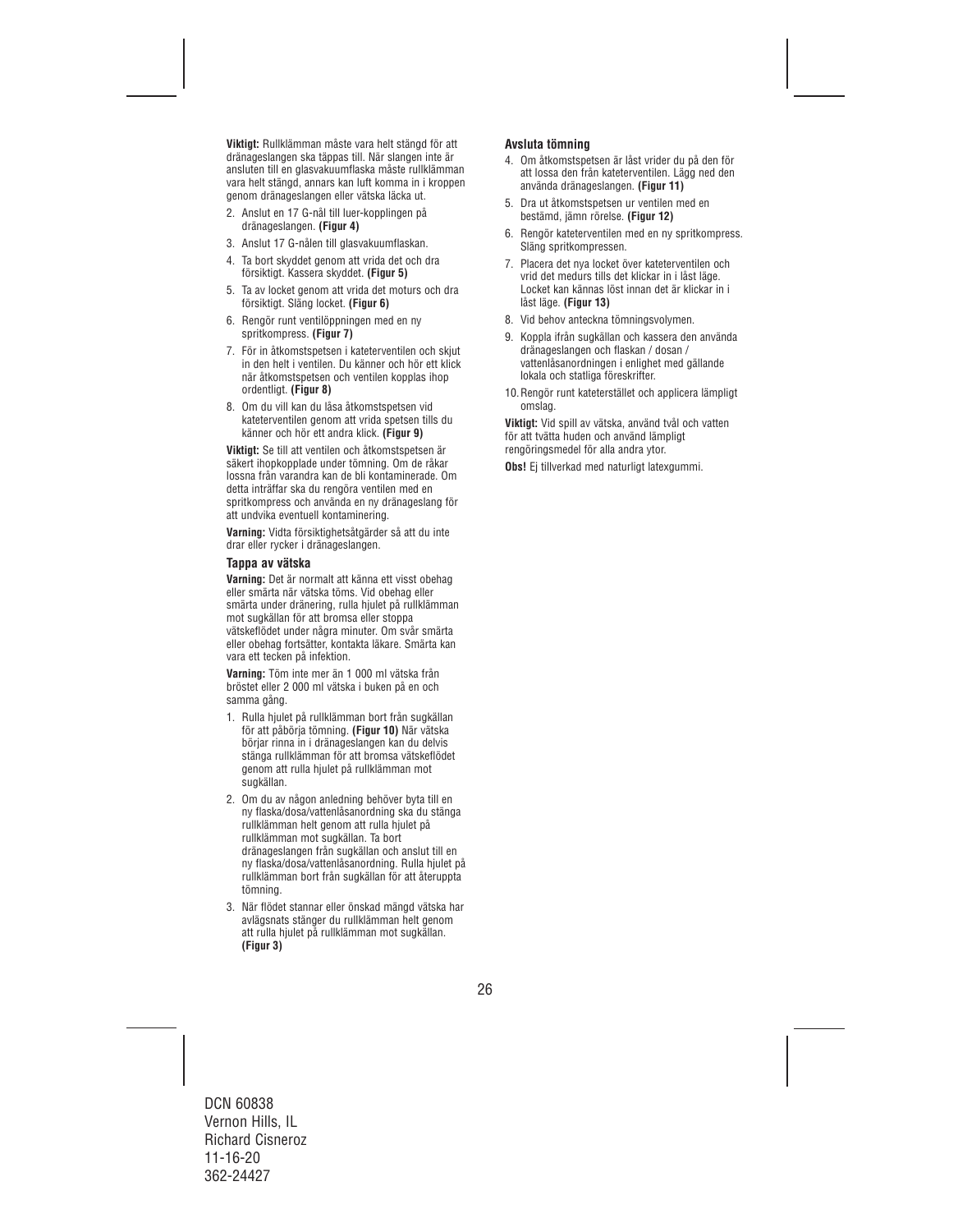

#### **Dreneeraus lukittavalla dreeniletkulla Tuotetiedot**

Lukittava dreeniletku on tarkoitettu käytettäväksi ainoastaan PleurX™-keuhkopussikatetrin tai PeritX™ peritoneaalikatetrin kanssa keuhkopussin- tai vatsakalvonontelon tyhjentämiseen. **(Kuva 1)** 

Lue tämä lehtinen kokonaan läpi ennen dreneerausta.

## **Käyttöaiheet**

Lukittava dreeniletku on tarkoitettu käytettäväksi ainoastaan PleurX™- ja PeritX™-katetrin kanssa ajoittaiseen dreneeraukseen. Lukittavaa dreeniletkua käytetään nesteen valuttamiseen vakiomallisen imulaitteen, vesilukollisen dreneerausjärjestelmän, lasisen tyhjiöpullon tai muun asianmukaisen menetelmän (kannettava imulaite) avulla.

## **Lukittava dreeniletku**



**(Kuva 1)**

## **Vakavat varoitukset**

Potilasta on valvottava keskeytymättä dreneerauksen aikana.

## **Varoitukset**

Kertakäyttöinen. Jos tuotetta käytetään uudelleen, tuote ei ehkä toimi enää oikein tai ristikontaminoituu entistä helpommin.

Sisältää ftalaatteja. Hoitokäytöstä saadut hyödyt ovat merkittävämmät kuin vähäinen mahdollisuus altistua ftalaateille.

**Rintakehä:** Nesteen valuttamiseen

keuhkopussinontelosta voi liittyä muun muassa seuraavia komplikaatioita: ilmarinta, keuhkon laajentamisen jälkeinen keuhkopöhö, alhainen verenpaine, verenkierron äkillinen romahtaminen ja infektio.

**Vatsa:** vatsaontelon dreneerauksen mahdollisia komplikaatioita ovat mm. seuraavat: matala verenpaine, verenkierron äkillinen romahtaminen, elektrolyyttiepätasapaino, proteiinivaje, askitesvuoto, vatsakalvontulehdus, haavan infektio, vatsakalvon sisäinen kiinnike ja vatsakalvonontelon lokeroituminen.

Jos nestettä pääsee roiskumaan, pese iho vedellä ja saippualla. Käytä kaikille pinnoille niille sopivaa puhdistusainetta.

## **Ota yhteys potilaan omalääkäriin, jos**

- potilaalle nousee kuume (kehon lämpö nousee yli 38 °C:seen), jos katetrin ulostulokohta punoittaa, turpoaa tai tihkuu nestettä tai siinä tuntuu kipua.
- Nämä saattavat olla merkkejä mahdollisesti hoitoa vaativasta tulehduksesta.
- hengenahdistus ei helpotu, kun rintakehästä on kerrallaan dreneerattu 1 000 ml nestettä tai vatsaontelosta 2 000 ml.
- oireet jatkuvat, mutta katetrista virtaa vain vähän tai ei lainkaan nestettä.
- kolmessa peräkkäisessä dreneerauksessa nestettä valuu alle 50 ml.
- nesteen ulkomuoto (esim. väri tai paksuus) muuttuu huomattavasti dreneerausten välillä.

## **Steriiliys**

Tuote on steriloitu ja kertakäyttöinen. Ei saa steriloida uudelleen. CareFusion ei vastaa mistään tuotteesta, joka on steriloitu uudelleen, eikä hyvitä tai vaihda mitään tuotetta, joka on käyttämätön mutta avattu.

Ei saa käyttää, jos pakkaus on vahingoittunut.

## **Dreeniletkutarvikkeet**

- 1 dreeniletku, jossa lukittava liitinkärki
- 1 dreeniletkun 5-in-1-sovitin

#### **Huomautus:**

 $-60$  cm H<sub>2</sub>O =  $-1,7$  inHg =  $-44$  mm Hg =  $-0,8$  psi

#### **Yleisohjeet**

- 1. Nämä ohjeet on tarkoitettu lääkärille oppaaksi dreneeraukseen. Ne täydentävät sairaalassa kehitettyjä käytäntöjä, kliinisiä dreneerauskäytäntöjä ja muita tyhjiölähteitä, paitsi PleurX™-tyhjiöpulloa, koskevia dreneerauslaitteen ohjeita. Tutustu ohjeisiin huolellisesti ennen toimenpidettä.
- 2. Dreeniletkua voidaan käyttää nesteen dreneeraukseen imuteholla –60 cm H2O tai sitä pienemmällä niin kauan kuin 1 000 ml:n päivittäinen nestemäärän valuttaminen rintakehästä tai 2 000 ml:n valuttaminen vatsaontelosta kestää. Poistettavan nesteen määrän on perustuttava potilaan tilaan ja liiallisen valuttamisen riskeihin, kuten keuhkon laajentamisen jälkeiseen keuhkopöhöön tai matalaan verenpaineeseen askitespotilailla.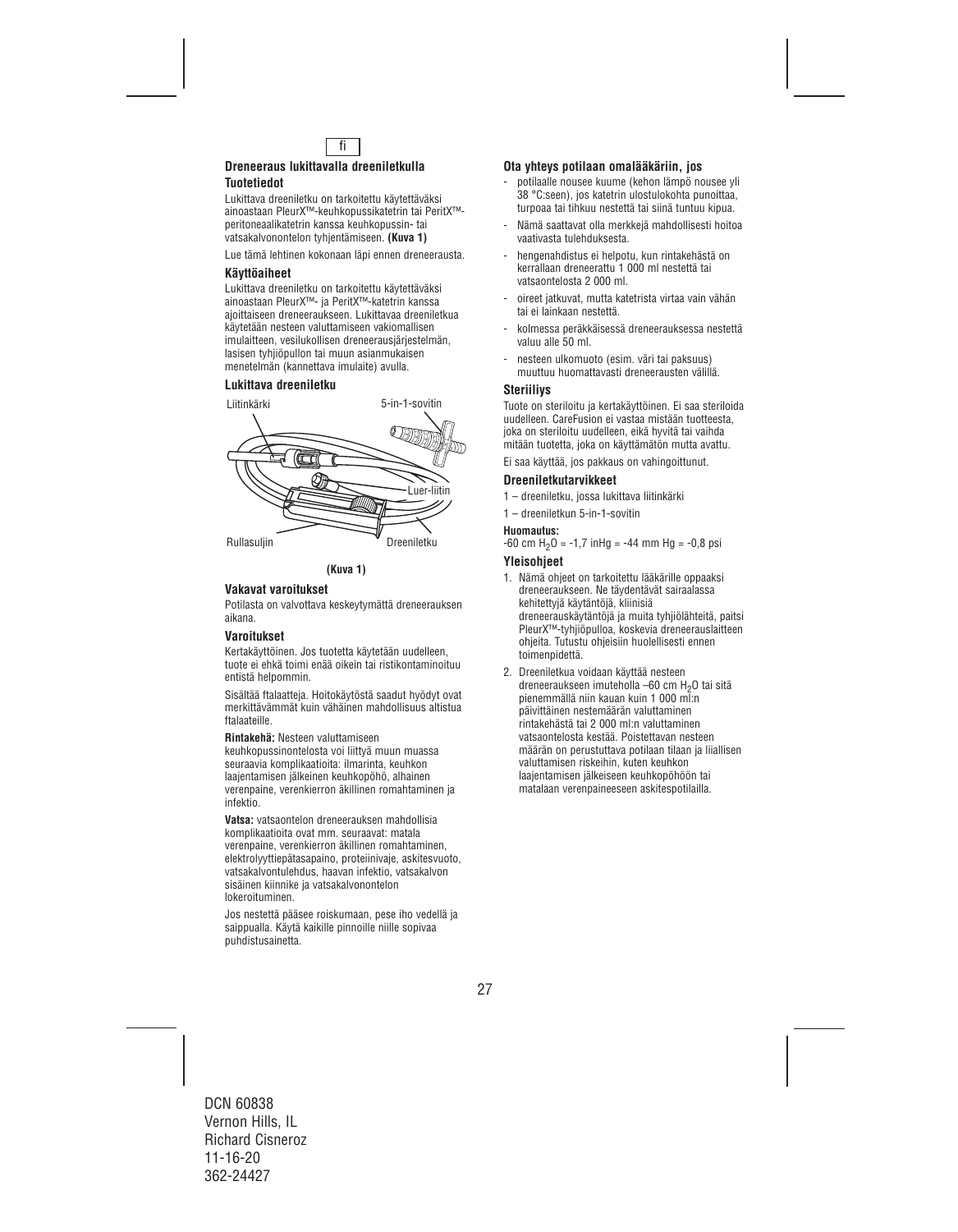## **Dreneeraus lukittavalla dreeniletkulla**

Dreneeraus on tehtävä aseptisesti. Potilas on dreneerattava lääkärin ohjeiden mukaan, tavallisesti joka päivä tai joka toinen päivä. Älä muuta dreneerausväliä tai dreneeraa suositeltua enemmän nestettä keskustelematta ensin lääkärin kanssa. Tutustu imumenetelmään ennen dreneerausta.

#### **Dreneerauksen valmisteleminen**

**Vakava varoitus:** Älä käytä saksia tai muita teräviä esineitä katetrin lähettyvillä.

**Vakava varoitus:** Potilasta on valvottava keskeytymättä dreneerauksen aikana.

- 1. Järjestä vapaata työtilaa pöydälle tai työtasolle.
- 2. Pese kätesi huolellisesti vedellä ja saippualla (väh. 1 minuutti).
- 3. Irrota katetrin päällä oleva itsekiinnittyvä sidos. Varo, ettet vedä katetrista. Paina ihoa irrottaessasi itsekiinnittyvää sidosta. Tartu varovasti sen toiseen reunaan ja kuori sidos varovasti irti ihosta. **(kuva 2a) Huomautus:** Vältä ihon vahingoittuminen kuorimalla itsekiinnittyvä sidos pois. Älä vedä sitä irti. **(Kuva 2b)** Jos katetrin ympärillä on turvotusta tai nestettä, tee dreneeraus loppuun ja ota yhteys lääkäriisi tai hoitajaasi.

**Varoitus:** Jos potilaalle nousee kuume (kehon lämpö nousee yli 38 °C:seen) tai katetrin ympärillä on turvotusta tai nestettä, tee dreneeraus loppuun ja ota yhteys potilaan lääkäriin tai hoitajaan.

- 4. Pese kätesi uudelleen huolellisesti vedellä ja saippualla (väh. 1 minuutti).
- 5. Avaa lukittava dreeniletkusarja.

#### **Dreeniletkun liittäminen kannettavaan tai seinäimulaitteeseen**

**Vakava varoitus:** Pidä katetrin venttiili ja dreeniletkun liitinkärki puhtaana. Pidä ne pois muiden esineiden lähettyviltä, jotta ne eivät kontaminoidu.

**Vakava varoitus:** Älä aseta katetrin venttiiliin mitään muuta kuin lukittavan dreeniletkun liitinkärkeä, koska kaikki muut laitteet voivat vahingoittaa venttiiliä. Vahingoittunut venttiili saattaa päästää ilmaa elimistöön tai nestettä vuotamaan venttiilin läpi muulloinkin kuin dreneerauksen aikana.

**Vakava varoitus:** Jos käytetään kannettavaa tai seinäimulaitetta, sen voimakkuudeksi on säädettävä enintään -60 cm H<sub>2</sub>O.

**Vakava varoitus:** Kaikki kannettavat imulaitteet eivät pysty säätelemään enintään -60 cm H<sub>2</sub>O:n painetta. Lue kannettavan imulaitteen käyttöohjeet ennen dreneerausta.

1. Sulje rullasuljin kokonaan liu'uttamalla sitä imulähdettä kohti. **(Kuva 3)** 

**Varoitus:** Rullasulkimen on oltava kokonaan suljettu, jotta dreeniletku sulkeutuu. Kun dreeniletkua ei ole liitetty imulähteeseen, on varmistettava, että rullasuljin on täysin kiinni. Muutoin dreeniletkusta saattaa päästä ilmaa elimistöön tai nestettä vuotamaan.

- 2. Liitä 5-in-1-sovitin dreeniletkun Luer-liittimeen. **(Kuva 4)**
- 3. Liitä 5-in-1-sovitin imulähteeseen.
- 4. Irrota suojus kiertämällä sitä ja vetämällä varovasti. Heitä suojus pois. **(Kuva 5)**
- 5. Irrota suojus kiertämällä sitä vastapäivään ja vetämällä varovasti. Heitä tulppa pois. **(Kuva 6)**
- 6. Puhdista venttiiliaukon ympäristö uudella alkoholipyyhkeellä. **(Kuva 7)**
- 7. Vie liitinkärki varovasti katetrin venttiilin sisään ja työnnä se kokonaan venttiiliin. Voit kuulla ja tuntea naksahduksen, kun liitinkärki ja venttiili liittyvät toisiinsa kunnolla. **(Kuva 8)**
- 8. Voit halutessasi lukita liitinkärjen katetrin venttiiliin vääntämällä liitinkärkeä kunnes tunnet ja kuulet toisen naksahduksen. **(Kuva 9)**

**Varoitus:** Varmista, että venttiili ja liitinkärki on liitetty tiiviisti toisiinsa dreneerauksen aikana. Jos ne irtoavat vahingossa, ne voivat kontaminoitua. Jos näin käy, puhdista venttiili alkoholipyyhkeellä ja käytä uutta dreeniletkua, jotta mahdollista kontaminaatiota ei synny.

**Vakava varoitus:** Varotoimien avulla on varmistettava, että dreeniletkua ei nyitä eikä vedetä.

#### **Dreeniletkun liittäminen lasiseen tyhjiöpulloon**

**Vakava varoitus:** Pidä katetrin venttiili ja dreeniletkun liitinkärki puhtaana. Pidä ne pois muiden esineiden lähettyviltä, jotta ne eivät kontaminoidu.

**Vakava varoitus:** Älä aseta katetrin venttiiliin mitään muuta kuin lukittavan dreeniletkun liitinkärkeä, koska kaikki muut laitteet voivat vahingoittaa venttiiliä. Vahingoittunut venttiili saattaa päästää ilmaa elimistöön tai nestettä vuotamaan venttiilin läpi muulloinkin kuin dreneerauksen aikana.

**Vakava varoitus:** Älä käytä yli 17 gaugen neulaa dreneeratessasi lasisten tyhjiöpullojen avulla.

1. Sulje rullasuljin kokonaan liu'uttamalla sitä tyhjiöpulloa kohti. **(Kuva 3)** 

**Varoitus:** Sulje rullasuljin kokonaan liu'uttamalla sitä tyhjiöpulloa kohti ennen letkun liittämistä lasiseen tyhjiöpulloon. Muuten pullossa oleva tyhjiö saatetaan menettää osittain tai kokonaan.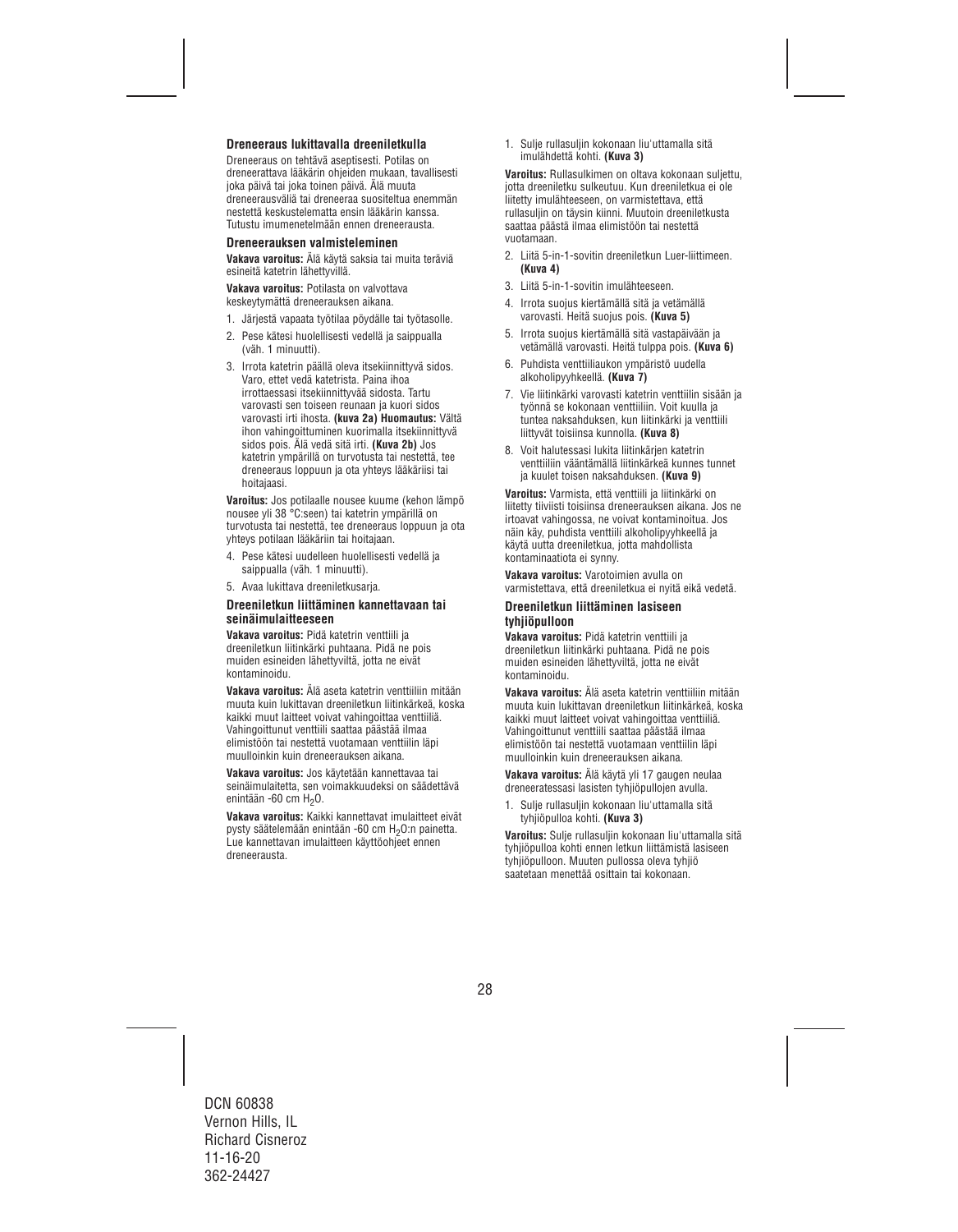**Varoitus:** Rullasulkimen on oltava kokonaan suljettu, jotta dreeniletku sulkeutuu. Kun dreeniletkua ei ole liitetty lasiseen tyhjiöpulloon, on varmistettava, että rullasuljin on täysin kiinni. Muutoin dreeniletkusta saattaa päästä ilmaa elimistöön tai nestettä vuotamaan.

- 2. Kiinnitä 17 gaugen neula dreeniletkun Luerliittimeen. **(Kuva 4)**
- 3. Liitä 17 gaugen neula lasiseen tyhjiöpulloon.
- 4. Irrota suojus kiertämällä sitä ja vetämällä varovasti. Heitä suojus pois. **(Kuva 5)**
- 5. Irrota suojus kiertämällä sitä vastapäivään ja vetämällä varovasti. Heitä tulppa pois. **(Kuva 6)**
- 6. Puhdista venttiiliaukon ympäristö uudella alkoholipyyhkeellä. **(Kuva 7)**
- 7. Vie liitinkärki varovasti katetrin venttiilin sisään ja työnnä se kokonaan venttiiliin. Voit kuulla ja tuntea naksahduksen, kun liitinkärki ja venttiili liittyvät toisiinsa kunnolla. **(Kuva 8)**
- 8. Voit halutessasi lukita liitinkärjen katetrin venttiiliin vääntämällä liitinkärkeä kunnes tunnet ja kuulet toisen naksahduksen. **(Kuva 9)**

**Varoitus:** Varmista, että venttiili ja liitinkärki on liitetty tiiviisti toisiinsa dreneerauksen aikana. Jos ne irtoavat vahingossa, ne voivat kontaminoitua. Jos näin käy, puhdista venttiili alkoholipyyhkeellä ja käytä uutta dreeniletkua, jotta mahdollista kontaminaatiota ei synny.

**Vakava varoitus:** Varotoimien avulla on varmistettava, että dreeniletkua ei nyitä eikä vedetä.

#### **Dreneeraaminen**

**Vakava varoitus:** Nestettä valutettaessa on normaalia tuntea jonkin verran epämukavuutta tai kipua. Jos dreneerauksen aikana tuntuu epämukavuutta tai kipua, hidasta nesteen virtausta tai keskeytä se muutamaksi minuutiksi rullasulkimella. Jos voimakas kipu tai epämukava tunne jatkuu, ota yhteys lääkäriin. Kipu voi olla merkki infektiosta.

**Vakava varoitus:** Dreneeraa rintakehästä kerrallaan enintään 1 000 ml nestettä ja vatsaontelosta enintään 2 000 ml.

- 1. Aloita dreneeraus liu'uttamalla rullasuljinta imulähteestä poispäin. **(Kuva 10)** Kun dreeniletkussa alkaa virrata nestettä, voit hidastaa nesteen virtausta sulkemalla rullasulkimen osittain. Liu'uta rullasuljinta imulähteeseen päin.
- 2. Jos uusi pullo, säiliö tai vesilukko on jostain syystä vaihdettava, sulje rullasuljin kokonaan kääntämällä suljinta imulähteeseen päin. Irrota dreeniletku imulähteestä ja liitä se uuteen pulloon, säiliöön tai vesilukkoon. Jatka dreneerausta liu'uttamalla rullasuljinta imulähteestä poispäin.
- 3. Kun nesteen virtaus loppuu ja haluttu nestemäärä on poistettu, sulje rullasuljin kokonaan liu'uttamalla rullasuljinta imulähteeseen päin. **(Kuva 3)**

## **Dreneerauksen lopettaminen**

- 4. Jos liitinkärki on lukittu, irrota se katetrin venttiilistä kiertämällä. Aseta käytetty dreeniletku työtasolle. **(Kuva 11)**
- 5. Vedä lukittava liitinkärki ulos venttiilistä napakalla, tasaisella liikkeellä. **(Kuva 12)**
- 6. Puhdista katetrin venttiili uudella alkoholipyyhkeellä. Heitä pyyhe pois.
- 7. Aseta uusi tulppa katetrin venttiiliin ja käännä sitä myötäpäivään, kunnes se lukittuu naksahtamalla paikalleen. Tulppa saattaa tuntua löysältä, kunnes se on lukittu paikalleen. **(Kuva 13)**
- 8. Kirjaa poistettu nestemäärä tarvittaessa.
- 9. Irrota imulähde ja hävitä käytetty dreeniletku ja pullo, säiliö tai vesilukko paikallisten ja maakohtaisten säädösten mukaisesti.
- 10.Puhdista katetrin ympäristö ja aseta siihen sopiva sidos.

**Varoitus:** Jos nestettä pääsee roiskumaan, pese iho vedellä ja saippualla. Käytä kaikille pinnoille niille sopivaa puhdistusainetta.

**Huomautus:** Valmistuksessa ei ole käytetty luonnonkumilateksia.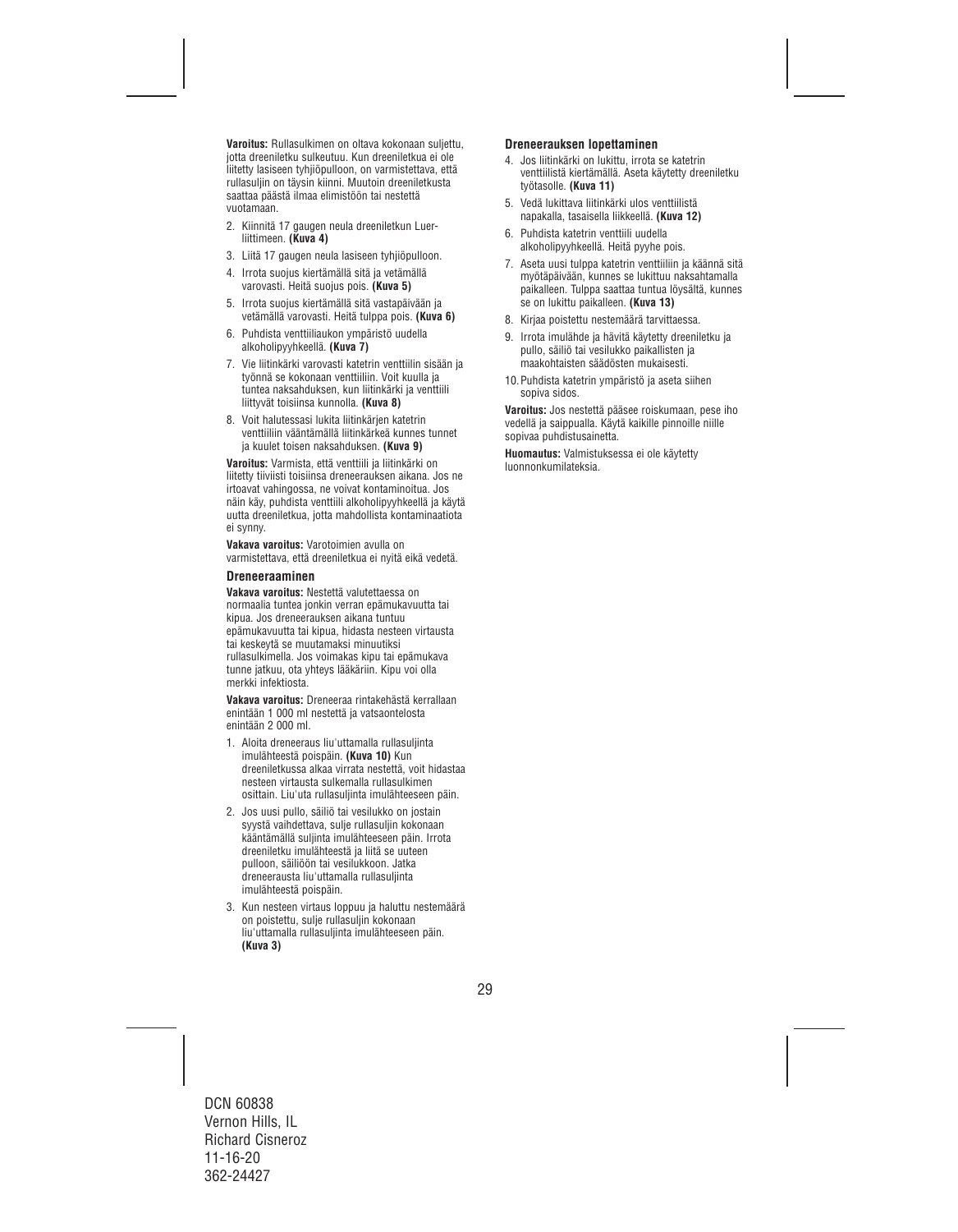

## **Prosedyre for med låsbar drenasjeslange**

## **Produktinformasjon**

Den låsbare drenasjeslangen er utelukkende utformet for å brukes med henholdsvis PleurX™-pleural- eller PeritX™ peritonealkateteret for drenasje av pleuralhulen eller peritonealhulen. **(Figur 1)** 

Les hele dette heftet nøye før drenasje av væske.

## **Indikasjoner for bruk**

Den låsbare drenasjeslangen er bare indisert for bruk med PleurX™-kateteret og PeritX™-kateteret for periodisk drenasje. Den låsbare drenasjeslangen brukes til å drenere væske ved bruk av standard veggsug, drenasjesystem med vanntetning, vakuumflaske av glass eller en annen egnet metode (portabelt sug).

## **Låsbar drenasjeslange**



## **(Figur 1)**

## **Advarsler**

Pasienten skal ikke være uten tilsyn under drenasje.

## **Forholdsregler**

Bare til engangsbruk. Gjenbruk kan føre til krysskontaminasjon eller at produktet svikter.

Inneholder ftalater. Fordelen ved behandlingen oppveier den lille muligheten for eksponering for ftalater.

**Bryst:** Potensielle komplikasjoner ved drenasje av pleurahulen omfatter, men er ikke begrenset til, pneumotoraks, utvidet lungeødem, hypotensjon, sirkulasjonssvikt og infeksjon.

**Abdomen:** Potensielle komplikasjoner ved drenasje av væske fra abdomen omfatter, men er ikke begrenset til, hypotensjon, sirkulasjonssvikt, elektrolyttubalanse, proteinutarming, asciteslekkasje, peritonitt, sårinfeksjon, intraperitoneal adhesjon og huledannelser i peritonealhulen.

I tilfelle væskesøl må du vaske huden med såpe og vann og rengjøre alle andre overflater med et egnet rengjøringsmiddel.

## **Kontakt pasientens lege hvis:**

- pasienten utvikler feber (kroppstemperatur over 38 °C (100,5 °F)) eller du oppdager rødhet, hevelse, lekkasje eller smerte på utgangsstedet
- Dette kan være tegn på infeksjon som kan kreve behandling.
- kortpustethet ikke lindres etter kontinuerlig drenasje av 1000 ml fra brystet eller 2000 ml fra abdomen.
- pasienten fortsetter å oppleve symptomer, men lite eller ingen væske dreneres fra kateteret.
- det er mindre enn 50 ml drenasje i tre (3) drenasjeprosedyrer på rad.
- utseendet til væsken (farge, tykkelse osv.) endres betydelig mellom drenasjer

#### **Sterilitet**

Dette produktet har blitt sterilisert og er bare til engangsbruk. Ikke steriliser på nytt. CareFusion skal ikke holdes ansvarlig for et produkt som har blitt sterilisert på nytt, og vil ikke godta et produkt som har blitt åpnet, men ikke brukt, som grunnlag for erstatning eller kreditering.

Ikke bruk produktet hvis emballasjen er skadet.

## **Tilbehør til drenasjeslangen**

- 1 Drenasjeslange med låsbar tilgangsspiss
- 1 5-i-1-drenasjeslangeadapter

#### **Merk:**

 $-60$  cm H<sub>2</sub>O =  $-1,7$  tommer Hg =  $-44$  mm Hg =  $-0.8$  psi

## **Generelle retningslinjer**

- 1. Disse instruksjonene er gitt som en veiledning til legen som skal utføre en drenasjeprosedyre, og er ment å supplere alle sykehusutviklede protokoller, kliniske protokoller for drenasje eller relevante instruksjoner for drenasjeenheter for andre vakuumkilder enn PleurX™-flasken. Gjør deg kjent med disse instruksjonene før du starter prosedyren.
- 2. Drenasjeslangen kan brukes til å drenere med et sugenivå på –60 cm H<sub>2</sub>0 eller mindre så lenge som det tar å drenere 1000 ml væske fra brystet eller 2000 ml fra abdomen per dag. Mengden væske som fjernes, bør baseres på den individuelle pasientens tilstand og risikoene for overdrenasje, inkludert pasienter med utvidet lungeødem i brystet og hypotensjon for ascitespasienter.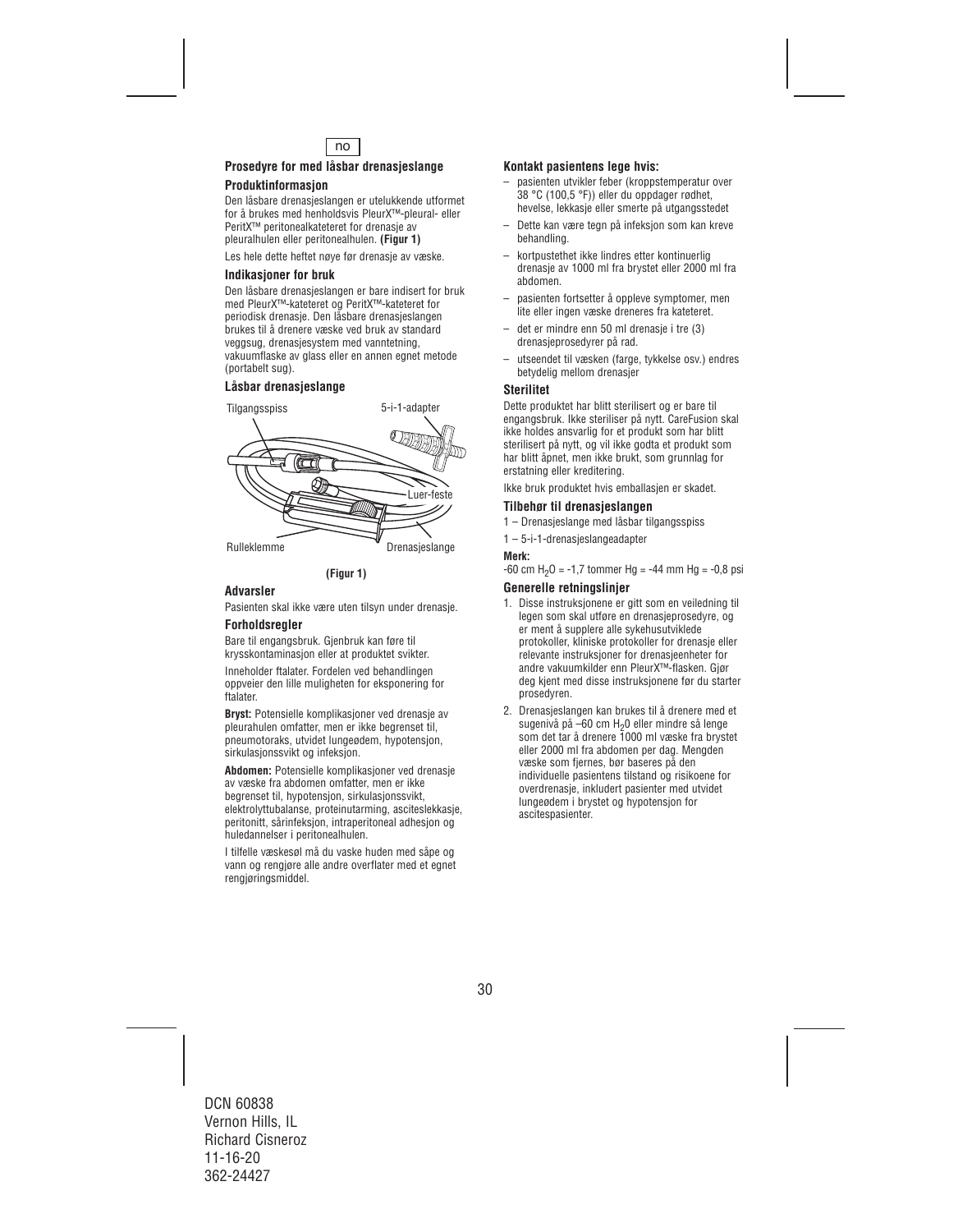## **Drenere ved hjelp av låsbar drenasjeslange**

Drenasjeprosedyren bør utføres med aseptisk teknikk. Pasienten skal dreneres som anvist av legen, vanligvis hver eller annenhver dag. Ikke endre hyppigheten eller drener mer væske enn legen har anbefalt, uten først å konsultere legen. Gjør deg kjent med sugemetoden før drenasje.

## **Klargjøring for drenasje**

**Advarsel:** Ikke bruk saks eller andre skarpe gjenstander nær kateteret.

**Advarsel:** Pasienten skal ikke være uten tilsyn under drenasje.

- 1. Organiser et rent og ryddig arbeidsområde på et bord eller en benk.
- 2. Vask hendene grundig med såpe og vann i minst ett minutt.
- 3. Fiern den selvklebende bandasien over kateteret. Pass på ikke å rykke i kateteret: Støtt huden mens du fjerner den selvklebende bandasjen. Grip den ene kanten forsiktig, og dra den selvklebende bandasjen sakte av huden **(Figur 2a) Merk:** Unngå hudskade ved å dra sakte i den selvklebende bandasjen i stedet for å rykke den av huden. **(Figur 2b)** Hvis du ser hevelse eller væske rundt kateteret, må du fullføre drenasjeprosedyren og kontakte legen eller sykepleieren.

**Forsiktig:** Hvis pasienten utvikler feber (kroppstemperatur over 38 °C (100,5 °F)), eller du ser rødhet, hevelse eller væske rundt kateteret, fullfører du denne drenasjeprosedyren og kontakter pasientens lege eller sykepleier.

- 4. Vask hendene grundig med såpe og vann jgjen i minst ett minutt.
- 5. Åpne settet med låsbar drenasjeslange.

## **Koble drenasjeslangen til veggsug / portabelt sug**

**Forsiktig:** Hold ventilen på kateteret og tilgangsspissen på drenasjeslangen rene. Hold disse delene unna andre gjenstander for å bidra til å unngå kontaminering.

**Advarsel:** Ikke sett noe annet enn tilgangsspissen til den låsbare drenasjeslangen inn i kateterventilen, siden andre enheter kan skade ventilen. En skadet ventil kan slippe luft inn i kroppen eller føre til at det lekker væske ut gjennom ventilen når det ikke dreneres.

**Advarsel:** Hvis det brukes veggsug eller portabelt sug, må det reguleres til maksimalt  $-60$  cm  $H_2O$ .

**Advarsel:** Enkelte portable sugeenheter kan ikke reguleres til –60 cm H20 eller mindre. Les bruksanvisningen for den portable sugeenheten før drenasje.

1. Lukk rulleklemmen fullstendig ved å rulle hjulet på rulleklemmen mot sugekilden. **(Figur 3)** 

**Forsiktig:** Rulleklemmen må være helt lukket for å tette drenasjeslangen. Når utstyret ikke er koblet til en sugekilde, må rulleklemmen være helt lukket, ellers kan drenasjeslangen slippe luft inn i kroppen eller la det lekke væske ut.

- 2. Fest 5-i-1-adapteren til luer-festet på drenasjeslangen. **(Figur 4)**
- 3. Koble 5-i-1-adapteren til sugekilden.
- 4. Fjern beskyttelsesdekslet ved å vri og trekke forsiktig i det. Kast dekslet. **(Figur 5)**
- 5. Fjern hetten ved å vri og trekke forsiktig i den. Kast hetten. **(Figur 6)**
- 6. Rengjør rundt ventilåpningen med en ny alkoholpute. **(Figur 7)**
- 7. Sett tilgangsspissen inn i kateterventilen, og før den helt inn i ventilen. Du vil føle og høre et klikk når tilgangsspissen og ventilen er festet riktig til hverandre. **(Figur 8)**
- 8. Hvis det er ønskelig, kan tilgangsspissen låses fast til kateterventilen ved å vri tilgangsspissen til du føler og hører et klikk nummer to. **(Figur 9)**

**Forsiktig:** Sørg for at ventilen og tilgangsspissen er riktig sammenkoblet ved drenasje. Hvis disse delene separeres utilsiktet, kan de bli kontaminert. Hvis dette skjer, skal ventilen rengjøres med en alkoholpute, og det skal brukes et nytt sett med drenasjeslange, slik at kontaminasjon unngås.

**Advarsel:** Det må tas forholdsregler for å sikre at det ikke rykkes eller dras i drenasjeslangen.

#### **Koble drenasjeslangen til vakuumflasken(e) av glass**

**Forsiktig:** Hold ventilen på kateteret og tilgangsspissen på drenasjeslangen rene. Hold disse delene unna andre gjenstander for å bidra til å unngå kontaminering.

**Advarsel:** Ikke sett noe annet enn tilgangsspissen til den låsbare drenasjeslangen inn i kateterventilen, siden andre enheter kan skade ventilen. En skadet ventil kan slippe luft inn i kroppen eller føre til at det lekker væske ut gjennom ventilen når det ikke dreneres.

**Advarsel:** Ved drenasje med vakuumflasker av glass skal det ikke brukes nåler som er større enn 17 G.

1. Lukk rulleklemmen fullstendig ved å rulle hjulet på rulleklemmen mot vakuumflasken av glass. **(Figur 3)** 

**Forsiktig:** Før du kobler til en vakuumflaske av glass, må du lukke rulleklemmen fullstendig ved å rulle hjulet på rulleklemmen mot vakuumflasken av glass. Ellers kan en del av eller hele vakuumet i flasken gå tapt.

**Forsiktig:** Rulleklemmen må være helt lukket for å tette drenasjeslangen. Når utstyret ikke er koblet til en vakuumflaske av glass, må rulleklemmen være helt lukket, ellers kan drenasjeslangen slippe luft inn i kroppen eller la det lekke væske ut.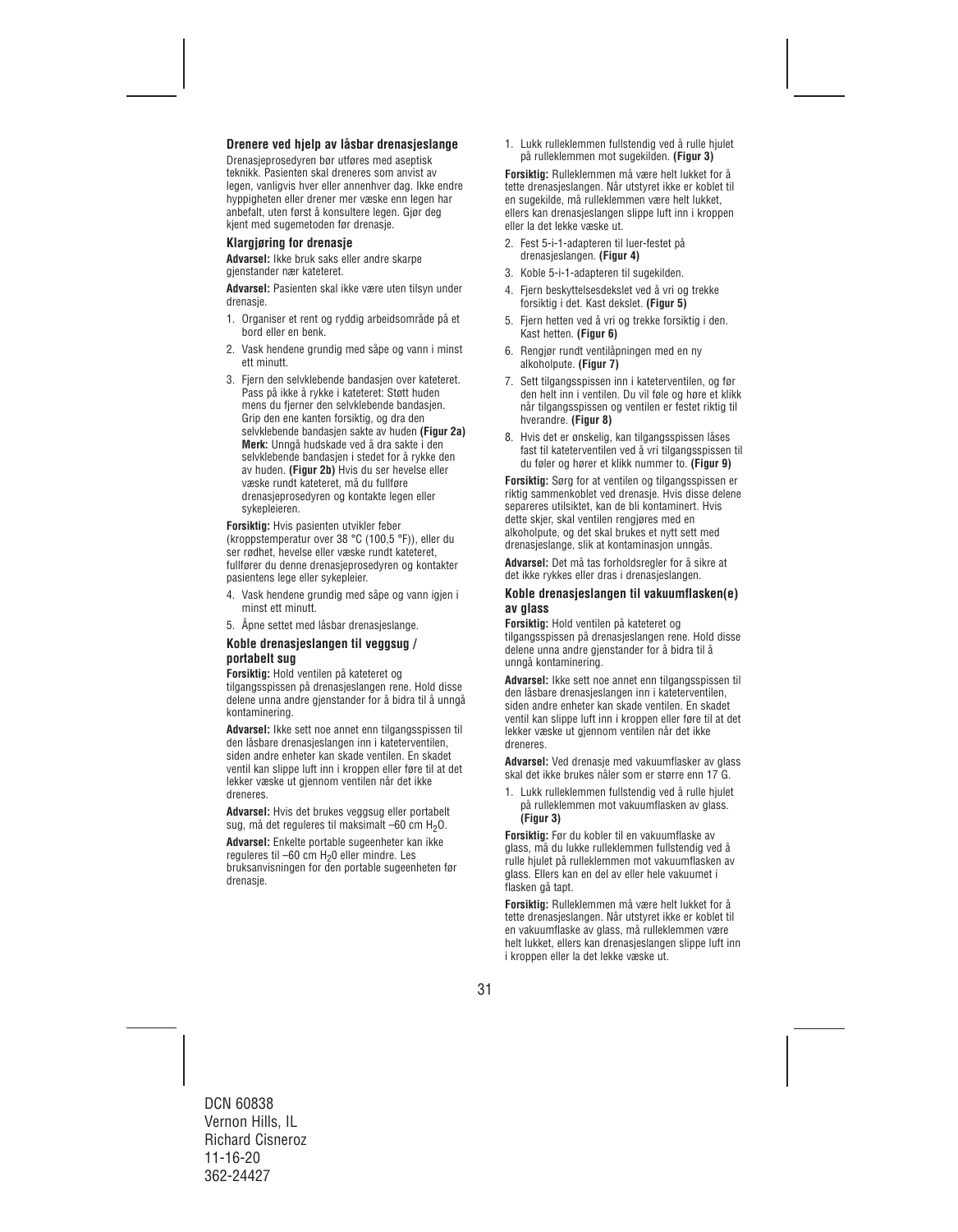- 2. Fest en 17 G-nål til luer-festet på drenasjeslangen. **(Figur 4)**
- 3. Koble 17 G-nålen til vakuumflasken av glass.
- 4. Fjern beskyttelsesdekslet ved å vri og trekke forsiktig i det. Kast dekslet. **(Figur 5)**
- 5. Fjern hetten ved å vri og trekke forsiktig i den. Kast hetten. **(Figur 6)**
- 6. Rengjør rundt ventilåpningen med en ny alkoholpute. **(Figur 7)**
- 7. Sett tilgangsspissen inn i kateterventilen, og før den helt inn i ventilen. Du vil føle og høre et klikk når tilgangsspissen og ventilen er festet riktig til hverandre. **(Figur 8)**
- 8. Hvis det er ønskelig, kan tilgangsspissen låses fast til kateterventilen ved å vri tilgangsspissen til du føler og hører et klikk nummer to. **(Figur 9)**

**Forsiktig:** Sørg for at ventilen og tilgangsspissen er riktig sammenkoblet ved drenasje. Hvis disse delene separeres utilsiktet, kan de bli kontaminert. Hvis dette skjer, skal ventilen rengjøres med en alkoholpute, og det skal brukes et nytt sett med drenasjeslange, slik at kontaminasjon unngås.

**Advarsel:** Det må tas forholdsregler for å sikre at det ikke rykkes eller dras i drenasjeslangen.

## **Drenere væske**

**Advarsel:** Det er normalt å føle litt ubehag eller smerte ved drenasje av væske. Hvis det oppleves ubehag eller smerte under drenasje, kan hjulet på rulleklemmen rulles mot sugekilden for å bremse eller stoppe væskestrømmen i noen minutter. Kontakt legen hvis alvorlige smerter eller ubehag vedvarer. Smerte kan være en indikasjon på infeksjon.

**Advarsel:** Ikke drener mer enn 1000 ml væske fra brystet eller 2000 ml væske fra abdomen på én gang.

- 1. Rull hjulet på rulleklemmen bort fra sugekilden for å starte drenasje. **(Figur 10)** Når det begynner å strømme væske inn i drenasjeslangen, kan du stenge rulleklemmen delvis for å bremse væskestrømmen, ved å rulle hjulet på rulleklemmen mot sugekilden.
- 2. Hvis du av en eller annen grunn trenger å bytte til en ny flaske/beholder/vanntetningsenhet, lukker du rulleklemmen fullstendig ved å rulle hjulet på rulleklemmen mot sugekilden. Fjern drenasjeslangen fra sugekilden, og koble til en ny flaske/beholder/vanntetningsenhet. Rull hjulet på rulleklemmen bort fra sugekilden for å gjenoppta drenasje.
- 3. Når strømmen stopper eller ønsket væskemengde er fjernet, lukker du rulleklemmen fullstendig ved å rulle hjulet på rulleklemmen mot sugekilden. **(Figur 3)**

## **Fullføre drenasje**

- 4. Hvis tilgangsspissen er låst, vrir du den for å løsne den fra kateterventilen. Sett den brukte drenasjeslangen ned. **(Figur 11)**
- 5. Trekk tilgangsspissen ut av ventilen med en bestemt, jevn bevegelse. **(Figur 12)**
- 6. Rengjør kateterventilen med en ny alkoholpute. Kast alkoholputen.
- 7. Sett den nye hetten over kateterventilen, og vri den med klokken til den klikker på plass i den låste stillingen. Hetten kan føles løs til den låses på plass.**(Figur 13)**
- 8. Registrer drenasjemengden om nødvendig.
- 9. Koble fra sugekilden, og kast den brukte drenasjeslangen og flasken / beholderen / vanntetningsenheten i samsvar med lokale og nasjonale forskrifter.
- 10.Rengjør rundt kateterstedet, og påfør passende bandasje.

**Forsiktig:** I tilfelle væskesøl må du vaske huden med såpe og vann og rengjøre alle andre overflater med et egnet rengjøringsmiddel.

**Merk:** Ikke fremstilt med naturlig gummilateks.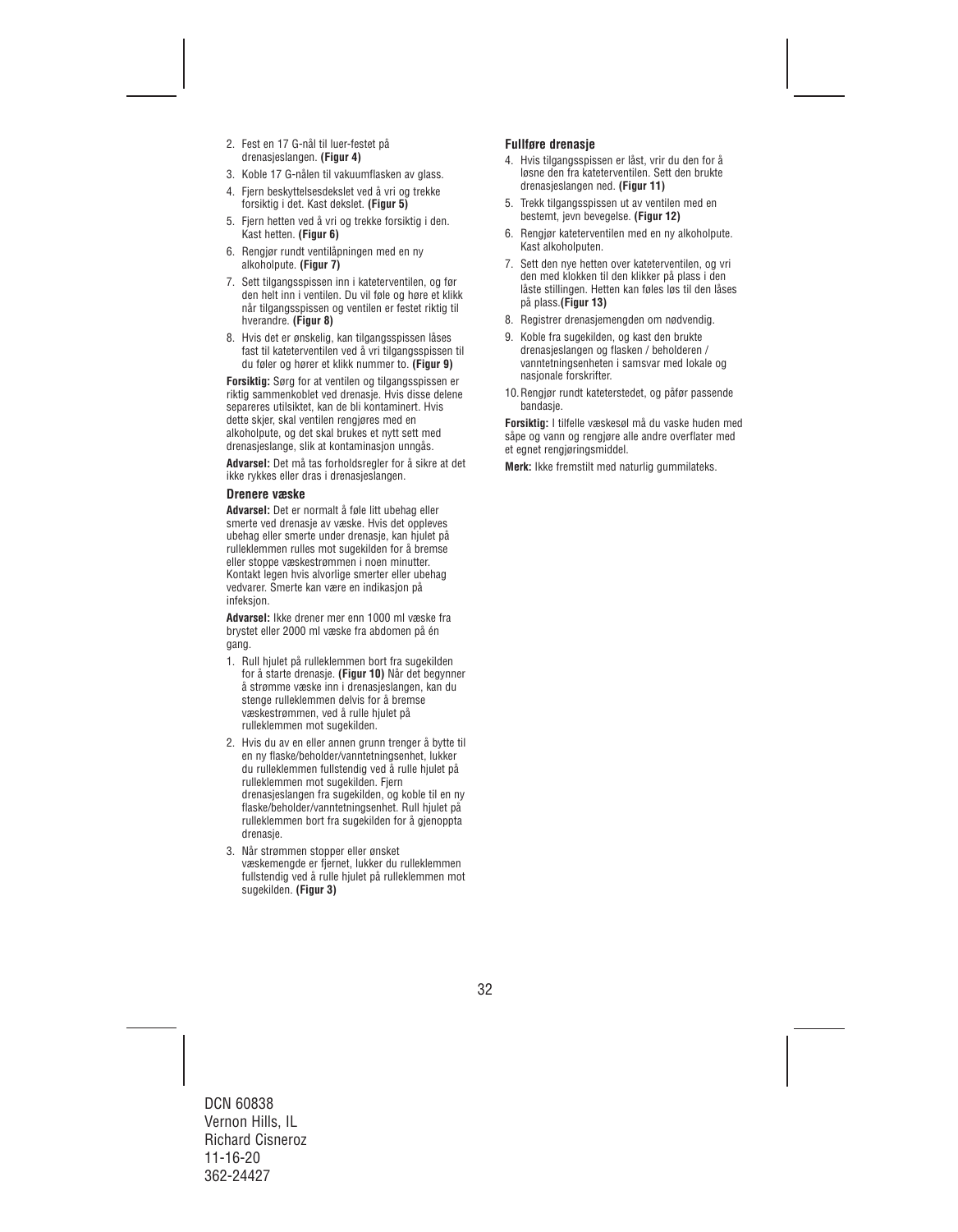

### **Procedure med aflåselig drænslange Produktoplysninger**

Den låsbare drænslange er designet til brug udelukkende med PleurX™ pleura- eller PeritX™ peritonealkateteret til dræning af henholdsvis pleuraeller peritonealhulen. **(Figur 1)** 

Læs hele folderen grundigt før dræning af væske.

## **Indikationer for brug**

Den låsbare drænslange er udelukkende indiceret til brug med PleurX™-kateteret og PeritX™-kateteret til periodisk dræning. Den låsbare drænslange anvendes til at dræne væske ved brug af et standardvægsug, et vandforseglet drænsystem, en glasvakuumflaske eller en anden egnet metode (transportabelt sug).

## **Aflåselig drænslange**



## **Advarsler**

Patienten bør ikke efterlades uden opsyn under dræning.

## **Forsigtighedsregler**

Kun beregnet til engangsbrug. Genbrug kan medføre, at produktet ikke virker, eller bidrage til krydskontaminering.

Indeholder phthalater. Fordelen ved behandlingen opvejer den lille risiko for eksponering for phthalater.

**Thorax:** Potentielle komplikationer ved dræning af pleurahulen omfatter, men er ikke nødvendigvis begrænset til, pneumothorax, fornyet udvikling af lungeødem, hypotension, kredsløbskollaps og infektion.

**Abdomen:** Potentielle komplikationer ved dræning af væske fra abdomen omfatter, men er ikke nødvendigvis begrænset til hypotension, kredsløbskollaps, elektrolytubalance, proteinnedbrydning, udsivning af ascites, peritonitis, sårinfektion, intraperitoneal adhæsion og lommedannelser i peritonealrummet.

Hvis der spildes væske, skal der anvendes vand og sæbe til rengøring af huden og passende rengøringsmiddel til rengøring af andre overflader.

## **Kontakt patientens læge:**

- Hvis patienten får feber (kropstemperatur på 38 °C [100,5 °F] eller derover) eller ved tegn på rødmen, hævelse, afsondring eller smerter omkring udgangsstedet. Disse tegn kan betyde, at der er en infektion, som skal behandles.
- Hvis stakåndethed ikke er afhjulpet efter dræning af 1.000 ml fra thorax eller 2.000 ml fra abdomen på én gang.
- Hvis patienten fortsat har symptomer, men der drænes lidt eller ingen væske fra kateteret.
- Hvis der drænes under 50 ml væske ved tre (3) på hinanden følgende dræninger.
- Hvis væskens udseende (farve, tykkelse osv.) ændres markant mellem dræninger.

## **Sterilitet**

Produktet er blevet steriliseret og er kun til engangsbrug. Må ikke gensteriliseres. CareFusion påtager sig intet ansvar for produkter, der gensteriliseres, og krediterer eller ombytter ikke produkter, der er blevet åbnet, men ikke anvendt.

Må ikke anvendes, hvis emballagen er beskadiget.

## **Artikler til drænslangen**

- 1 drænslange med aflåselig adgangsspids
- 1 5-i-1-adapter til drænslange

#### **Bemærk:**

 $-60$  cm H<sub>2</sub>O =  $-1.7$  in Hg =  $-44$  mm Hg =  $-0.8$  psi

## **Almindelige retningslinjer**

- 1. Denne vejledning er ment som en anvisning til lægen i, hvordan man kan udføre en dræningsprocedure. Formålet med vejledningen er at komplementere hospitalets egne dræningsprotokoller eller relevante vejledninger til dræningsanordninger til andre vakuumkilder end PleurX™-flasken. Sørg for, at du er bekendt med disse anvisninger, inden proceduren indledes.
- 2. Drænslangen kan anvendes til dræning med et sugeniveau på -60 cm H2O eller derunder i lige så lang tid, det tager at dræne 1.000 ml væske fra thorax eller 2.000 ml fra abdomen pr. dag. Hvor meget væske, der fjernes, bør baseres på den enkelte patients status og risikoen for, at der drænes for meget, herunder fornyet udvikling af lungeødem i thorax eller hypotension hos patienter med ascites.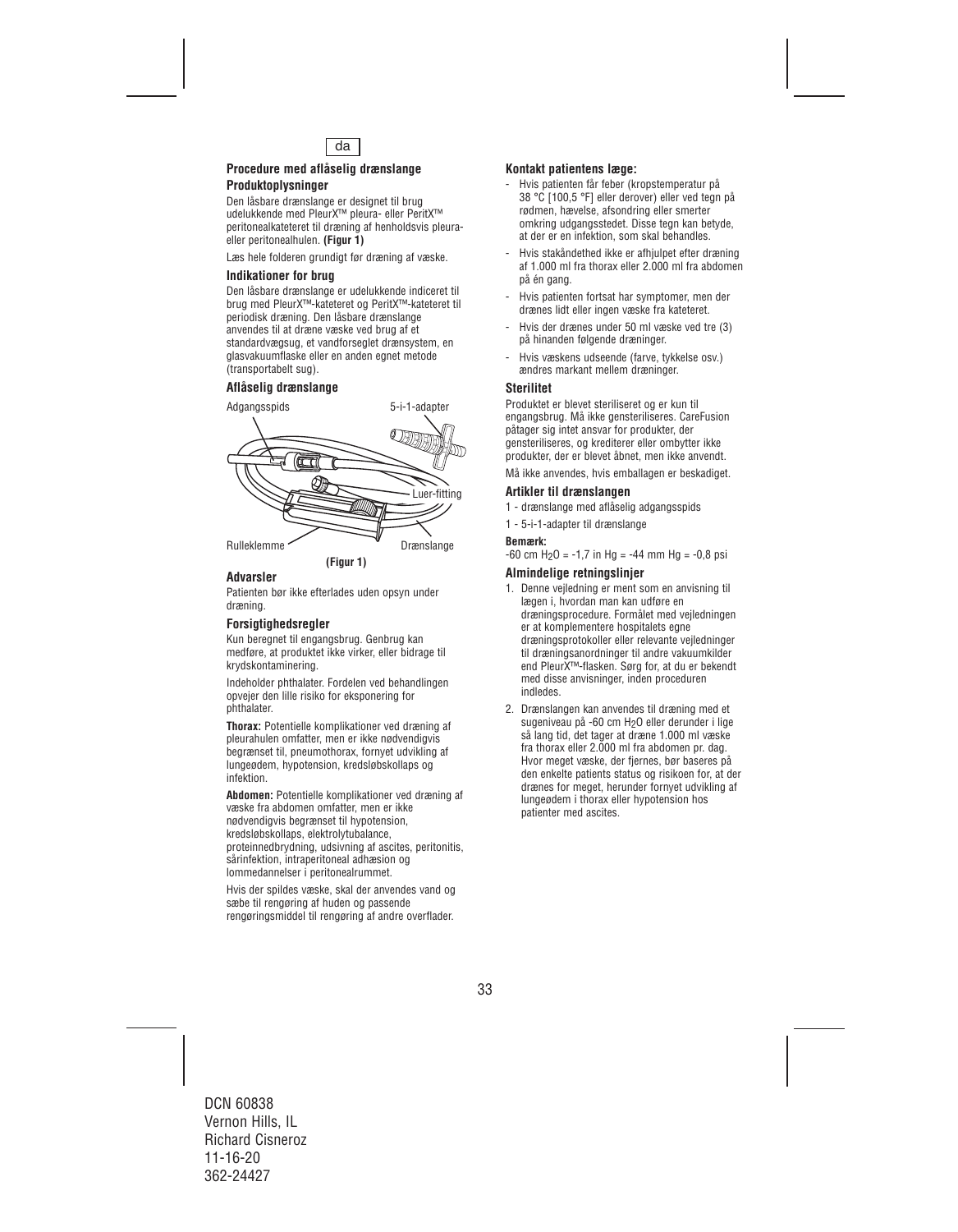## **Sådan udføres dræning med den aflåselige drænslange**

Dræningsproceduren bør udføres under anvendelse af aseptisk teknik. Patienten bør drænes i henhold til lægens anvisninger, normalt hver eller hver anden dag. Lav ikke om på anbefalingen fra patientens læge om, hvor ofte der skal drænes og hvor meget, der skal drænes, uden først at konsultere den pågældende læge. Sørg for at være fortrolig med sugemetoden før dræningen.

#### **Klargøring til dræning**

**Advarsel:** Brug ikke sakse eller andre skarpe genstande i nærheden af kateteret.

**Advarsel:** Patienten bør ikke efterlades uden opsyn under dræning.

- 1. Klargør et rent, ryddeligt arbejdsområde på et bord eller lignende.
- 2. Vask hænderne grundigt med vand og sæbe i mindst 1 minut.
- 3. Fjern den selvklæbende forbinding over kateteret. Pas på ikke at komme til at trække i kateteret: Støt huden, mens den selvklæbende forbinding fjernes, grib fat i den ene kant, og træk langsomt den selvklæbende forbinding væk fra huden **(Figur 2a)**. **Bemærk:** Undgå skader på huden ved at folde den selvklæbende forbinding tilbage, snarere end at trække den af huden. **(Figur 2b)**. Hvis der er hævelse eller væske omkring kateteret, skal du afslutte dræningsproceduren og kontakte din læge eller sygeplejerske.

**Forsigtig:** Hvis patienten får feber (kropstemperatur over 38 °C [100,5 °F]), eller hvis du bemærker rødmen, hævelse eller væske omkring kateteret, skal du afslutte dræningen og kontakte patientens læge eller sygeplejerske.

- 4. Vask hænderne grundigt med vand og sæbe i mindst 1 minut.
- 5. Åbn den aflåselige drænslange.

#### **Kobl drænslangen til et vægsug/transportabelt sug**

**Advarsel:** Sørg for, at ventilen på kateteret og adgangsspidsen på drænslangen er rene. Hold dem væk fra andre objekter for at undgå kontaminering.

**Advarsel:** Før ikke noget andet end den låsbare drænslanges adgangsspids ind i kateterventilen, da enhver anden anordning vil kunne beskadige ventilen. Hvis ventilen er beskadiget, er der risiko for, at der trænger luft ind i kroppen, eller at der siver væske ud via ventilen, når der ikke drænes.

**Advarsel:** Ved anvendelse af vægsug eller transportabelt sug skal suget reguleres til -60 cm H2O eller derunder.

**Advarsel:** Nogle transportable sug kan ikke reguleres til -60 cm H2O eller mindre. Læs brugsanvisningen til det transportable sug før dræning.

1. Luk rulleklemmen helt ved at rulle hjulet på rulleklemmen mod sugekilden. **(Figur 3)**

**Forsigtig:** Rulleklemmen skal være helt lukket for at okkludere drænslangen. Når der ikke er tilslutning til et sug, skal det sikres, at rulleklemmen er helt lukket. Ellers kan drænslangen slippe luft ind i kroppen eller lade væske sive ud.

- 2. Fastgør 5-i-1-adapteren til luer-fittingen på drænslangen. **(Figur 4)**
- 3. Tilslut 5-i-1-adapteren til sugekilden.
- 4. Fjern beskyttelsen ved at dreje den og trække forsigtigt. Bortskaf beskyttelsen. **(Figur 5)**
- 5. Fjern hætten ved at dreje den mod uret og trække forsigtigt. Bortskaf hætten. **(Figur 6)**
- 6. Rens området omkring ventilåbningen med en ny spritserviet. **(Figur 7)**
- 7. Indsæt adgangsspidsen i kateterventilen, og før den helt ind i ventilen. Du kan mærke og høre et klik, når adgangsspidsen og ventilen er tilsluttet korrekt. **(Figur 8)**
- 8. Hvis det ønskes, kan den aflåselige adgangsspids fastlåses til kateterventilen ved at vride adgangsspidsen, indtil du mærker og hører et klik. **(Figur 9)**

**Forsigtig:** Sørg for, at ventilen og adgangsspidsen er helt tilsluttet ved dræning. De kan blive kontamineret, hvis de adskilles ved et uheld. Hvis det sker, skal ventilen renses med en spritserviet, og der skal bruges en ny drænslange for at undgå potentiel kontaminering.

**Advarsel:** Der skal tages forholdsregler for at sikre, at der ikke hives eller trækkes i drænslangen.

#### **Forbind drænslangen til vakuumflaske(r) af glas**

**Advarsel:** Sørg for, at ventilen på kateteret og adgangsspidsen på drænslangen er rene. Hold dem væk fra andre objekter for at undgå kontaminering.

**Advarsel:** Før ikke noget andet end den låsbare drænslanges adgangsspids ind i kateterventilen, da enhver anden anordning vil kunne beskadige ventilen. Hvis ventilen er beskadiget, er der risiko for, at der trænger luft ind i kroppen, eller at der siver væske ud via ventilen, når der ikke drænes.

**Advarsel:** Ved dræning med vakuumflasker af glas må kanylen ikke være større end 17 G.

1. Luk rulleklemmen helt ved at rulle hjulet på rulleklemmen mod vakuumflasken af glas. **(Figur 3)** 

**Forsigtig:** Inden tilslutning til en vakuumflaske af glas skal rulleklemmen lukkes helt ved at rulle hjulet på rulleklemmen mod vakuumflasken af glas. I modsat fald er det muligt, at noget af eller alt vakuummet i flasken går tabt.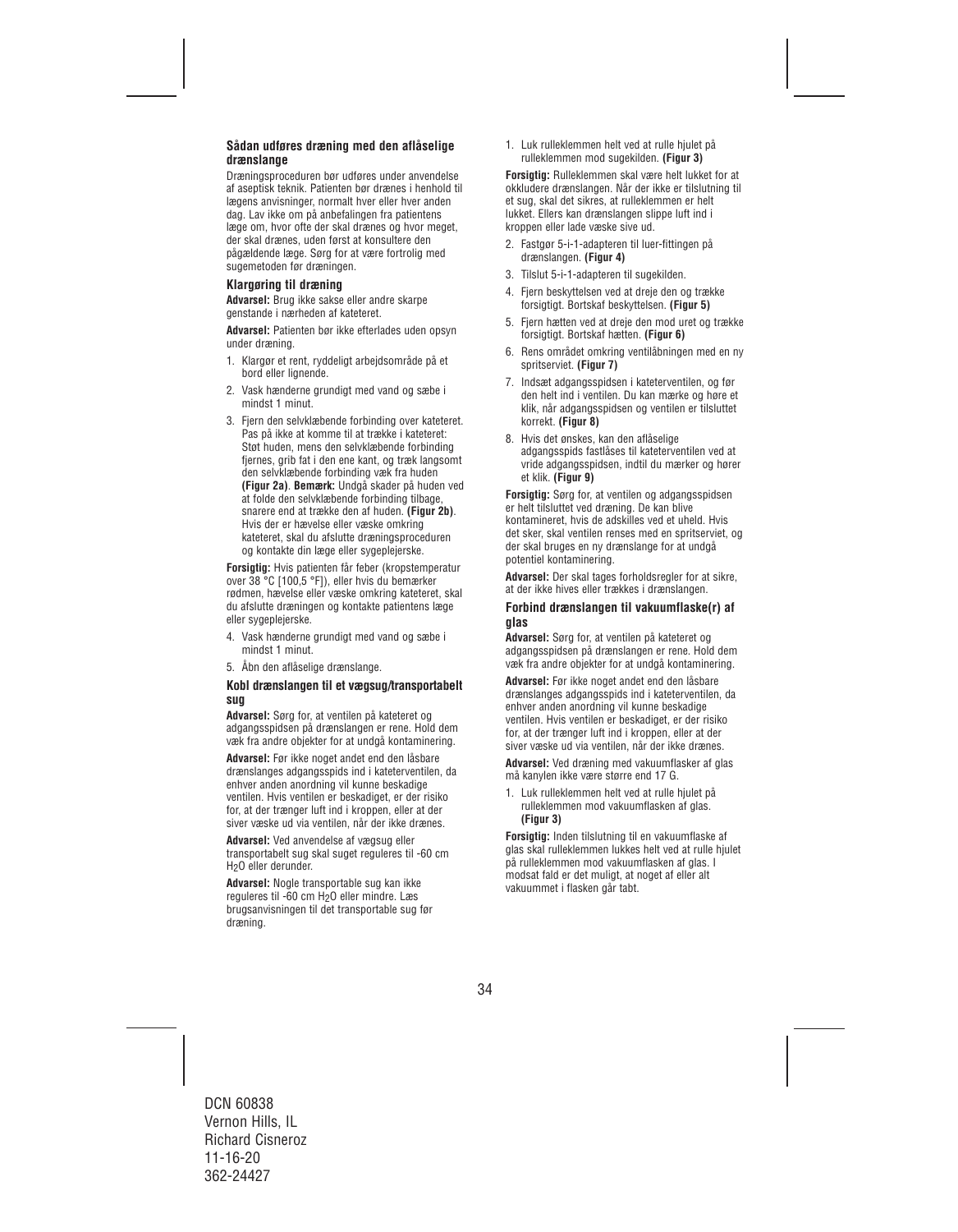**Forsigtig:** Rulleklemmen skal være helt lukket for at okkludere drænslangen. Når der ikke er tilslutning til en vakuumflaske af glas, skal det sikres, at rulleklemmen er helt lukket. Ellers kan drænslangen slippe luft ind i kroppen eller lade væske sive ud.

- 2. Fastgør en 17 G-kanyle på luer-fittingen på drænslangen. **(Figur 4)**
- 3. Forbind 17 G-kanylen til vakuumflasken af glas.
- 4. Fjern beskyttelsen ved at dreje den og trække forsigtigt. Bortskaf beskyttelsen. **(Figur 5)**
- 5. Fjern hætten ved at dreje den mod uret og trække forsigtigt. Bortskaf hætten. **(Figur 6)**
- 6. Rens området omkring ventilåbningen med en ny spritserviet. **(Figur 7)**
- 7. Indsæt adgangsspidsen i kateterventilen, og før den helt ind i ventilen. Du kan mærke og høre et klik, når adgangsspidsen og ventilen er tilsluttet korrekt. **(Figur 8)**
- 8. Hvis det ønskes, kan den aflåselige adgangsspids fastlåses til kateterventilen ved at vride adgangsspidsen, indtil du mærker og hører et klik. **(Figur 9)**

**Forsigtig:** Sørg for, at ventilen og adgangsspidsen er helt tilsluttet ved dræning. De kan blive kontamineret, hvis de adskilles ved et uheld. Hvis det sker, skal ventilen renses med en spritserviet, og der skal bruges en ny drænslange for at undgå potentiel kontaminering.

**Warning:** Der skal tages forholdsregler for at sikre, at der ikke hives eller trækkes i drænslangen.

#### **Dræn væske**

**Advarsel:** Det er normalt at føle en smule ubehag eller smerte ved dræning af væske. Hvis patienten føler ubehag eller smerte ved dræning, skal hjulet på rulleklemmen rulles mod sugekilden for at sænke eller standse flowet i et par minutter. Kontakt lægen ved stærke smerter, eller hvis ubehaget fortsætter. Smerter kan være tegn på en infektion.

**Advarsel:** Dræn maks. 1.000 ml væske fra thorax eller maks. 2.000 ml væske fra abdomen på én gang.

- 1. Rul hjulet på rulleklemmen væk fra sugekilden for at påbegynde dræningen. **(Figur 10)** Når væsken begynder at flyde ind i drænslangen, kan rulleklemmen lukkes delvist ved at rulle hjulet på rulleklemmen mod sugekilden for at bremse væskeflowet.
- 2. Luk rulleklemmen helt ved at rulle hjulet på rulleklemmen mod sugekilden, hvis der af en eller anden grund er behov for at skifte til en ny flaske/beholder/vandforseglingsanordning. Fjern drænslangen fra sugekilden, og slut den til en ny flaske/beholder/vandforseglingsanordning. Rul hjulet på rulleklemmen væk fra sugekilden for at genoptage dræningen.
- 3. Når flowet stopper eller den ønskede mængde væske er blevet fjernet, lukkes rulleklemmen fuldstændigt ved at rulle hjulet på rulleklemmen mod sugekilden. **(Figur 3)**

#### **Afslut dræningen**

- 4. Hvis adgangsspidsen er låst, kan den frigøres ved at dreje den af kateterventilen. Læg den brugte drænslange ned. **(Figur 11)**
- 5. Træk adgangsspidsen ud af ventilen med en fast, jævn bevægelse. **(Figur 12)**
- 6. Rens kateterventilen med en ny spritserviet. Bortskaf spritservietten.
- 7. Sæt en ny hætte over kateterventilen, og drej den med uret, indtil den klikker på plads i den låste position. Hætten kan føles løs, indtil den er låst på plads. **(Figur 13)**
- 8. Notér om nødvendigt, hvor meget væske der er drænet.
- 9. Frakobl sugekilden, og bortskaf den anvendte drænslange og flaske / beholder / vandforseglingsanordning i henhold til gældende lokale, regionale og nationale regler.
- 10.Afrens området omkring kateterstedet, og læg en passende forbinding.

**Forsigtig:** Hvis der spildes væske, skal der anvendes vand og sæbe til rengøring af huden og passende rengøringsmiddel til rengøring af andre overflader.

**Bemærk:** Ikke fremstillet med naturlig gummilatex.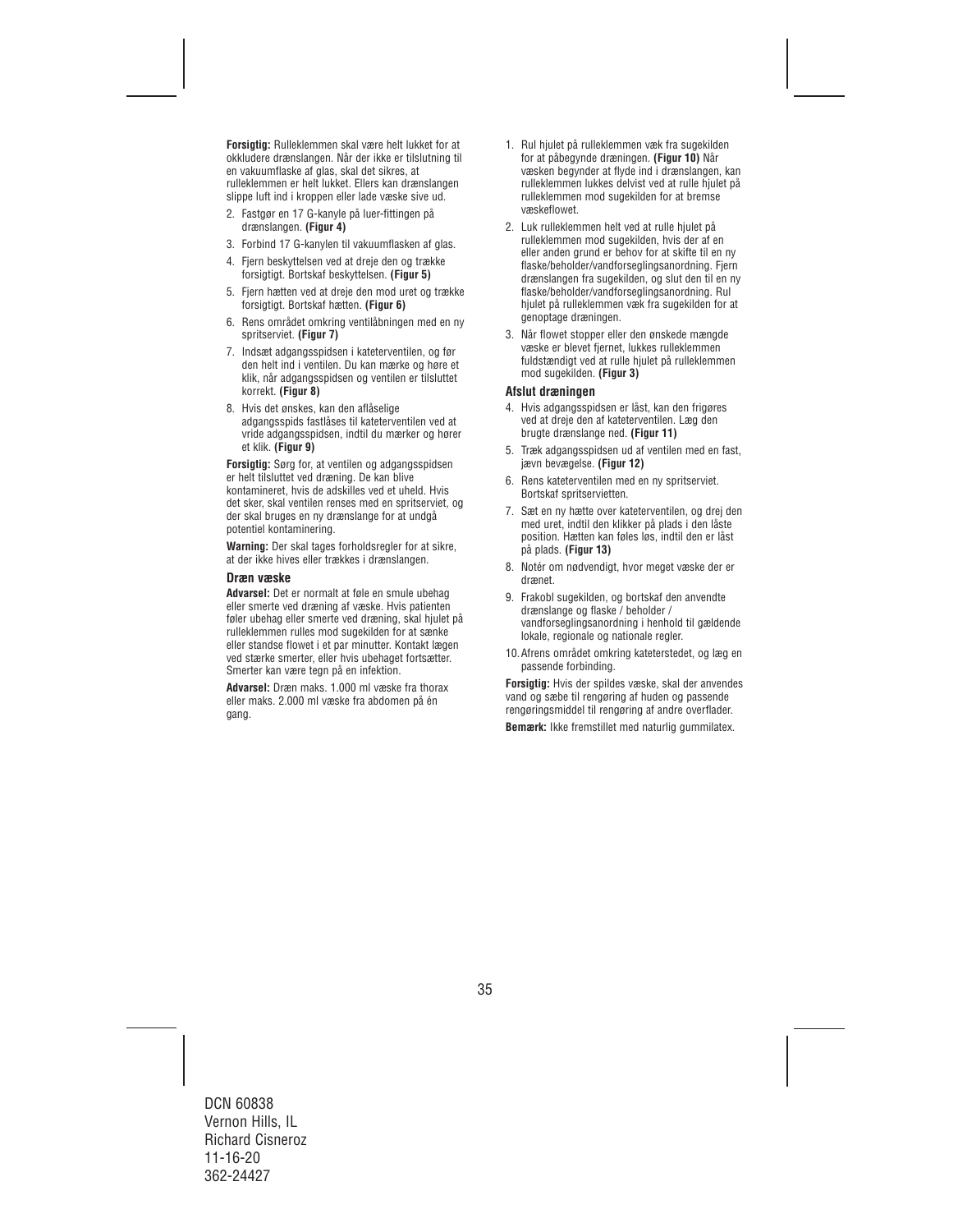

#### **Διαδικασία γραμμής παροχέτευσης με δυνατότητα ασφάλισης**

#### **Πληροφορίες προϊόντος**

Η γραμμή παροχέτευσης με δυνατότητα ασφάλισης έχει σχεδιαστεί για χρήση αποκλειστικά με τον Υπεζωκοτικό καθετήρα PleurX™ ή τον Περιτοναϊκό καθετήρα PeritX™ για την παροχέτευση της υπεζωκοτικής ή περιτοναϊκής κοιλότητας, αντίστοιχα. **(Εικόνα 1)** 

Διαβάστε προσεκτικά ολόκληρο αυτό το φυλλάδιο, πριν από την παροχέτευση υγρού.

#### **Ενδείξεις χρήσης**

Η γραμμή παροχέτευσης με δυνατότητα ασφάλισης ενδείκνυται για χρήση μόνο με τον Καθετήρα PleurX™ και τον Καθετήρα PeritX™ για διακοπτόμενη παροχέτευση. Η γραμμή παροχέτευσης με δυνατότητα ασφάλισης χρησιμοποιείται για την παροχέτευση υγρού με τυπική επιτοίχια αναρρόφηση, υδατοστεγανό σύστημα παροχέτευσης, γυάλινη φιάλη κενού ή άλλη κατάλληλη μέθοδο (φορητή αναρρόφηση).

## **Γραμμή παροχέτευσης με δυνατότητα ασφάλισης**



#### **Προειδοποιήσεις**

Ο ασθενής δεν θα πρέπει να παραμένει χωρίς επίβλεψη κατά τη διάρκεια της παροχέτευσης.

#### **Συστάσεις προσοχής**

Μόνο για εφάπαξ χρήση. Η επαναχρησιμοποίηση ενδέχεται να οδηγήσει σε μη λειτουργικό προϊόν ή να συμβάλει σε επιμόλυνση.

Περιέχει φθαλικές ενώσεις. Τα οφέλη της αγωγής υπερτερούν του ελάχιστου ενδεχόμενου κινδύνου έκθεσης σε φθαλικές ενώσεις.

**Θώρακας:** Οι πιθανές επιπλοκές της παροχέτευσης από τον υπεζωκοτικό χώρο περιλαμβάνουν, ενδεικτικά, τα ακόλουθα: πνευμονοθώρακα, πνευμονικό οίδημα από απότομη έκπτυξη, υπόταση, κυκλοφορική καταπληξία και λοίμωξη.

**Κοιλιακή χώρα:** Οι πιθανές επιπλοκές της παροχέτευσης υγρού από την κοιλία περιλαμβάνουν, ενδεικτικά, τα ακόλουθα: υπόταση, κυκλοφορική καταπληξία, ανισορροπία ηλεκτρολυτών, μείωση πρωτεϊνών, διαρροή ασκίτη, περιτονίτιδα, λοίμωξη τραύματος, ενδοπεριτοναϊκή σύμφυση και εγκυστώσεις του περιτοναϊκού χώρου. Σε περίπτωση διαρροής υγρού, χρησιμοποιήστε σαπουνόνερο για τον καθαρισμό του δέρματος και κατάλληλο καθαριστικό μέσο για όλες τις υπόλοιπες επιφάνειες.

#### **Επικοινωνήστε με τον ιατρό του ασθενούς, εάν:**

- ‐ Ο ασθενής παρουσιάσει πυρετό [θερμοκρασία σώματος άνω των 38°C (100,5°F)] ή παρατηρήσετε ερυθρότητα, οίδημα, διαρροή ή άλγος στο σημείο εξόδου.
- ‐ Αυτά ενδέχεται να είναι ενδείξεις λοίμωξης που ίσως να απαιτούν αγωγή.
- ‐ Η δύσπνοια δεν ανακουφίζεται μετά την παροχέτευση 1.000 ml από το θώρακα ή 2.000 ml από την κοιλία κάθε φορά.
- ‐ Ο ασθενής εξακολουθεί να παρουσιάζει συμπτώματα, αλλά παροχετεύεται λίγο ή καθόλου υγρό από τον καθετήρα.
- ‐ Παροχετεύονται λιγότερα από 50 ml σε τρεις (3) διαδοχικές διαδικασίες παροχέτευσης.
- ‐ Η εμφάνιση (το χρώμα, η πυκνότητα κ.λπ.) του υγρού αλλάξει σημαντικά μεταξύ παροχετεύσεων.

#### **Αποστείρωση**

Αυτό το προϊόν είναι αποστειρωμένο και προορίζεται μόνο για εφάπαξ χρήση. Μην επαναποστειρώνετε. Η CareFusion δεν θα είναι υπεύθυνη για προϊόντα που έχουν επαναποστειρωθεί και δεν θα αποδεχθεί να προσφέρει πίστωση ή να αλλάξει προϊόν που έχει ανοιχθεί, αλλά δεν έχει χρησιμοποιηθεί.

Μην χρησιμοποιείτε το προϊόν εάν η συσκευασία έχει υποστεί ζημιά.

#### **Αναλώσιμα γραμμής παροχέτευσης**

1 ‐ Γραμμή παροχέτευσης με άκρο πρόσβασης με δυνατότητα ασφάλισης

1 ‐ Προσαρμογέας γραμμής παροχέτευσης "5 σε 1"

#### **Σημείωση:**

 $-60$  cm H<sub>2</sub>O =  $-1,7$  σε Hg =  $-44$  mm Hg =  $-0,8$  psi

#### **Γενικές οδηγίες**

1. Αυτές οι οδηγίες παρέχονται ως οδηγός για τον κλινικό ιατρό, για την εκτέλεση της διαδικασίας παροχέτευσης και αποτελούν συμπλήρωμα των νοσοκομειακών πρωτοκόλλων, των κλινικών πρωτοκόλλων παροχέτευσης ή των οδηγιών των αντίστοιχων συσκευών παροχέτευσης για πηγές κενού διαφορετικές από τη φιάλη PleurX™. Φροντίστε να εξοικειωθείτε με τις παρούσες οδηγίες πριν από την έναρξη της διαδικασίας.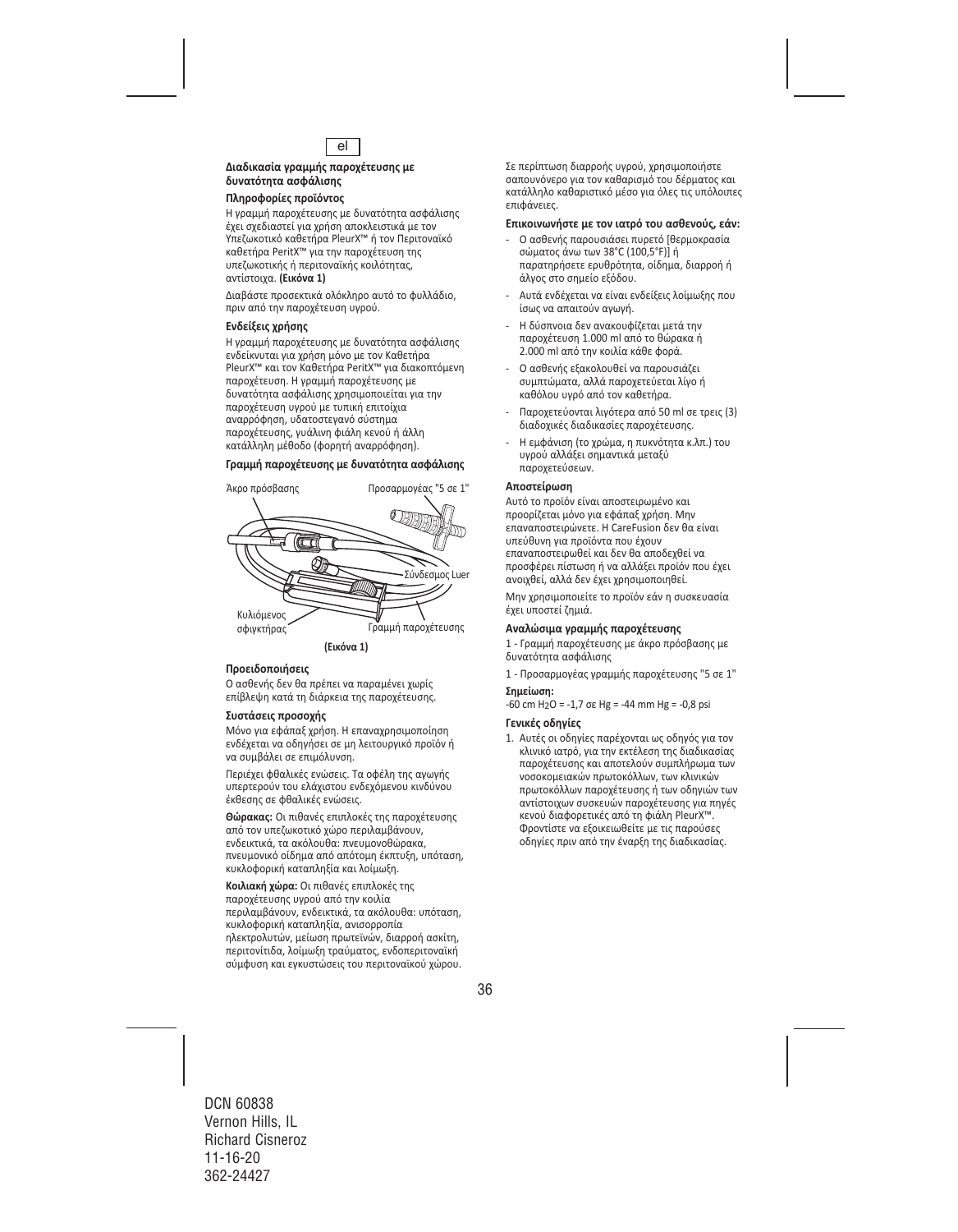2. Κατά τη χρήση της γραμμής παροχέτευσης, μπορεί να χρησιμοποιηθεί για την παροχέτευση σε επίπεδο αναρρόφησης ‐60 cm H20 ή λιγότερο για όσο διάστημα απαιτείται για την παροχέτευση 1.000 ml υγρού από το θώρακα ή 2.000 ml υγρού από την κοιλία ημερησίως. Ο όγκος του υγρού που αφαιρείται θα πρέπει να βασίζεται στην κατάσταση του εκάστοτε ασθενούς και στους κινδύνους που αφορούν την υπερβολική παροχέτευση, συμπεριλαμβανομένου του πνευμονικού οιδήματος από απότομη έκπτυξη στο θώρακα ή της υπότασης για ασθενείς με ασκίτη.

#### **Τρόπος παροχέτευσης με τη Γραμμή παροχέτευσης με δυνατότητα ασφάλισης**

Η διαδικασία παροχέτευσης θα πρέπει να πραγματοποιείται χρησιμοποιώντας άσηπτη τεχνική. Ο ασθενής θα πρέπει να υποβάλλεται σε παροχέτευση σύμφωνα με τις οδηγίες του ιατρού του, συνήθως ανά 1‐2 ημέρες. Μην αλλάζετε τη συχνότητα και μην παροχετεύετε περισσότερο υγρό από τη σύσταση του ιατρού χωρίς πρώτα να τον συμβουλευτείτε. Φροντίστε να εξοικειωθείτε με τη μέθοδο αναρρόφησης, πριν από την παροχέτευση.

#### **Προετοιμασία για παροχέτευση**

**Προειδοποίηση:** Μην χρησιμοποιείτε ψαλίδια ή άλλα αιχμηρά αντικείμενα κοντά στον Καθετήρα.

**Προειδοποίηση:** Ο ασθενής δεν θα πρέπει να παραμένει χωρίς επίβλεψη κατά τη διάρκεια της παροχέτευσης.

- 1. Διαμορφώστε έναν καθαρό χώρο εργασίας επάνω σε ένα τραπέζι ή πάγκο.
- 2. Πλύνετε σχολαστικά τα χέρια σας με σαπουνόνερο για τουλάχιστον 1 λεπτό.
- 3. Αφαιρέστε το αυτοκόλλητο επίθεμα επάνω από τον καθετήρα. Φροντίστε να μην τραβήξετε τον καθετήρα: Στηρίξτε το δέρμα ενώ αφαιρείτε το αυτοκόλλητο επίθεμα, πιάστε προσεκτικά το ένα άκρο και αποσπάστε αργά το αυτοκόλλητο επίθεμα από το δέρμα **(Εικόνα 2α)**. **Σημείωση:** Αποφύγετε τον τραυματισμό του δέρματος αποσπώντας το αυτοκόλλητο επίθεμα προς τα πίσω και όχι τραβώντας το από το δέρμα. **(Εικόνα 2β)**. Εάν παρατηρήσετε οίδημα ή υγρό γύρω από τον καθετήρα, ολοκληρώστε αυτή τη διαδικασία παροχέτευσης και επικοινωνήστε με τον ιατρό ή το νοσηλευτή σας.

**Προσοχή:** Εάν ο ασθενής παρουσιάσει πυρετό [θερμοκρασία σώματος άνω των 38°C (100,5°F)] ή παρατηρήσετε ερυθρότητα, οίδημα ή υγρό γύρω από τον καθετήρα, ολοκληρώστε αυτή τη διαδικασία παροχέτευσης και επικοινωνήστε με τον ιατρό ή το νοσηλευτή του ασθενούς.

- 4. Πλύνετε σχολαστικά τα χέρια σας ξανά με σαπουνόνερο για τουλάχιστον 1 λεπτό.
- 5. Ανοίξτε το κιτ γραμμής παροχέτευσης με δυνατότητα ασφάλισης.

## **Σύνδεση της γραμμής παροχέτευσης σε επιτοίχια/φορητή αναρρόφηση**

**Προειδοποίηση:** Διατηρήστε καθαρά τη βαλβίδα στον Καθετήρα και το άκρο πρόσβασης στη γραμμή παροχέτευσης. Φυλάξτε τα μακριά από άλλα αντικείμενα, προκειμένου να μην προκληθεί μόλυνση.

**Προειδοποίηση:** Μην τοποθετείτε τίποτα, εκτός από το άκρο πρόσβασης της γραμμής παροχέτευσης με δυνατότητα ασφάλισης μέσα στη βαλβίδα καθετήρα, καθώς οποιαδήποτε άλλη συσκευή μπορεί να προκαλέσει ζημιά στη βαλβίδα. Εάν προκληθεί ζημιά στη βαλβίδα, ενδέχεται να διέλθει αέρας στο σώμα ή να διαρρεύσει υγρό έξω από τη βαλβίδα όταν δεν πραγματοποιείται παροχέτευση.

**Προειδοποίηση:** Εάν χρησιμοποιηθεί επιτοίχια ή φορητή αναρρόφηση, πρέπει να ρυθμιστεί σε ‐60 cm H20 ή λιγότερο.

**Προειδοποίηση:** Ορισμένες μονάδες φορητής αναρρόφησης δεν έχουν δυνατότητα ρύθμισης σε ‐60 cm H20 ή λιγότερο. Πριν από την παροχέτευση, διαβάστε τις οδηγίες χρήσης της μονάδας φορητής αναρρόφησης.

1. Κλείστε εντελώς τον κυλιόμενο σφιγκτήρα, κινώντας τον τροχίσκο στον κυλιόμενο σφιγκτήρα προς την πηγή αναρρόφησης. **(Εικόνα 3)**

**Προσοχή:** Ο κυλιόμενος σφιγκτήρας θα πρέπει να είναι εντελώς κλειστός για να φράσσει τη γραμμή παροχέτευσης. Όταν δεν είναι συνδεδεμένος σε πηγή αναρρόφησης, πρέπει να διασφαλίζετε ότι ο κυλιόμενος σφιγκτήρας είναι τελείως κλειστός. Διαφορετικά, η γραμμή παροχέτευσης ενδέχεται να μην επιτρέψει τη διέλευση αέρα στο σώμα ή να επιτρέψει τη διαρροή υγρού.

- 2. Προσαρτήστε τον προσαρμογέα "5 σε 1" στο σύνδεσμο Luer στη γραμμή παροχέτευσης. **(Εικόνα 4)**
- 3. Συνδέστε τον προσαρμογέα "5 σε 1" στην πηγή αναρρόφησης.
- 4. Αφαιρέστε το προστατευτικό κάλυμμα περιστρέφοντάς το και τραβώντας το προσεκτικά. Απορρίψτε το κάλυμμα. **(Εικόνα 5)**
- 5. Αφαιρέστε το πώμα περιστρέφοντάς το αριστερόστροφα και τραβώντας το προσεκτικά. Απορρίψτε το πώμα. **(Εικόνα 6)**
- 6. Καθαρίστε την περιοχή γύρω από το άνοιγμα της βαλβίδας με ένα καινούργιο επίθεμα αλκοόλης. **(Εικόνα 7)**
- 7. Εισαγάγετε το άκρο πρόσβασης μέσα στη βαλβίδα καθετήρα και προωθήστε το εντελώς μέσα στη βαλβίδα. Όταν το άκρο πρόσβασης και η βαλβίδα συνδεθούν σωστά, θα αισθανθείτε και θα ακούσετε ένα χαρακτηριστικό ήχο ("κλικ"). **(Εικόνα 8)**
- 8. Εάν το επιθυμείτε, ασφαλίστε το άκρο πρόσβασης στη βαλβίδα καθετήρα, περιστρέφοντας το άκρο πρόσβασης μέχρι να αισθανθείτε και να ακούσετε ένα δεύτερο χαρακτηριστικό ήχο ("κλικ"). **(Εικόνα 9)**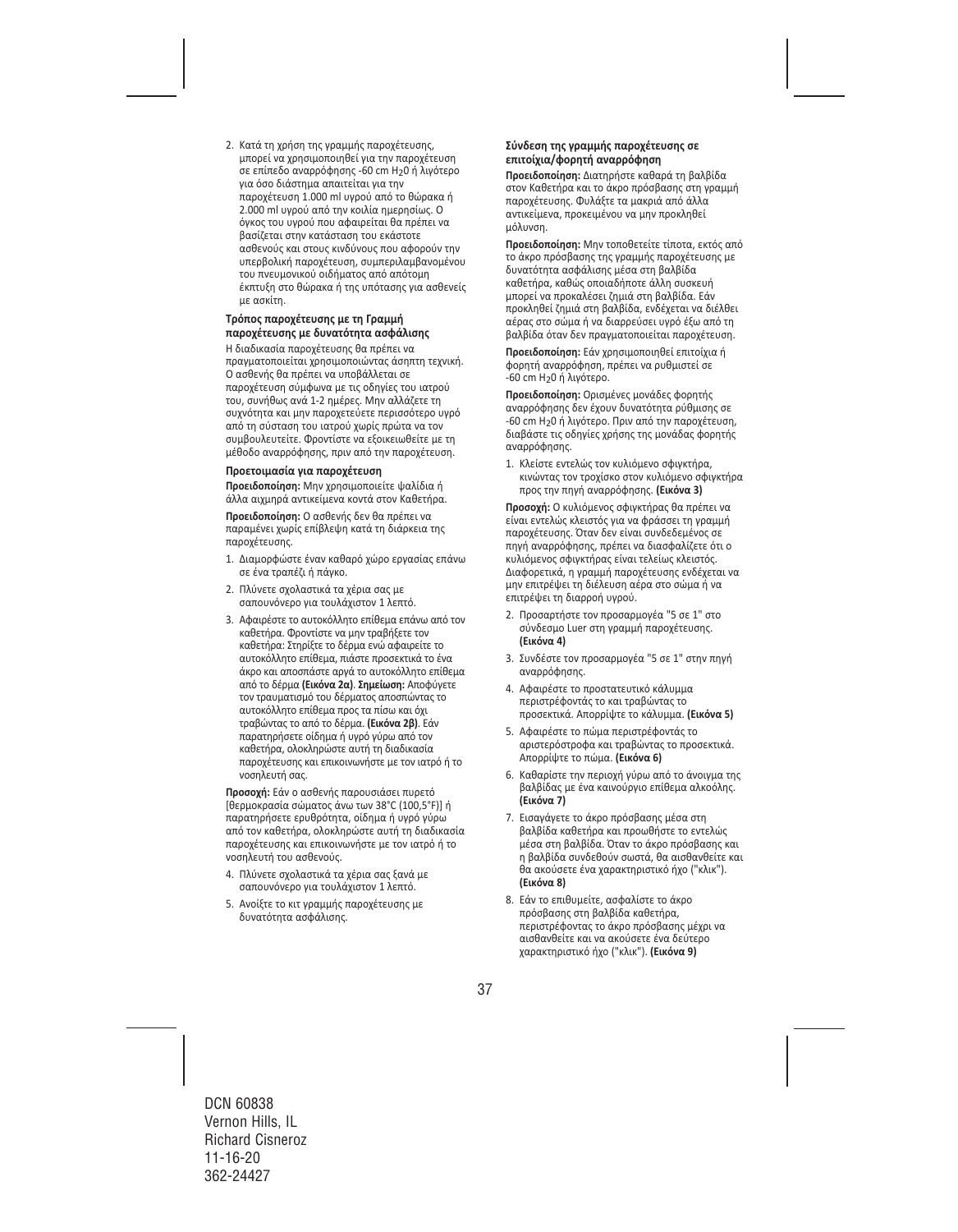**Προσοχή:** Βεβαιωθείτε ότι η βαλβίδα και το άκρο πρόσβασης είναι πλήρως συνδεδεμένα κατά την παροχέτευση. Εάν διαχωριστούν ακούσια, ενδέχεται να μολυνθούν. Σε αυτήν την περίπτωση, καθαρίστε τη βαλβίδα με ένα επίθεμα αλκοόλης και χρησιμοποιήστε μια καινούργια γραμμή παροχέτευσης, προκειμένου να μην προκληθεί μόλυνση.

**Προειδοποίηση:** Θα πρέπει να λαμβάνονται προφυλάξεις, προκειμένου να διασφαλιστεί ότι η γραμμή παροχέτευσης δεν θα τραβηχτεί.

#### **Σύνδεση της γραμμής παροχέτευση σε γυάλινες φιάλες κενού**

**Προειδοποίηση:** Διατηρήστε καθαρά τη βαλβίδα στον Καθετήρα και το άκρο πρόσβασης στη γραμμή παροχέτευσης. Φυλάξτε τα μακριά από άλλα αντικείμενα, προκειμένου να μην προκληθεί μόλυνση.

**Προειδοποίηση:** Μην τοποθετείτε τίποτα, εκτός από το άκρο πρόσβασης της γραμμής παροχέτευσης με δυνατότητα ασφάλισης μέσα στη βαλβίδα καθετήρα, καθώς οποιαδήποτε άλλη συσκευή μπορεί να προκαλέσει ζημιά στη βαλβίδα. Εάν προκληθεί ζημιά στη βαλβίδα, ενδέχεται να διέλθει αέρας στο σώμα ή να διαρρεύσει υγρό έξω από τη βαλβίδα όταν δεν πραγματοποιείται παροχέτευση.

**Προειδοποίηση:** Κατά την παροχέτευση με γυάλινες φιάλες κενού, μην χρησιμοποιείτε βελόνα μεγαλύτερη από 17 G.

1. Κλείστε εντελώς τον κυλιόμενο σφιγκτήρα, κινώντας τον τροχίσκο στον κυλιόμενο σφιγκτήρα προς τη γυάλινη φιάλη κενού. **(Εικόνα 3)**

**Προσοχή:** Πριν από τη σύνδεση σε γυάλινη φιάλη κενού, κλείστε εντελώς τον κυλιόμενο σφιγκτήρα κινώντας τον τροχίσκο στον κυλιόμενο σφιγκτήρα προς τη γυάλινη φιάλη κενού. Διαφορετικά, είναι πιθανό να χαθεί μέρος ή το σύνολο του κενού στη φιάλη.

**Προσοχή:** Ο κυλιόμενος σφιγκτήρας θα πρέπει να είναι εντελώς κλειστός για να φράσσει τη γραμμή παροχέτευσης. Όταν δεν είναι συνδεδεμένος σε γυάλινη φιάλη κενού, πρέπει να διασφαλίζετε ότι ο κυλιόμενος σφιγκτήρας είναι τελείως κλειστός. Διαφορετικά, η γραμμή παροχέτευσης ενδέχεται να μην επιτρέψει τη διέλευση αέρα στο σώμα ή να επιτρέψει τη διαρροή υγρού.

- 2. Προσαρτήστε μια βελόνα 17 G στο σύνδεσμο Luer στη γραμμή παροχέτευσης. **(Εικόνα 4)**
- 3. Συνδέστε τη βελόνα 17 G στη γυάλινη φιάλη κενού.
- 4. Αφαιρέστε το προστατευτικό κάλυμμα περιστρέφοντάς το και τραβώντας το προσεκτικά. Απορρίψτε το κάλυμμα. **(Εικόνα 5)**
- 5. Αφαιρέστε το πώμα περιστρέφοντάς το αριστερόστροφα και τραβώντας το προσεκτικά. Απορρίψτε το πώμα. **(Εικόνα 6)**
- 6. Καθαρίστε την περιοχή γύρω από το άνοιγμα της βαλβίδας με ένα καινούργιο επίθεμα αλκοόλης. **(Εικόνα 7)**
- 7. Εισαγάγετε το άκρο πρόσβασης μέσα στη βαλβίδα καθετήρα και προωθήστε το εντελώς μέσα στη βαλβίδα. Όταν το άκρο πρόσβασης και η βαλβίδα συνδεθούν σωστά, θα αισθανθείτε και θα ακούσετε ένα χαρακτηριστικό ήχο ("κλικ"). **(Εικόνα 8)**
- 8. Εάν το επιθυμείτε, ασφαλίστε το άκρο πρόσβασης στη βαλβίδα καθετήρα, περιστρέφοντας το άκρο πρόσβασης μέχρι να αισθανθείτε και να ακούσετε ένα δεύτερο χαρακτηριστικό ήχο ("κλικ"). **(Εικόνα 9)**

**Προσοχή:** Βεβαιωθείτε ότι η βαλβίδα και το άκρο πρόσβασης είναι πλήρως συνδεδεμένα κατά την παροχέτευση. Εάν διαχωριστούν ακούσια, ενδέχεται να μολυνθούν. Σε αυτήν την περίπτωση, καθαρίστε τη βαλβίδα με ένα επίθεμα αλκοόλης και χρησιμοποιήστε μια καινούργια γραμμή παροχέτευσης, προκειμένου να μην προκληθεί μόλυνση.

**Προειδοποίηση:** Θα πρέπει να λαμβάνονται προφυλάξεις, προκειμένου να διασφαλιστεί ότι η γραμμή παροχέτευσης δεν θα τραβηχτεί.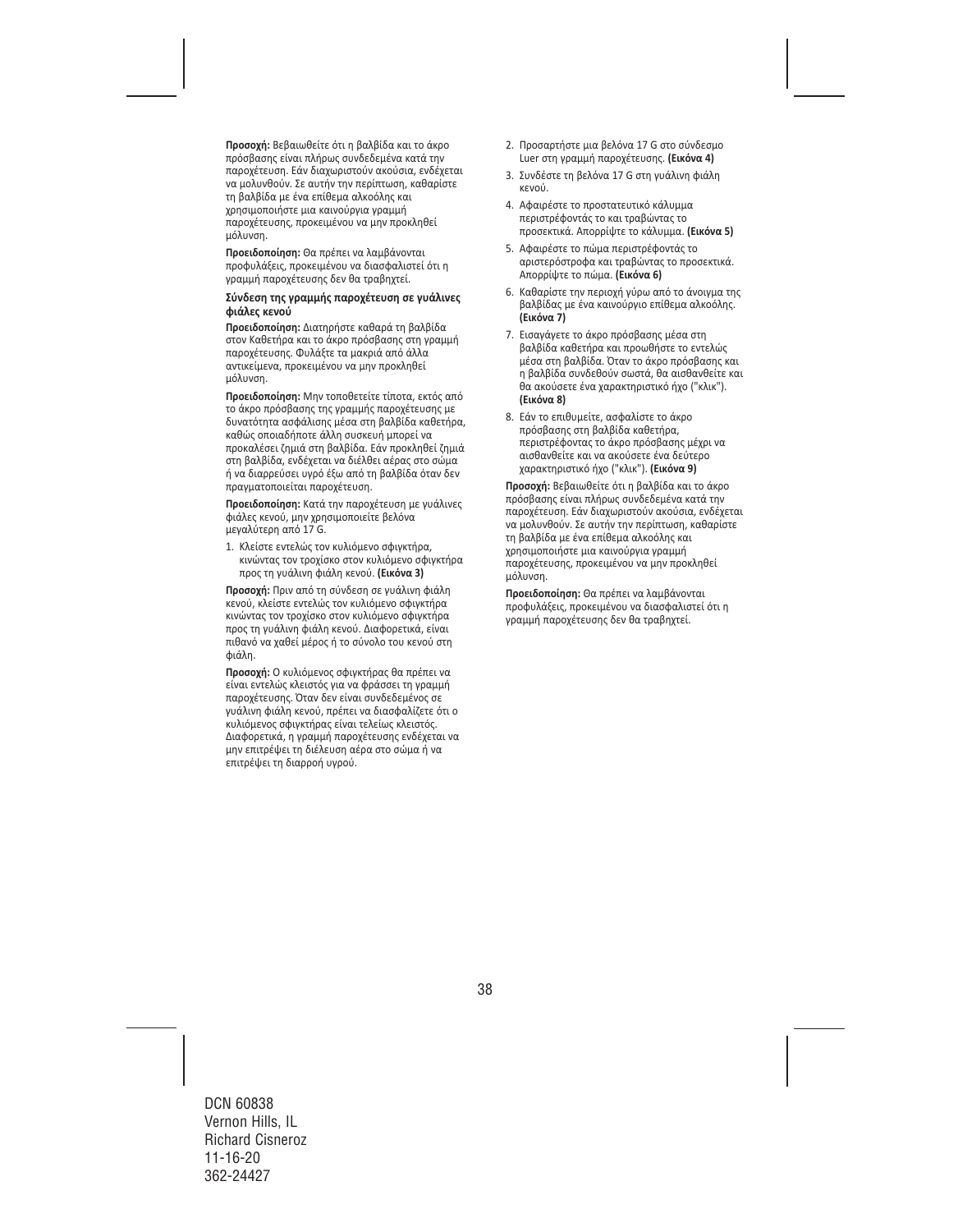### **Παροχέτευση υγρού**

**Προειδοποίηση:** Είναι φυσιολογικό να γίνει αισθητή κάποια δυσφορία ή άλγος κατά την παροχέτευση υγρού. Εάν γίνει αισθητή δυσφορία ή άλγος κατά την παροχέτευση, κινήστε τον τροχίσκο στον κυλιόμενο σφιγκτήρα προς την πηγή αναρρόφησης, για να επιβραδύνετε ή να διακόψετε τη ροή για λίγα λεπτά. Εάν το έντονο άλγος ή η δυσφορία δεν εξαλειφθεί, επικοινωνήστε με τον ιατρό. Το άλγος ενδέχεται να αποτελεί ένδειξη λοίμωξης.

**Προειδοποίηση:** Μην παροχετεύετε περισσότερα από 1.000 ml υγρού από το θώρακα ή 2.000 ml υγρού από την κοιλία κάθε φορά.

- 1. Κινήστε τον τροχίσκο στον κυλιόμενο σφιγκτήρα προς την αντίθετη κατεύθυνση από την πηγή αναρρόφησης, για να ξεκινήσει η παροχέτευση. **(Εικόνα 10)** Όταν το υγρό αρχίσει να ρέει μέσα στη γραμμή παροχέτευσης, μπορείτε να κλείσετε εν μέρει τον κυλιόμενο σφιγκτήρα για να επιβραδύνετε τη ροή του υγρού, κινώντας τον τροχίσκο του κυλιόμενου σφιγκτήρα προς την πηγή αναρρόφησης.
- 2. Εάν πρέπει να αλλάξετε τη φιάλη/το κάνιστρο/την υδατοστεγή συσκευή για οποιονδήποτε λόγο, κλείστε εντελώς τον κυλιόμενο σφιγκτήρα, κινώντας τον τροχίσκο στον κυλιόμενο σφιγκτήρα προς την πηγή αναρρόφησης. Αφαιρέστε τη γραμμή παροχέτευσης από την πηγή αναρρόφησης και συνδέστε τη σε νέα φιάλη/κάνιστρο/υδατοστεγή συσκευή. Κινήστε τον τροχίσκο στον κυλιόμενο σφιγκτήρα προς την αντίθετη κατεύθυνση από την πηγή αναρρόφησης, για να συνεχίσει η παροχέτευση.
- 3. Όταν σταματήσει η ροή ή αφαιρεθεί ο επιθυμητός όγκος υγρού, κλείστε εντελώς τον κυλιόμενο σφιγκτήρα, κινώντας τον τροχίσκο στον κυλιόμενο σφιγκτήρα προς την πηγή αναρρόφησης. **(Εικόνα 3)**

#### **Ολοκλήρωση παροχέτευσης**

- 4. Εάν έχει ασφαλιστεί, περιστρέψτε το άκρο πρόσβασης για να το απασφαλίσετε από τη βαλβίδα καθετήρα. Τοποθετήστε σε κάποιο σημείο τη χρησιμοποιημένη γραμμή παροχέτευσης. **(Εικόνα 11)**
- 5. Τραβήξτε το άκρο πρόσβασης έξω από τη βαλβίδα με μια σταθερή, ομαλή κίνηση. **(Εικόνα 12)**
- 6. Καθαρίστε τη βαλβίδα καθετήρα με ένα καινούργιο επίθεμα αλκοόλης. Απορρίψτε το επίθεμα αλκοόλης.
- 7. Τοποθετήστε το νέο πώμα επάνω στη βαλβίδα καθετήρα και περιστρέψτε το δεξιόστροφα, έως ότου να ασφαλίσει στην ασφαλισμένη θέση του. Ενδέχεται να αισθάνεστε ότι το πώμα είναι χαλαρό, έως ότου να ασφαλίσει στη θέση του. **(Εικόνα 13)**
- 8. Εάν απαιτείται, καταγράψτε τον όγκο παροχέτευσης.
- 9. Αποσυνδέστε την πηγή αναρρόφησης και απορρίψτε τη χρησιμοποιημένη γραμμή παροχέτευσης και τη φιάλη/το κάνιστρο/την υδατοστεγή συσκευή σύμφωνα με τους ισχύοντες τοπικούς, πολιτειακούς και ομοσπονδιακούς κανονισμούς.
- 10.Καθαρίστε την περιοχή γύρω από το σημείο του καθετήρα και τοποθετήστε το κατάλληλο επίθεμα.

**Προσοχή:** Σε περίπτωση διαρροής υγρού, χρησιμοποιήστε σαπουνόνερο για τον καθαρισμό του δέρματος και κατάλληλο καθαριστικό μέσο για όλες τις υπόλοιπες επιφάνειες.

**Σημείωση:** Δεν παρασκευάζεται με φυσικό λάτεξ.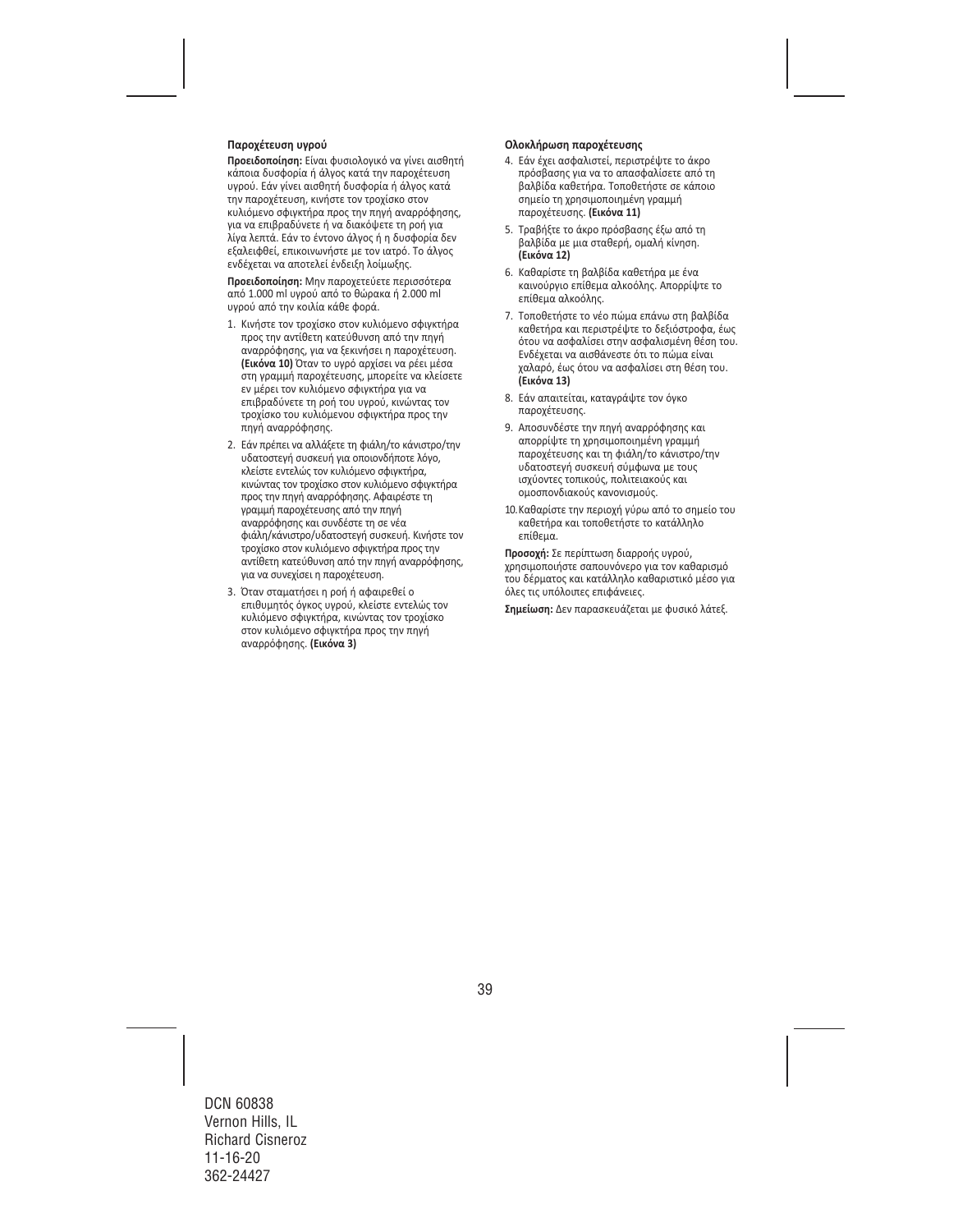

#### **Kilitlenebilir Drenaj Hattı Prosedürü**

#### **Ürün Bilgileri**

Kilitlenebilir Drenaj Hattı, sırasıyla plevral veya periton boşluğunun drenajı için yalnızca PleurX™ Plevral Kateteri ya da PeritX™ Periton Kateteri ile birlikte kullanılmak üzere tasarlanmıştır. **(Şekil 1)** 

Sıvı drenajı yapmadan önce bu broşürün tamamını okuyun.

#### **Kullanım Endikasyonları**

Kilitlenebilir Drenaj Hattı, aralıklı drenaj amacıyla yalnızca PleurX™ Kateter ve PeritX™ Kateter ile birlikte kullanılmak üzere tasarlanmıştır. Kilitlenebilir Drenaj Hattı; standart duvar tipi emme sistemi, su yalıtımlı drenaj sistemi, cam vakum şişesi veya uygun başka bir yöntemle (taşınabilir emme ünitesi) sıvı drenajı yapmak için kullanılır.

#### **Kilitlenebilir Drenaj Hattı**



#### **Uyarılar**

Drenaj sırasında hasta tek başına bırakılmamalıdır.

#### **Dikkat Notları**

Tek kullanımlıktır. Tekrar kullanımda ürün çalışmayabilir ya da çapraz kontaminasyona neden olabilir.

Ftalatlar içerir. Tedavinin faydaları, ftalatlara maruz kalma uzak olasılığına ağır basmaktadır.

**Göğüs:** Plevral alanın drenajı ile ilişkili potansiyel komplikasyonlar şunları içerir (ancak yalnız bunlarla sınırlı olmayabilir): pnömotoraks, reekspansiyon pulmoner ödem, hipotansiyon, dolaşım kollapsı ve enfeksiyon.

**Abdomen:** Abdomenden sıvı drenajı ile ilişkili olası komplikasyonlar şunları içerir ancak bunlarla sınırlı kalmayabilir: hipotansiyon, dolaşım kollapsı, elektrolit dengesizliği, protein kaybı, assit sızıntısı, peritonit, yara enfeksiyonu, intraperitoneal adezyon ve periton boşluğunda lokülasyonlar.

Sıvı dökülürse cildi temizlemek için su ve sabun kullanın ve diğer tüm yüzeyler için uygun temizlik maddesi kullanın.

#### **Aşağıdaki durumlarda hastanın doktoru ile iletişime geçin:**

- ‐ Hastanın ateşi çıkarsa (vücut sıcaklığının 38°C'nin (100,5°F) üzerinde olması) veya çıkış bölgesinde kızarıklık, şişlik, sızıntı veya ağrı fark ederseniz.
- ‐ Bunlar, tedavi gerektiren enfeksiyona işaret edebilir.
- ‐ Bir defada göğüsten 1000 ml ya da abdomenden 2000 ml drenaj yapıldıktan sonra nefes darlığı hafiflemezse.
- ‐ Semptomların devam etmesine rağmen kateterden çok az sıvıya drenaj yapılıyorsa ya da hiç drenaj yapılmıyorsa.
- ‐ Arka arkaya üç (3) drenaj prosedüründe 50 ml'den daha az drenaj yapıldıysa.
- ‐ Sıvının görünümü (renk, kıvam vb.) drenajlar arasında önemli ölçüde değişiyorsa.

#### **Sterilite**

Bu ürün sterilize edilmiştir ve tek kullanımlıktır. Yeniden sterilize etmeyin. CareFusion, yeniden sterilize edilen ürünlerden sorumlu değildir ve açılan fakat kullanılmayan hiçbir ürün için para iadesi yapmaz ya da ürünü değiştirmez.

Ambalajı hasarlı ürünleri kullanmayın.

#### **Drenaj Hattı Sarf Malzemeleri**

- 1 ‐ Kilitlenebilir Giriş Uçlu Drenaj Hattı
- 1 ‐ 5'i 1 arada Drenaj Hattı Adaptörü

**Not:** ‐60 cm H2O = ‐1,7 inç Hg = ‐44 mm Hg = ‐0,8 psi

#### **Genel Kurallar**

- 1. Bu talimatlar, drenaj prosedürü boyunca klinisyene rehberlik etmek için sunulmaktadır ve hastanede geliştirilen tüm protokolleri, klinik drenaj protokollerini veya PleurX™ şişesi dışındaki vakum kaynakları için ilgili drenaj cihazı talimatlarını tamamlayacak bir kaynak olarak hazırlanmıştır. Prosedüre başlamadan önce bu talimatları kavradığınızdan emin olun.
- 2. Drenaj Hattının kullanıldığı durumlarda, göğüsten günde 1000 ml sıvıya ya da abdomenden günde 2000 ml sıvıya drenaj yapmak için -60 cm H<sub>2</sub>0 veya daha düşük bir emme hızında gerekli süre boyunca drenaj yapılabilir. Çıkarılacak sıvı hacmi, ilgili hastanın durumu ve göğüste reekspansiyon pulmoner ödem veya assit hastaları için hipotansiyon dahil olmak üzere, aşırı drenaj riskleri göz önünde bulundurularak belirlenmelidir.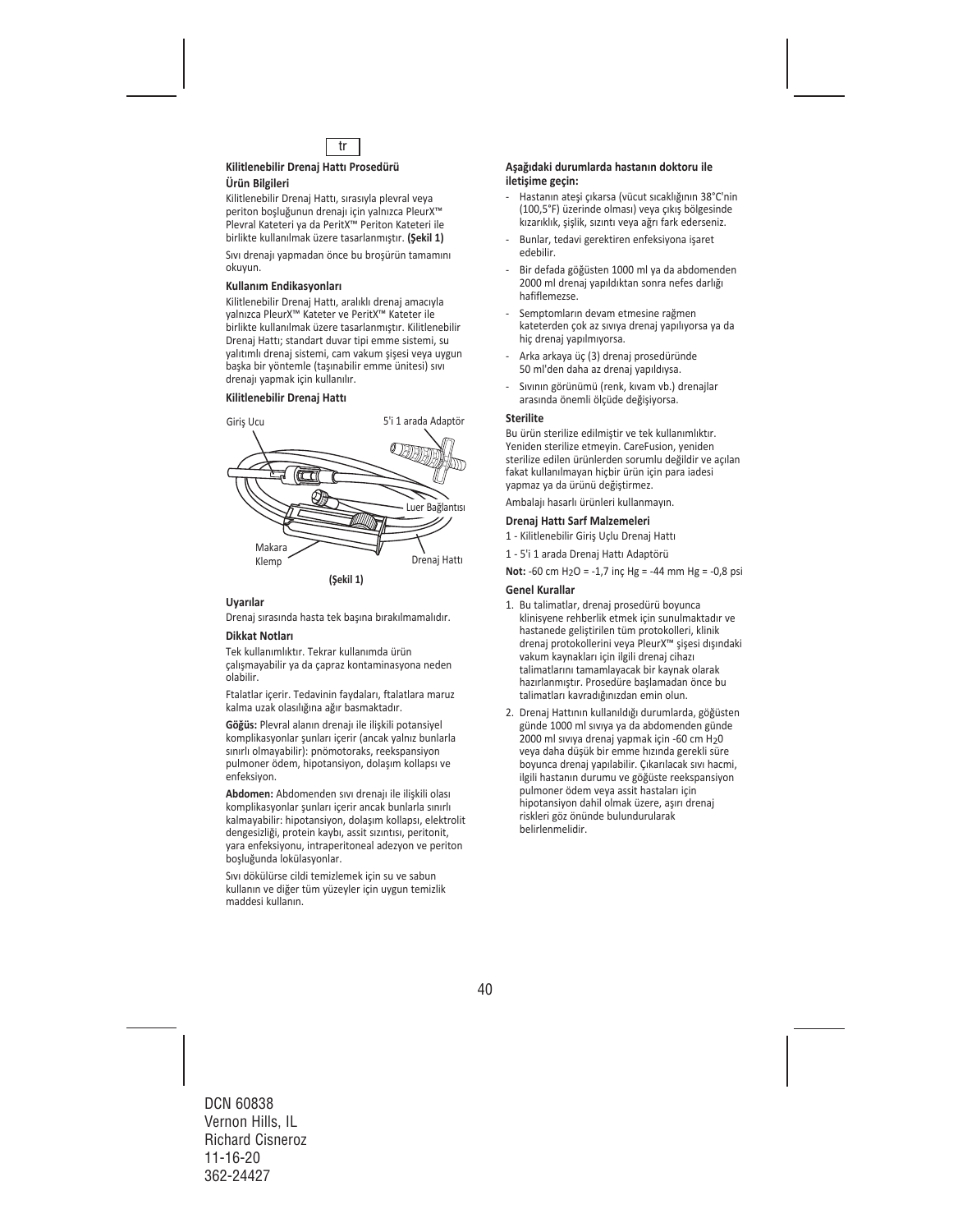#### **Kilitlenebilir Drenaj Hattını Kullanarak Drenaj Yapma**

Drenaj prosedürü aseptik teknik kullanılarak gerçekleştirilmelidir. Hastaya doktor tarafından belirtilen şekilde, genellikle günlük olarak ya da iki günde bir drenaj uygulanmalıdır. İlk önce doktora danışmadan uygulama sıklığını değiştirmeyin ya da doktorun önerdiğinden fazla sıvıya drenaj yapmayın. Drenaj işlemine başlamadan önce emme yöntemini kavradığınızdan emin olun.

#### **Drenaj Hazırlığı**

**Uyarı:** Kateter yakınında makas veya benzeri keskin nesneler kullanmayın.

**Uyarı:** Drenaj sırasında hasta tek başına bırakılmamalıdır.

- 1. Masa veya tezgah üzerinde temiz, düzenli bir çalışma alanı oluşturun.
- 2. Sabun ve su kullanarak ellerinizi en az bir 1 dakika iyice yıkayın.
- 3. Kendinden yapışkanlı bandı kateterin üzerinden çıkarın. Kateteri çekmediğinizden emin olun: Kendinden yapışkanlı bandı kaldırırken cildi destekleyin, bandın bir kenarından hafifçe tutup ciltten yavaşça çıkarın **(Şekil 2a)**. **Not:** Kendinden yapışkanlı bandı çekip çıkarmak yerine yavaşça kaldırarak ciltte travma oluşmasını engelleyin. **(Şekil 2b)**. Kateter etrafında şişkinlik veya sıvı fark ederseniz bu drenaj prosedürünü sonlandırın ve doktorunuz ya da hemşireniz ile irtibat kurun.

**Dikkat:** Hastanın ateşi çıkarsa (vücut sıcaklığının 38°C'nin (100,5°F) üzerinde olması) veya kateter etrafında kızarıklık, şişkinlik veya sıvı fark ederseniz bu drenaj prosedürünü sonlandırın ve hastanın doktoru ya da hemşiresi ile irtibat kurun.

- 4. Sabun ve su kullanarak ellerinizi tekrar en az bir 1 dakika iyice yıkayın.
- 5. Kilitlenebilir Drenaj Hattı kitini açın.

#### **Drenaj Hattını Duvar Tipi/Taşınabilir Tip Emme Ünitesine Bağlama**

**Uyarı:** Kateter üzerindeki valfi ve drenaj hattı üzerindeki giriş ucunu temiz tutun. Kontaminasyonun önlenmesine yardımcı olmak için diğer nesnelerden uzak tutun.

**Uyarı:** Başka bir cihaz valfe zarar verebileceği için kateter valfine, Kilitlenebilir Drenaj Hattının giriş ucu dışında hiçbir şey yerleştirmeyin. Hasarlı valfler, vücuda hava girmesine ya da drenaj yapılmazken valften dışarı sıvı sızmasına neden olabilir.

**Uyarı:** Duvar tipi ya da taşınabilir bir emme ünitesi kullanılıyorsa ‐60 cm H20 veya daha düşük bir değere ayarlanmalıdır.

**Uyarı:** Bazı taşınabilir emme üniteleri ‐60 cm H20 veya daha düşük bir değere ayarlanamamaktadır. Drenaj işleminden önce taşınabilir emme ünitesinin kullanım talimatlarını okuyun.

1. Makara klempinin üzerindeki tekerleği emme kaynağına doğru yuvarlayarak makara klempini tamamen kapatın. **(Şekil 3)**

**Dikkat:** Drenaj hattını tıkamak için makara klempi tamamen kapatılmalıdır. Emme kaynağına bağlı değilken makara klempinin tam olarak kapatıldığından emin olun; aksi takdirde drenaj hattı vücuda hava girmesine ya da valften dışarı sıvı sızmasına neden olabilir.

- 2. 5'i 1 arada adaptörü drenaj hattı üzerindeki Luer bağlantısına takın. **(Şekil 4)**
- 3. 5'i 1 arada adaptörü emme kaynağına bağlayın.
- 4. Koruyucu kapağı döndürerek ve hafifçe çekerek çıkarın. Kapağı atın. **(Şekil 5)**
- 5. Kapağı saat yönünün tersi yönde döndürerek ve hafifçe çekerek çıkarın. Kapağı atın. **(Şekil 6)**
- 6. Valf açıklığının etrafını yeni bir alkollü tamponla temizleyin. **(Şekil 7)**
- 7. Giriş ucunu kateter valfine yerleştirin ve valfin içine tamamen girene dek ilerletin. Giriş ucu ve valf birbirine bağlandığında bir klik duyulur ve hissedilir. **(Şekil 8)**
- 8. İsterseniz ikinci bir klik duyup hissedene kadar giriş ucunu döndürerek kateter valfine kilitleyin. **(Şekil 9)**

**Dikkat:** Drenaj sırasında valfin ve giriş ucunun tamamen bağlandığından emin olun. Yanlışlıkla ayrılırlarsa kontaminasyon oluşabilir. Bu durumda, alkollü bir tamponla valfi temizleyin ve potansiyel kontaminasyonu önlemek için yeni bir drenaj hattı kullanın.

**Uyarı:** Drenaj hattının aniden gerilmesini ya da çekilmesini önlemek için önlemler alınmalıdır.

#### **Drenaj Hattını Cam Vakum Şişelerine Bağlama**

**Uyarı:** Kateter üzerindeki valfi ve drenaj hattı üzerindeki giriş ucunu temiz tutun. Kontaminasyonun önlenmesine yardımcı olmak için diğer nesnelerden uzak tutun.

**Uyarı:** Başka bir cihaz valfe zarar verebileceği için kateter valfine, Kilitlenebilir Drenaj Hattının giriş ucu dışında hiçbir şey yerleştirmeyin. Hasarlı valfler, vücuda hava girmesine ya da drenaj yapılmazken valften dışarı sıvı sızmasına neden olabilir.

**Uyarı:** Cam vakum şişeleri ile drenaj yapılırken 17 G'den büyük bir iğne kullanmayın.

1. Makara klempinin üzerindeki tekerleği cam vakum şişesine doğru yuvarlayarak makara klempini tamamen kapatın. **(Şekil 3)**

**Dikkat:** Cam vakum şişesine bağlamadan önce makara klempinin üzerindeki tekerleği cam vakum şişesine doğru yuvarlayarak makara klempini tamamen kapatın, aksi takdirde şişedeki vakumun tamamı ya da bir kısmı kaybedilebilir.

**Dikkat:** Drenaj hattını tıkamak için makara klempi tamamen kapatılmalıdır. Cam vakum şişesine bağlı değilken makara klempinin tam olarak kapatıldığından emin olun; aksi takdirde drenaj hattı vücuda hava girmesine ya da valften dışarı sıvı sızmasına neden olabilir.